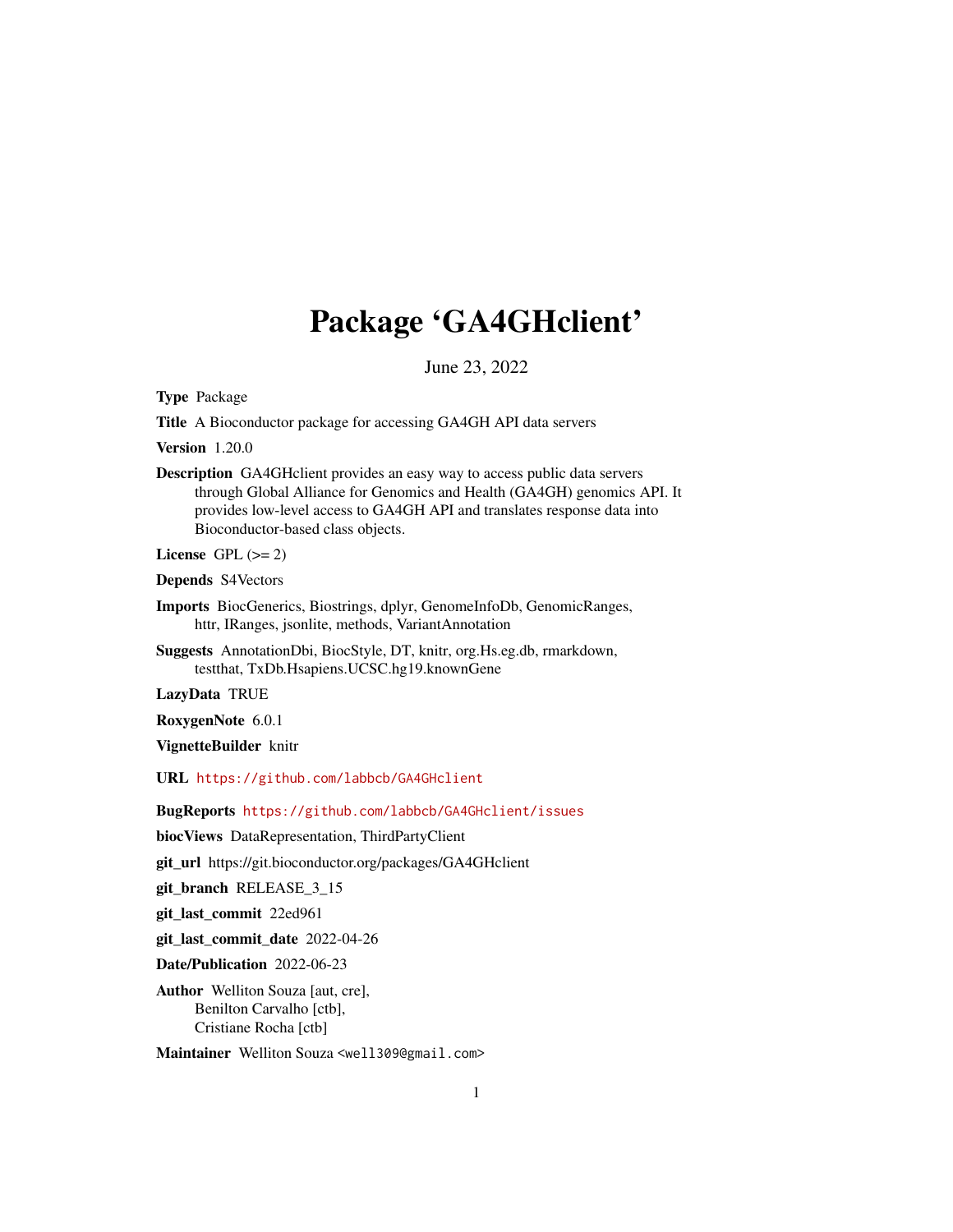# R topics documented:

| 3                                                                                                                               |
|---------------------------------------------------------------------------------------------------------------------------------|
| $\overline{3}$                                                                                                                  |
| $\overline{4}$                                                                                                                  |
| 5                                                                                                                               |
| 6                                                                                                                               |
| $\overline{7}$                                                                                                                  |
| 8                                                                                                                               |
| 9                                                                                                                               |
| 10                                                                                                                              |
| 11                                                                                                                              |
| 12                                                                                                                              |
| 13                                                                                                                              |
| 14                                                                                                                              |
| 15                                                                                                                              |
| 16                                                                                                                              |
| 17                                                                                                                              |
| 18                                                                                                                              |
| 19                                                                                                                              |
| 20                                                                                                                              |
| 20                                                                                                                              |
| 21                                                                                                                              |
| $searchCalls \dots \dots \dots \dots \dots \dots \dots \dots \dots \dots \dots \dots \dots \dots \dots \dots \dots \dots$<br>22 |
| 23                                                                                                                              |
| 24                                                                                                                              |
| 26                                                                                                                              |
| 27                                                                                                                              |
| 28                                                                                                                              |
| 30                                                                                                                              |
| 31                                                                                                                              |
|                                                                                                                                 |
|                                                                                                                                 |
|                                                                                                                                 |
|                                                                                                                                 |
|                                                                                                                                 |
|                                                                                                                                 |
| 39                                                                                                                              |
| 41                                                                                                                              |
| 42                                                                                                                              |
| 43                                                                                                                              |
| 45                                                                                                                              |
|                                                                                                                                 |

**Index** [47](#page-46-0)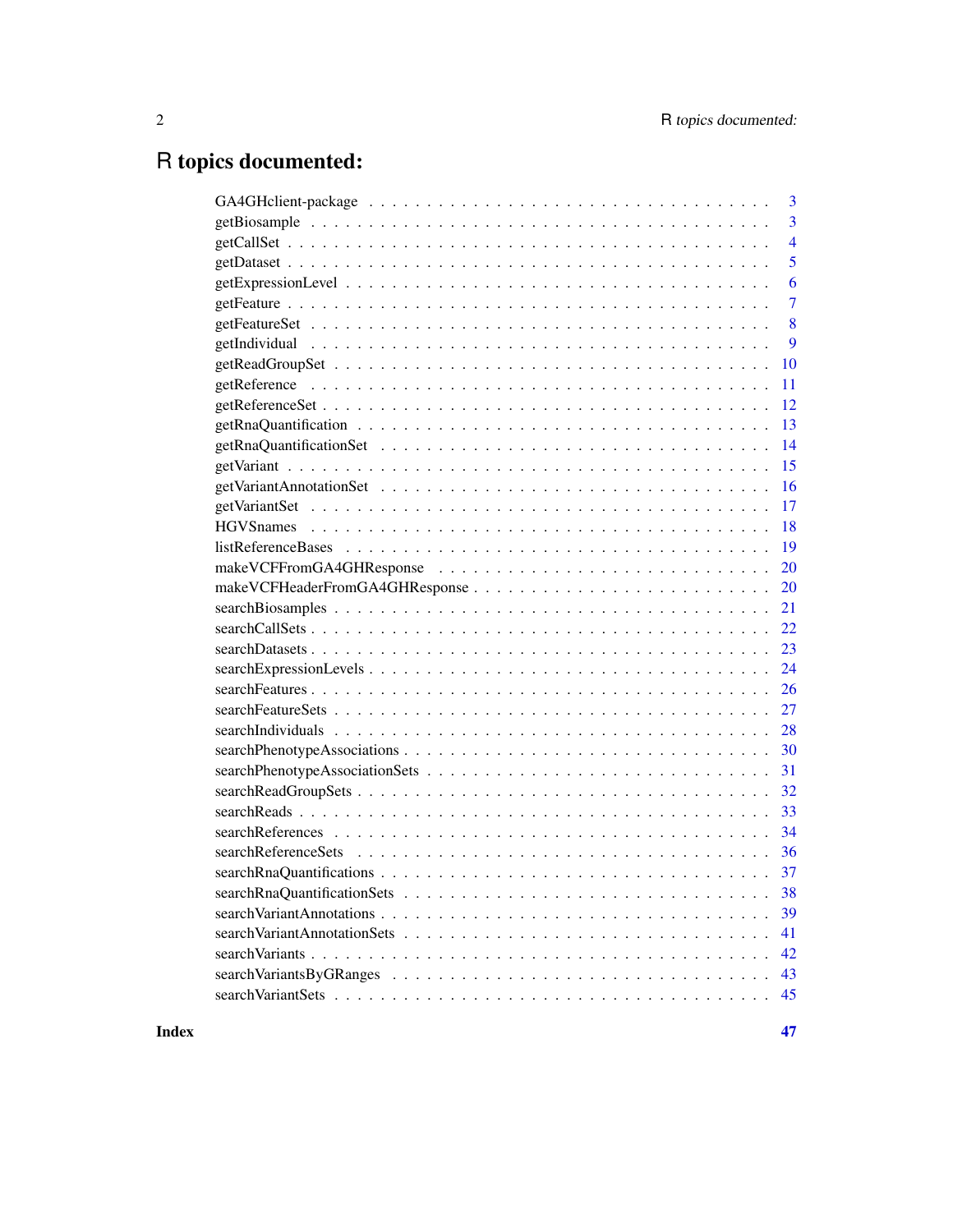<span id="page-2-0"></span>GA4GHclient-package *A Bioconductor package for accessing GA4GH API data server*

# Description

GA4GHclient provides an easy way to access public data servers through Global Alliance for Genomics and Health (GA4GH) genomics API. It provides low-level access to GA4GH API and translates response data into Bioconductor-based class objects.

# Author(s)

Welliton Souza, Benilton Carvalho, Cristiane Rocha Maintainer: Welliton Souza <well309@gmail.com>

<span id="page-2-1"></span>getBiosample *getBiosample function*

# Description

Get a biosample by its ID.

#### Usage

getBiosample(host, biosampleId)

#### Arguments

| host        | URL of GA4GH API data server.  |
|-------------|--------------------------------|
| biosampleId | ID of the biosample requested. |

#### Details

This function requests GET host/datasets/biosampleId.

#### Value

[DataFrame](#page-0-0) object.

# References

[Official documentation.](http://ga4gh-schemas.readthedocs.io/en/latest/schemas/bio_metadata_service.proto.html#GetBiosample)

# See Also

[DataFrame](#page-0-0), [searchBiosamples](#page-20-1)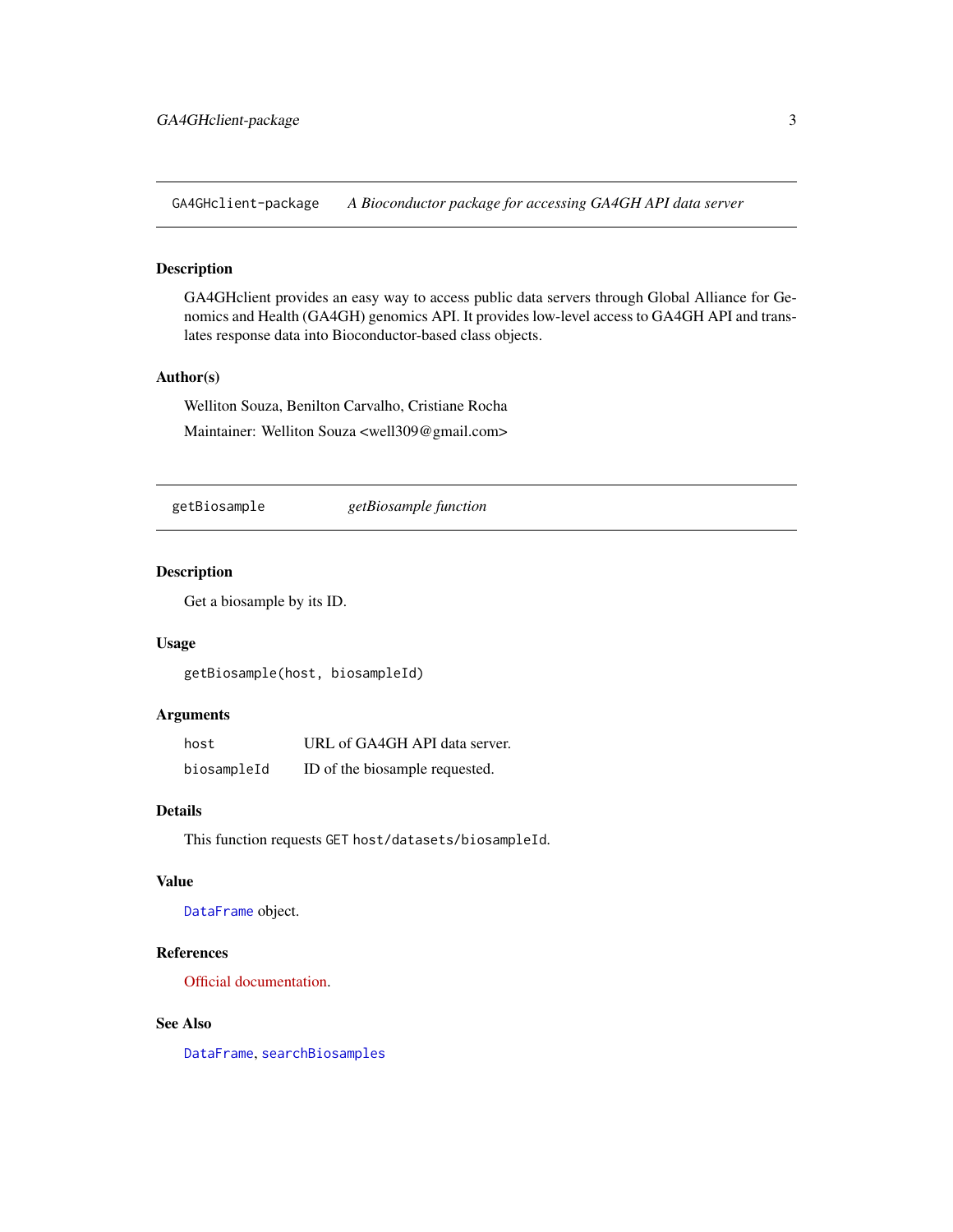# Examples

```
host <- "http://1kgenomes.ga4gh.org/"
## Not run:
datasetId <- searchDatasets(host, nrows = 1)$id
biosampleId <- searchBiosamples(host, datasetId, nrows = 1)$id
getBiosample(host, biosampleId)
```
## End(Not run)

<span id="page-3-1"></span>getCallSet *getCallSet function*

# Description

Get a call set by its ID.

# Usage

getCallSet(host, callSetId)

#### Arguments

| host      | URL of GA4GH API data server.          |
|-----------|----------------------------------------|
| callSetId | The ID of the CallSet to be retrieved. |

# Details

This request maps to GET host/callsets/callSetId.

# Value

[DataFrame](#page-0-0) object.

# References

[Official documentation.](https://ga4gh-schemas.readthedocs.io/en/latest/schemas/variant_service.proto.html#GetCallSet)

# See Also

[DataFrame](#page-0-0), [searchCallSets](#page-21-1)

<span id="page-3-0"></span>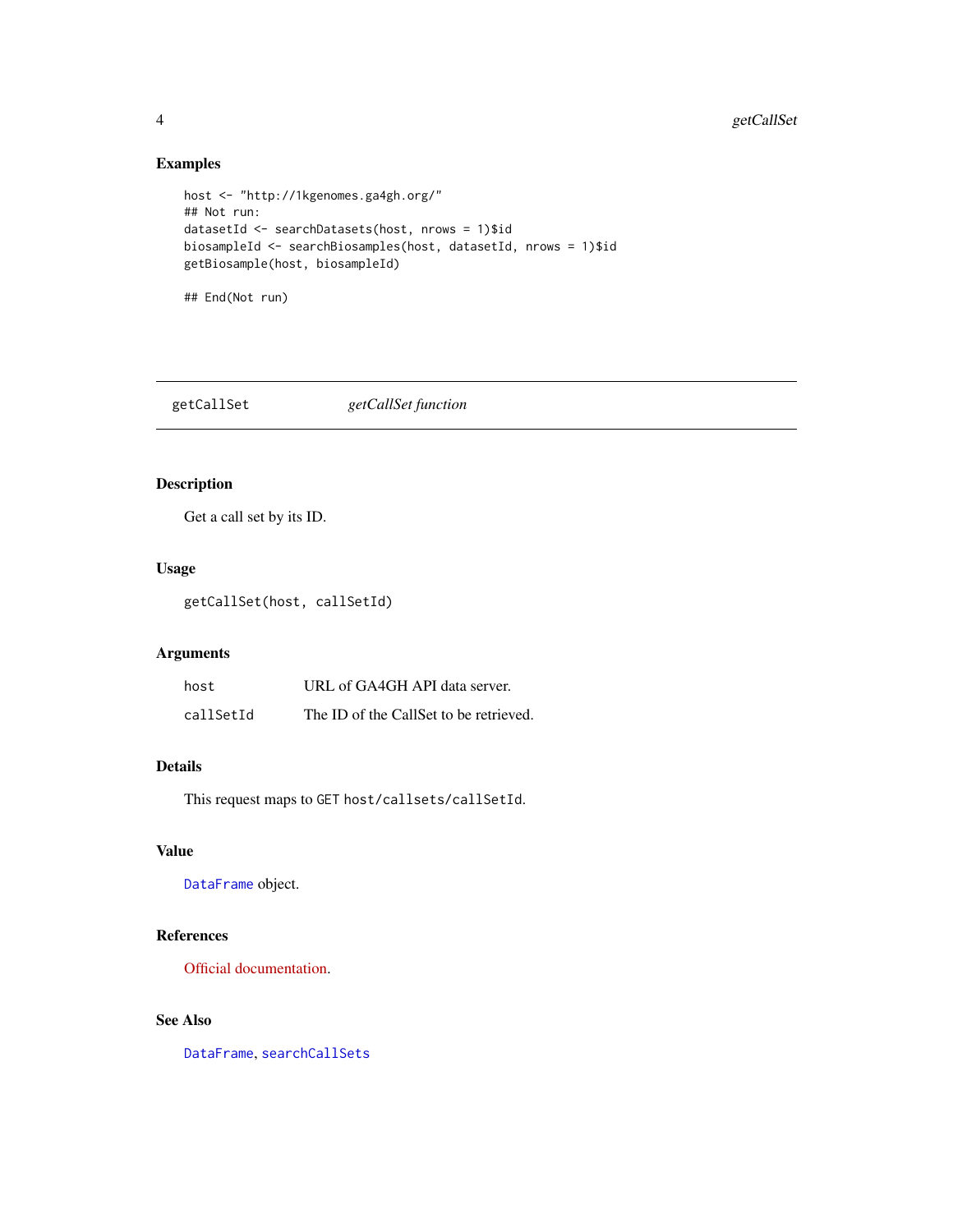# <span id="page-4-0"></span>getDataset 5

# Examples

```
host <- "http://1kgenomes.ga4gh.org/"
## Not run:
datasetId <- searchDatasets(host, nrows = 1)$id
variantSetId <- searchVariantSets(host, datasetId, nrows = 1)$id
callSetId <- searchCallSets(host, variantSetId, nrows = 1)$id
getCallSet(host, callSetId)
```
## End(Not run)

<span id="page-4-1"></span>getDataset *getDataset function*

#### Description

Get a dataset by its ID.

# Usage

getDataset(host, datasetId)

#### Arguments

| host      | URL of GA4GH API data server.          |
|-----------|----------------------------------------|
| datasetId | The ID of the dataset to be retrieved. |

# Details

This function requests GET host/datasets/datasetId.

#### Value

[DataFrame](#page-0-0) object.

# References

[Official documentation.](https://ga4gh-schemas.readthedocs.io/en/latest/schemas/metadata_service.proto.html#GetDataset)

# See Also

[DataFrame](#page-0-0), [searchDatasets](#page-22-1)

# Examples

```
host <- "http://1kgenomes.ga4gh.org/"
## Not run:
datasetId <- searchDatasets(host, nrows = 1)$id
getDataset(host, datasetId)
```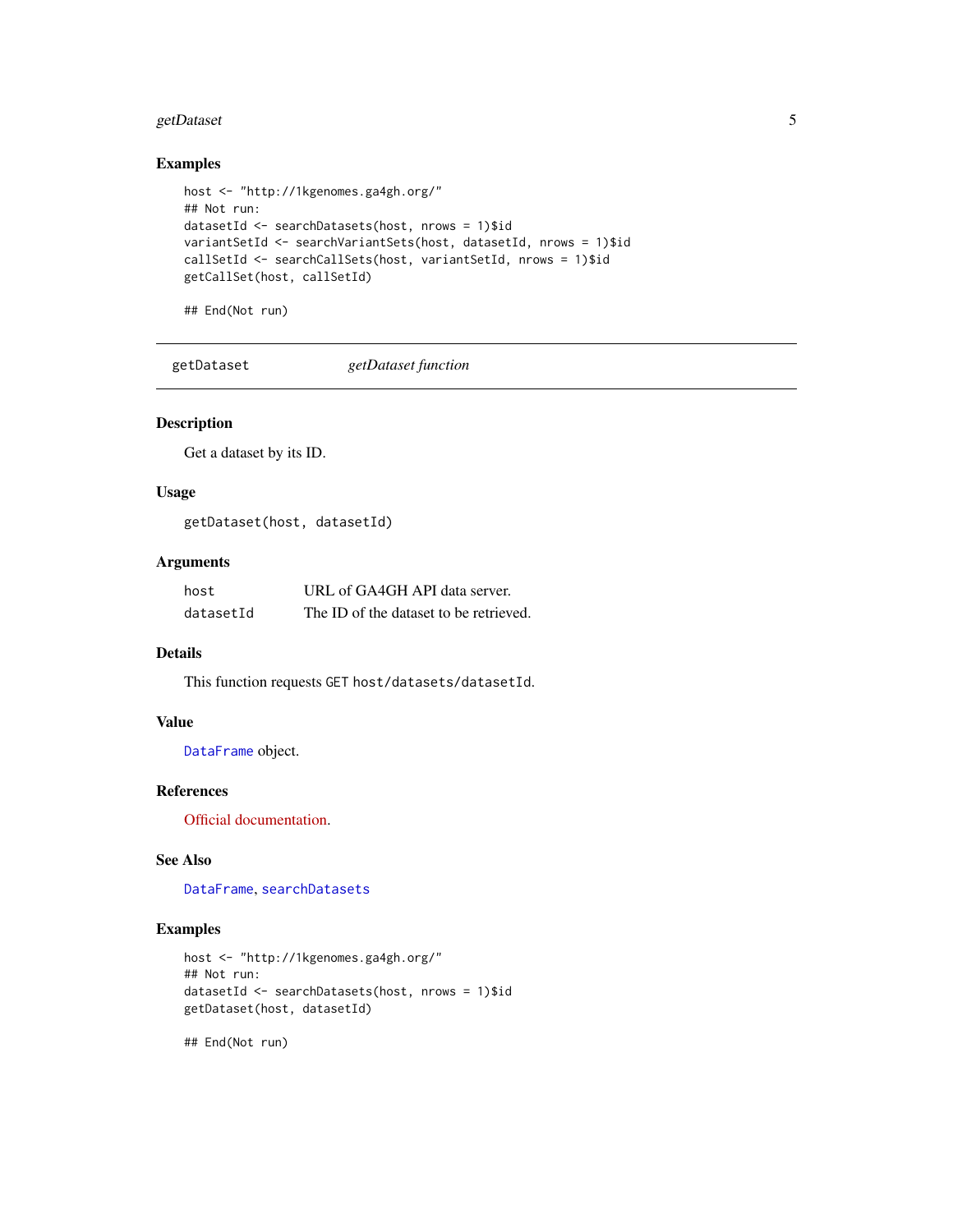<span id="page-5-1"></span><span id="page-5-0"></span>getExpressionLevel *getExpressionLevel function*

#### Description

Get an expression level by its ID.

#### Usage

getExpressionLevel(host, expressionLevelId)

#### Arguments

host URL of GA4GH API data server. expressionLevelId ID of the expression level.

#### Details

This function requests GET host/expressionlevels/expressionLevelId.

#### Value

[DataFrame](#page-0-0) object.

#### References

[Official documentation.](https://ga4gh-schemas.readthedocs.io/en/latest/schemas/rna_quantification_service.proto.html#GetExpressionLevel)

#### See Also

[DataFrame](#page-0-0), [searchExpressionLevels](#page-23-1)

#### Examples

```
host <- "http://1kgenomes.ga4gh.org/"
## Not run:
datasetId <- searchDatasets(host, nrows = 1)$id
rnaQuantificationSetId <- searchRnaQuantificationSets(host, datasetId, nrow = 1)$id
rnaQuantificationId <- searchRnaQuantifications(host, rnaQuantificationSetId, nrows = 1)$id
expressionLevelId <- searchExpressionLevels(host, rnaQuantificationId, nrows = 1)$id
getExpressionLevel(host, expressionLevelId)
```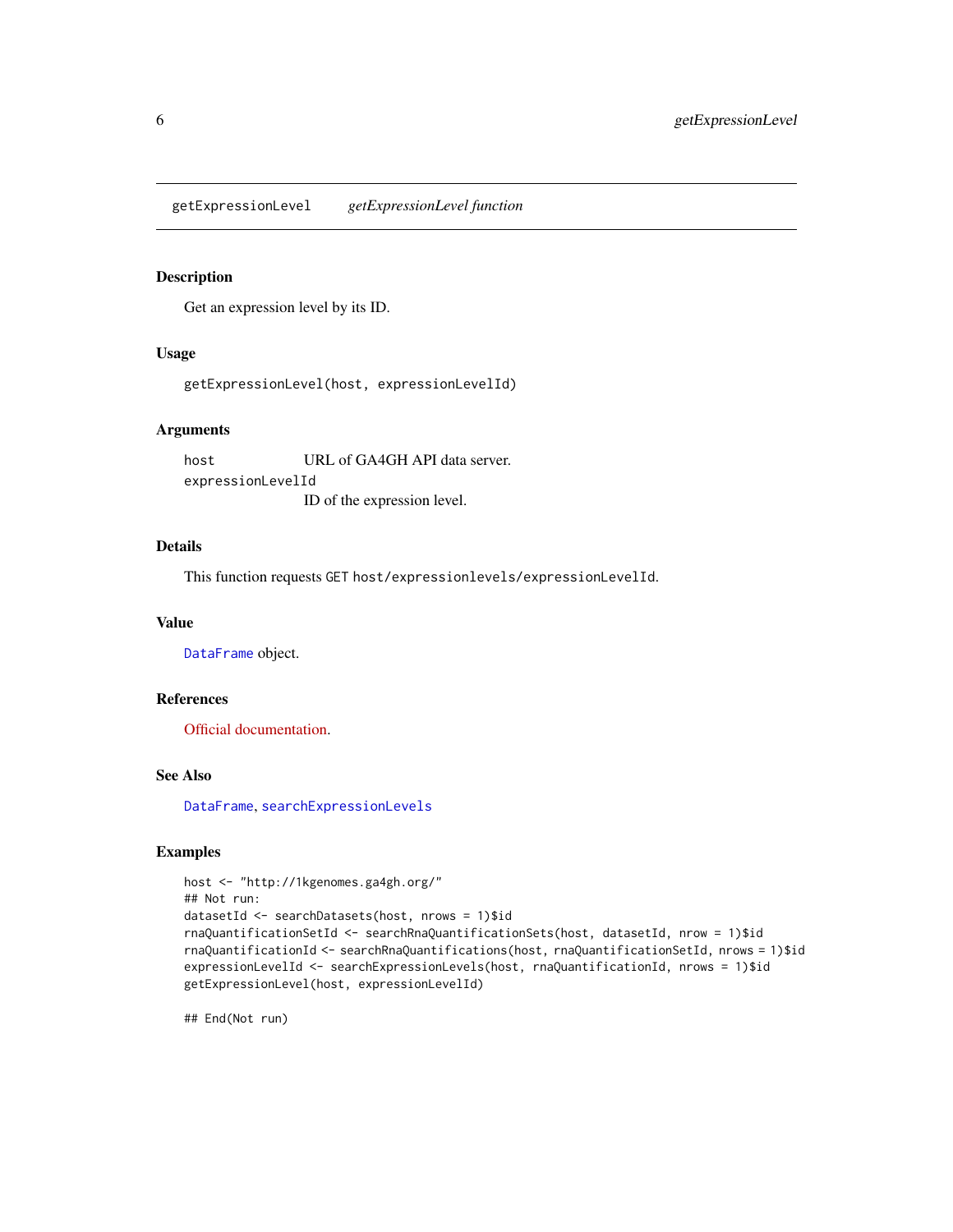<span id="page-6-1"></span><span id="page-6-0"></span>

# Description

Get a feature set by its ID (a line of genomic feature file).

#### Usage

```
getFeature(host, featureId)
```
#### Arguments

| host      | URL of GA4GH API data server.          |
|-----------|----------------------------------------|
| featureId | The ID of the feature to be retrieved. |

# Details

This function requests GET host/features/featureId.

# Value

[DataFrame](#page-0-0) object.

# References

[Official documentation.](https://ga4gh-schemas.readthedocs.io/en/latest/schemas/sequence_annotation_service.proto.html#GetFeature)

# See Also

[DataFrame](#page-0-0), [searchFeatures](#page-25-1)

# Examples

```
host <- "http://1kgenomes.ga4gh.org/"
## Not run:
datasetId <- searchDatasets(host, nrows = 1)$id
featureSetId <- searchFeatureSets(host, datasetId, nrows = 1)$id
featureId <- searchFeatures(host, featureSetId, nrows = 1)$id
getFeature(host, featureId)
```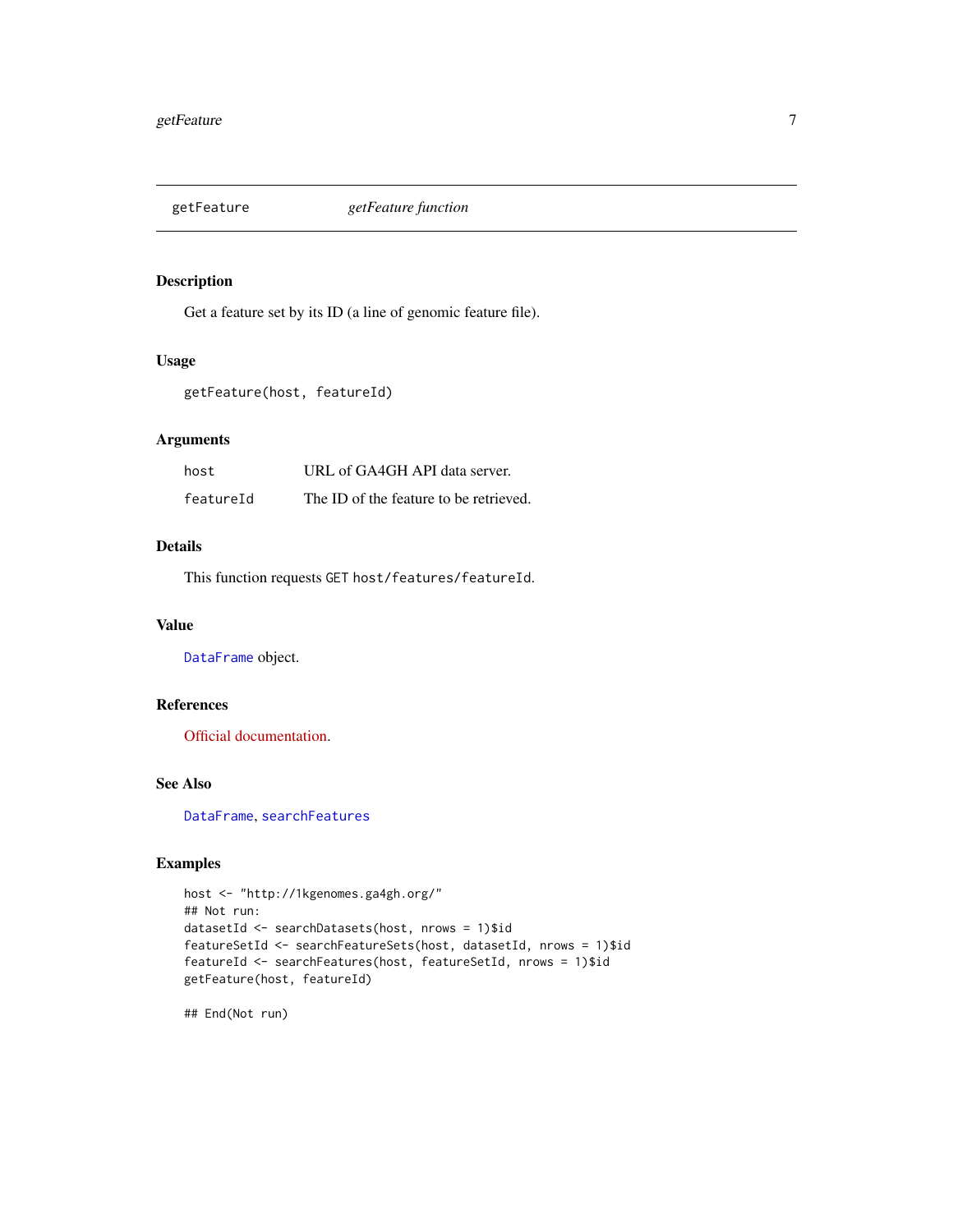<span id="page-7-1"></span><span id="page-7-0"></span>

# Description

Get a feature set by its ID.

#### Usage

getFeatureSet(host, featureSetId)

# Arguments

| host         | URL of GA4GH API data server.             |
|--------------|-------------------------------------------|
| featureSetId | The ID of the FeatureSet to be retrieved. |

#### Details

This function requests GET host/featuresets/featureSetId.

# Value

[DataFrame](#page-0-0) object.

# References

[Official documentation.](https://ga4gh-schemas.readthedocs.io/en/latest/schemas/sequence_annotation_service.proto.html#GetFeatureSet)

# See Also

[DataFrame](#page-0-0), [searchFeatureSets](#page-26-1)

#### Examples

```
host <- "http://1kgenomes.ga4gh.org/"
## Not run:
datasetId <- searchDatasets(host, nrows = 1)$id
featureSetId <- searchFeatureSets(host, datasetId, nrows = 1)$id
getFeatureSet(host, featureSetId)
```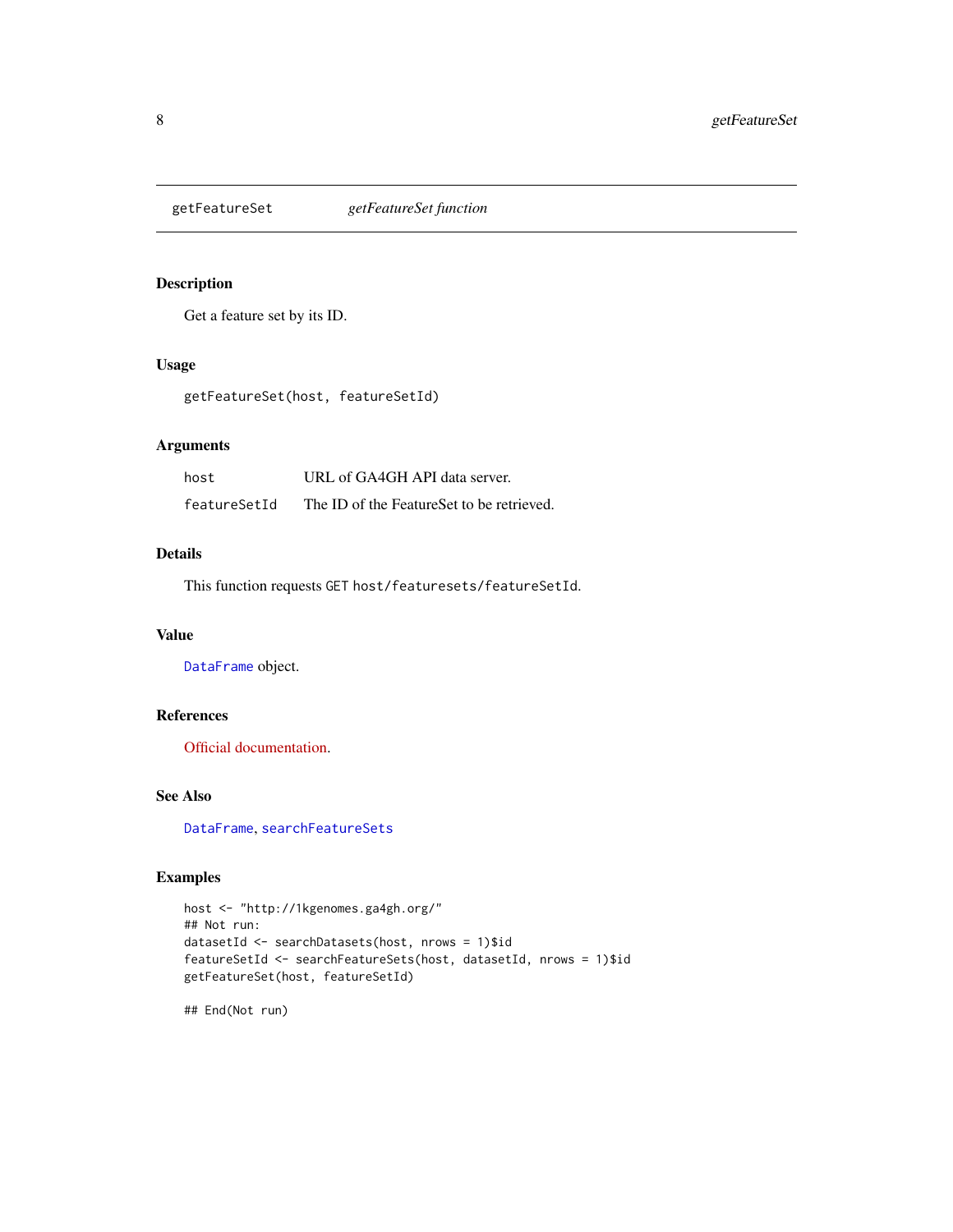<span id="page-8-1"></span><span id="page-8-0"></span>getIndividual *getIndividual function*

#### Description

Get an individual by its ID.

#### Usage

getIndividual(host, individualId)

# Arguments

| host         | URL of GA4GH API data server.   |
|--------------|---------------------------------|
| individualId | ID of the individual requested. |

#### Details

This function requests GET host/individuals/individualId.

# Value

[DataFrame](#page-0-0) object.

# References

[Official documentation.](http://ga4gh-schemas.readthedocs.io/en/latest/schemas/bio_metadata_service.proto.html#GetIndividual)

# See Also

[DataFrame](#page-0-0), [searchIndividuals](#page-27-1)

#### Examples

```
host <- "http://1kgenomes.ga4gh.org/"
## Not run:
datasetId <- searchDatasets(host, nrows = 1)$id
individualId <- searchIndividuals(host, datasetId, nrows = 1)$id
getIndividual(host, individualId)
```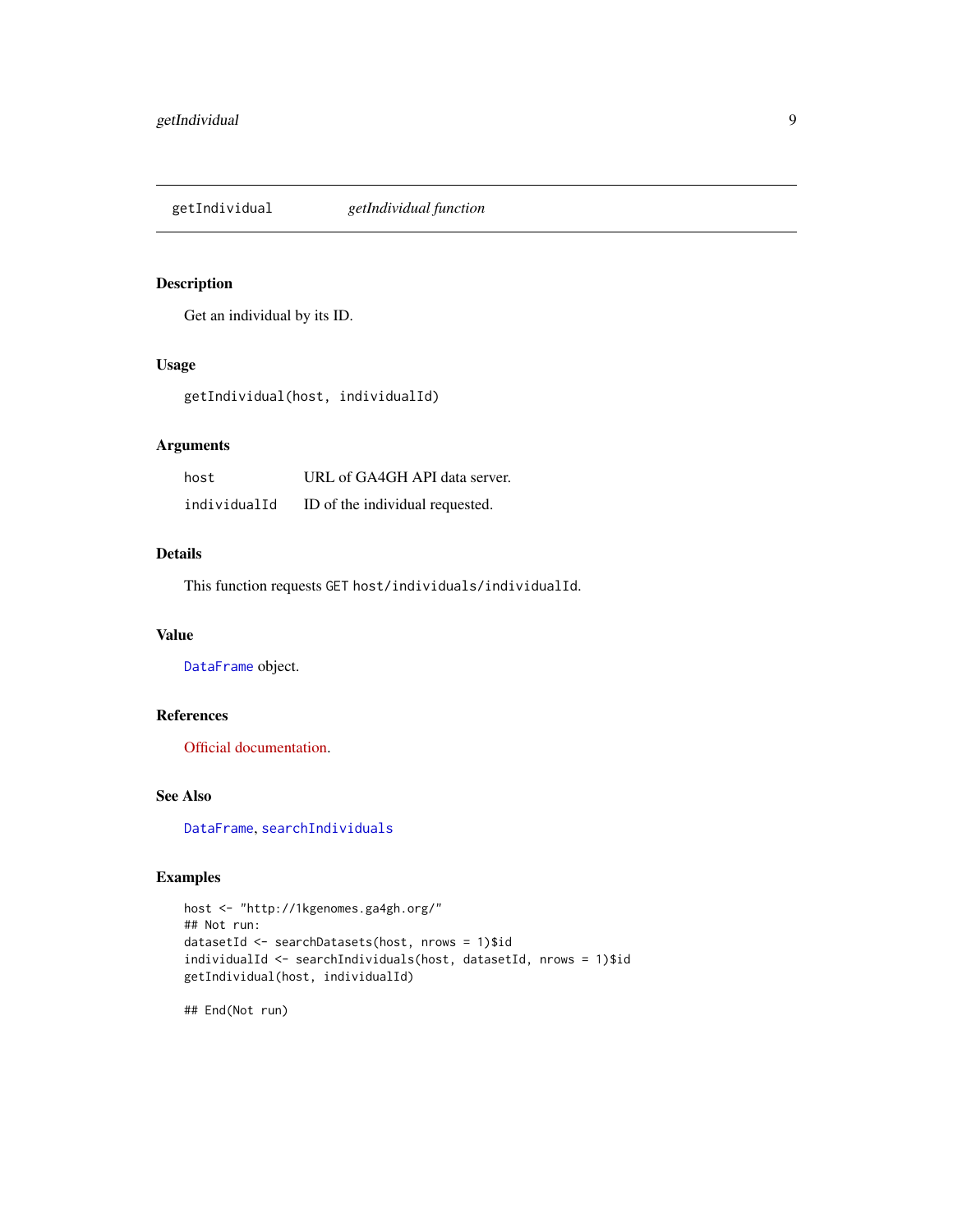<span id="page-9-1"></span><span id="page-9-0"></span>getReadGroupSet *getReadGroupSet function*

# Description

Get a read group set by its ID.

#### Usage

getReadGroupSet(host, readGroupSetId)

# Arguments

| host | URL of GA4GH API data server.                              |
|------|------------------------------------------------------------|
|      | readGroupSetId The ID of the ReadGroupSet to be retrieved. |

#### Details

This function requests GET host/readgroupsets/readGroupSetId.

# Value

[DataFrame](#page-0-0) object.

# References

[Official documentation.](https://ga4gh-schemas.readthedocs.io/en/latest/schemas/read_service.proto.html#GetReadGroupSet)

#### See Also

[DataFrame](#page-0-0), [searchReadGroupSets](#page-31-1)

#### Examples

```
host <- "http://1kgenomes.ga4gh.org/"
## Not run:
datasetId <- searchDatasets(host, nrows = 1)$id
readGroupSetId <- searchReadGroupSets(host, datasetId, nrows = 1)$id
getReadGroupSet(host, readGroupSetId)
```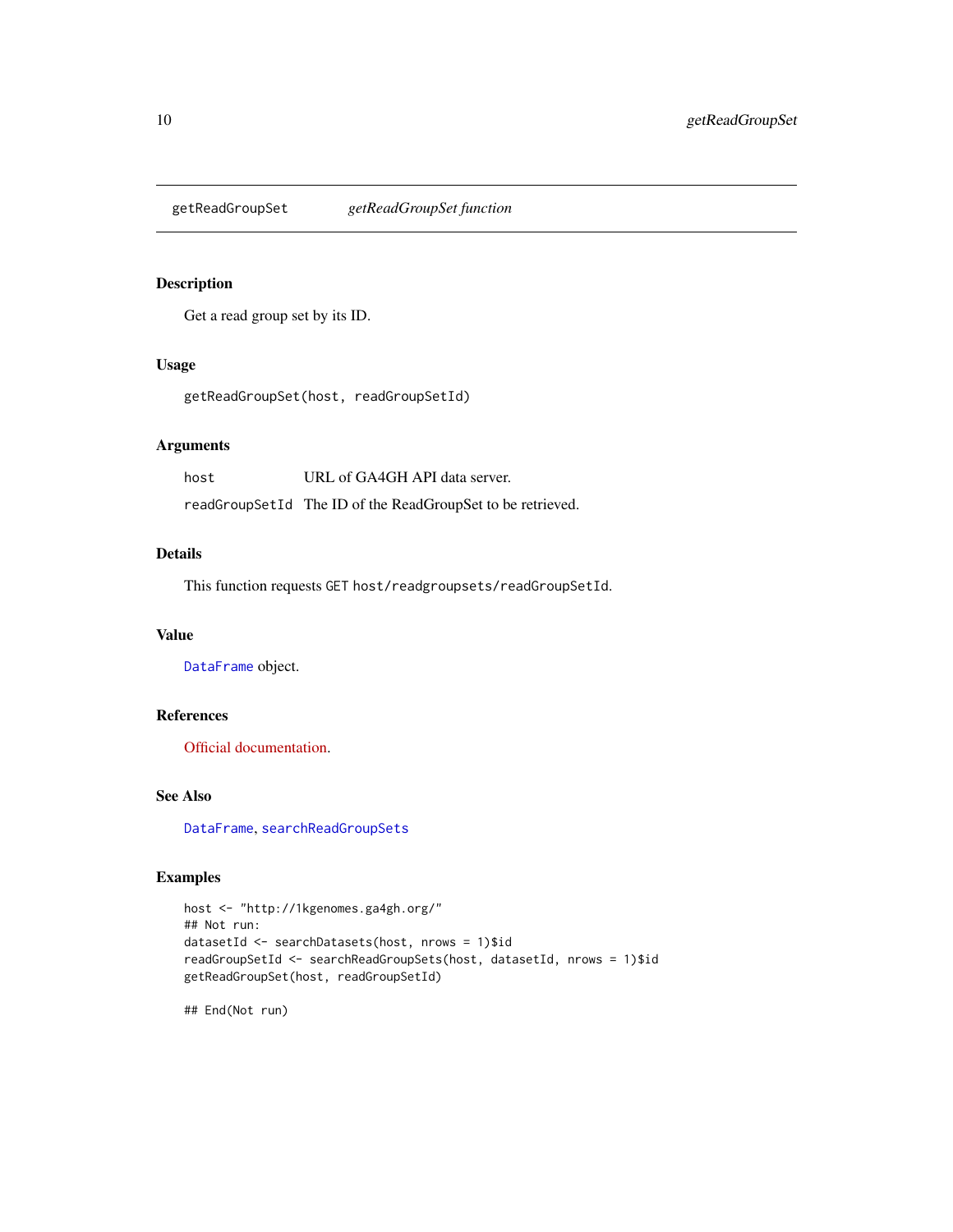<span id="page-10-1"></span><span id="page-10-0"></span>

# Description

Get a reference by its ID.

#### Usage

getReference(host, referenceId)

# Arguments

| host        | URL of GA4GH API data server.            |
|-------------|------------------------------------------|
| referenceId | The ID of the Reference to be retrieved. |

#### Details

This function requests GET host/references/referenceId.

# Value

[DataFrame](#page-0-0) object.

# References

[Official documentation.](https://ga4gh-schemas.readthedocs.io/en/latest/schemas/reference_service.proto.html#GetReference)

# See Also

[DataFrame](#page-0-0), [searchReferences](#page-33-1)

#### Examples

```
host <- "http://1kgenomes.ga4gh.org/"
## Not run:
referenceSetId <- searchReferenceSets(host, nrows = 1)$id
referenceId <- searchReferences(host, referenceSetId, nrows = 1)$id
getReference(host, referenceId)
```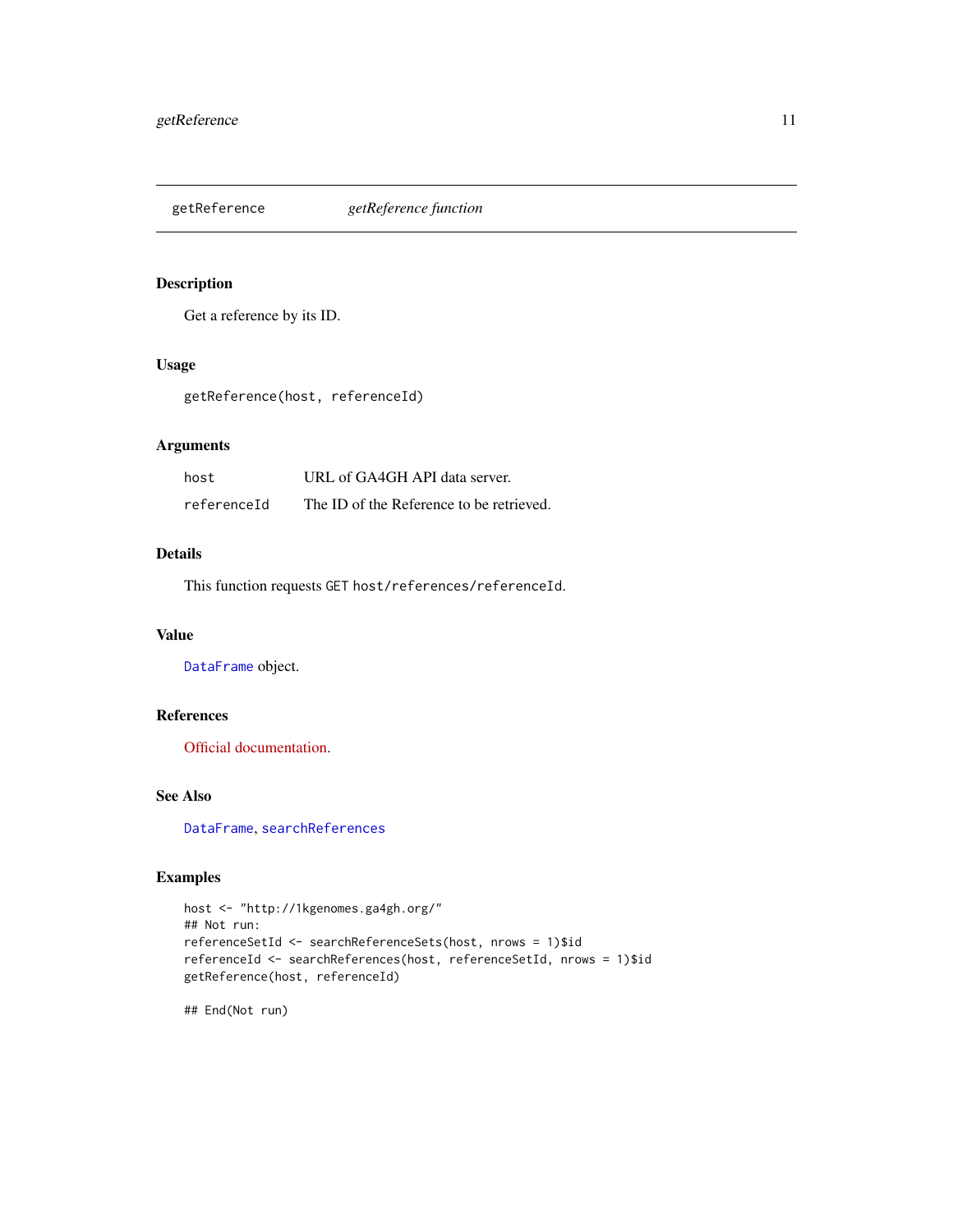<span id="page-11-1"></span><span id="page-11-0"></span>getReferenceSet *getReferenceSet function*

# Description

Get a reference set by its ID.

# Usage

getReferenceSet(host, referenceSetId)

# Arguments

| host | URL of GA4GH API data server.                                 |
|------|---------------------------------------------------------------|
|      | reference Set Id The ID of the Reference Set to be retrieved. |

#### Details

This function requests GET host/referencesets/referenceSetId.

#### Value

[DataFrame](#page-0-0) object.

# References

[Official documentation.](https://ga4gh-schemas.readthedocs.io/en/latest/schemas/reference_service.proto.html#GetReferenceSet)

#### See Also

[DataFrame](#page-0-0), [searchReferenceSets](#page-35-1)

#### Examples

```
host <- "http://1kgenomes.ga4gh.org/"
## Not run:
referenceSetId <- searchReferenceSets(host, nrows = 1)$id
getReferenceSet(host, referenceSetId)
```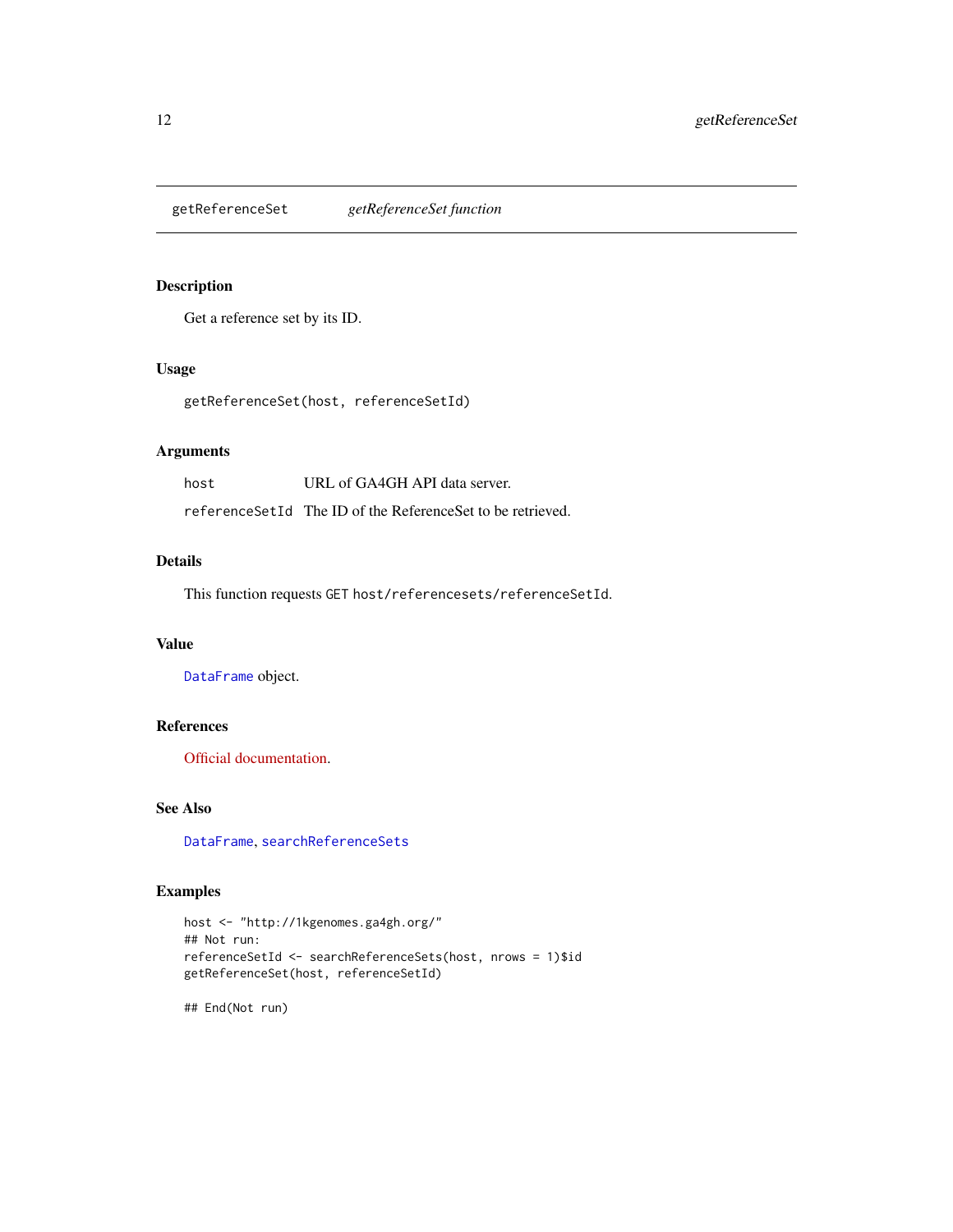<span id="page-12-0"></span>getRnaQuantification *getRnaQuantification function*

#### Description

Get an RNA quantification by its ID.

# Usage

getRnaQuantification(host, rnaQuantificationId)

# Arguments

host URL of GA4GH API data server. rnaQuantificationId ID of the RNA quantification requested.

#### Details

This function requests GET host/rnaquantifications/rnaQuantificationId.

#### Value

[DataFrame](#page-0-0) object.

#### References

[Official documentation.](http://ga4gh-schemas.readthedocs.io/en/latest/schemas/rna_quantification_service.proto.html#GetRnaQuantification)

# See Also

[DataFrame](#page-0-0), [searchRnaQuantifications](#page-36-1)

# Examples

```
host <- "http://1kgenomes.ga4gh.org/"
## Not run:
datasetId <- searchDatasets(host, nrows = 1)$id
rnaQuantificationSetId <- searchRnaQuantificationSets(host, datasetId, nrows = 1)$id
rnaQuantificationId <- searchRnaQuantifications(host, rnaQuantificationSetId, nrows = 1)$id
getRnaQuantification(host, rnaQuantificationId)
```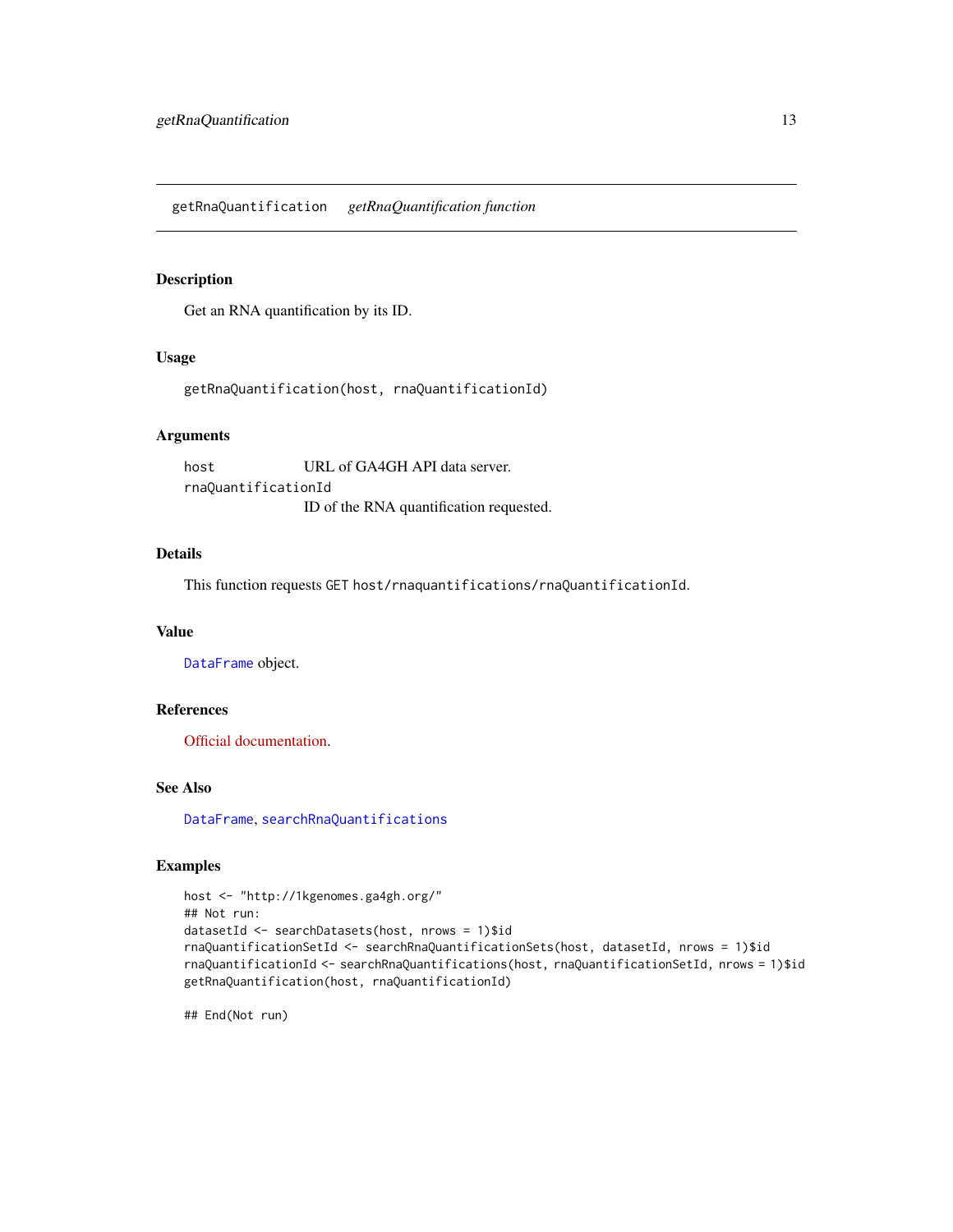<span id="page-13-1"></span><span id="page-13-0"></span>getRnaQuantificationSet

*getRnaQuantificationSet function*

# Description

Get an RNA quantification set by its ID.

# Usage

getRnaQuantificationSet(host, rnaQuantificationSetId)

# Arguments

host URL of GA4GH API data server. rnaQuantificationSetId ID of the RNA quantification set requested.

# Details

This function requests GET host/rnaquantificationsets/rnaQuantificationSetId.

# Value

[DataFrame](#page-0-0) object.

# References

[Official documentation.](http://ga4gh-schemas.readthedocs.io/en/latest/schemas/rna_quantification_service.proto.html#GetRnaQuantificationSet)

# See Also

[DataFrame](#page-0-0), [searchRnaQuantificationSets](#page-37-1)

#### Examples

```
host <- "http://1kgenomes.ga4gh.org/"
## Not run:
datasetId <- searchDatasets(host, nrows = 1)$id
rnaQuantificationSetId <- searchRnaQuantificationSets(host, datasetId, nrows = 1)$id
getRnaQuantificationSet(host, rnaQuantificationSetId)
```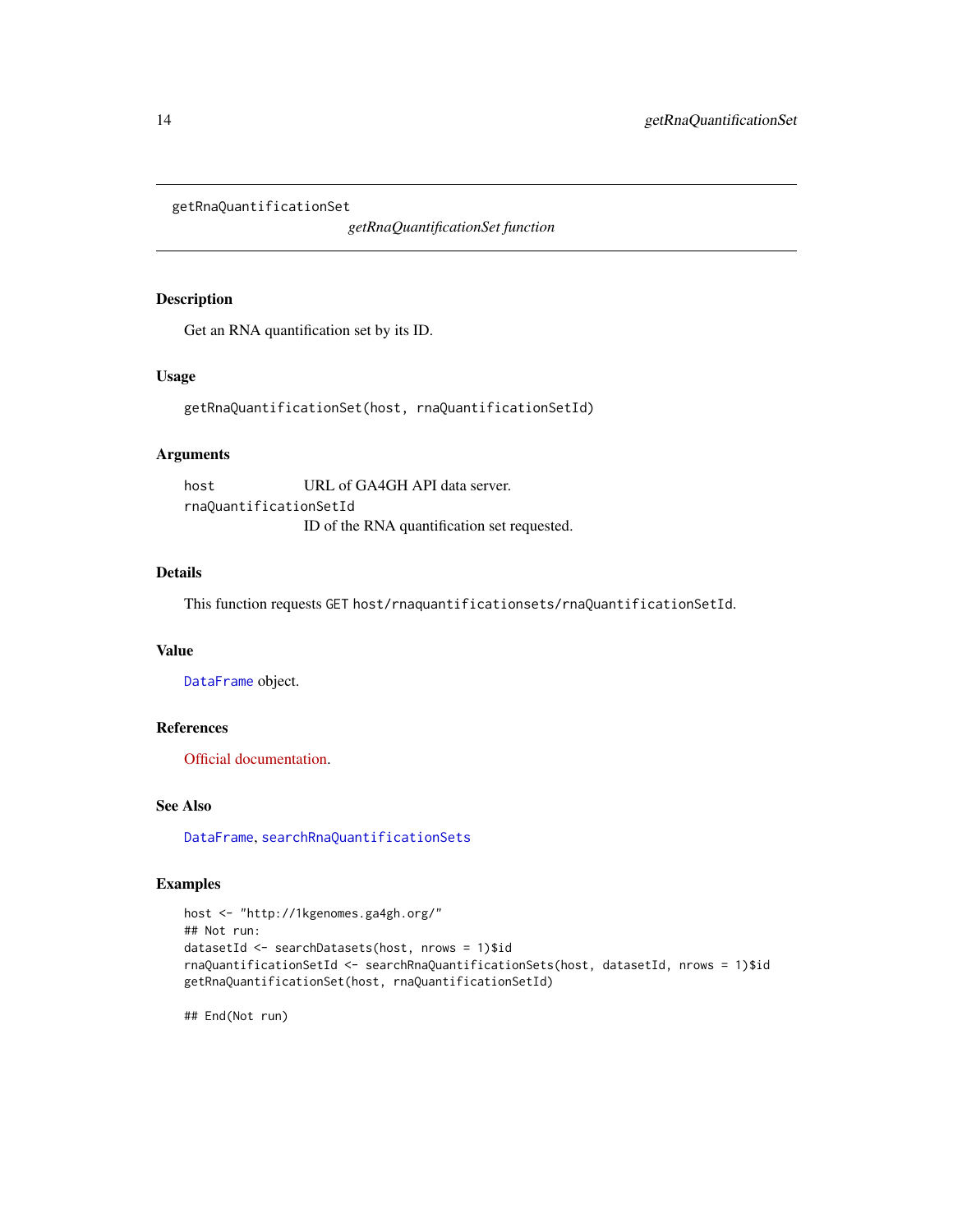<span id="page-14-1"></span><span id="page-14-0"></span>

#### Description

Get a variant by its ID with all call sets for this variant.

# Usage

```
getVariant(host, variantId, asVCF = TRUE)
```
# Arguments

| host      | URL of GA4GH API data server.                                                    |
|-----------|----------------------------------------------------------------------------------|
| variantId | The ID of the Variant to be retrieved.                                           |
| asVCF     | If TRUE the function will return an VCF with header (default), otherwise it will |
|           | return an DataFrame.                                                             |

# Details

This function requests GET host/variants/variantId.

#### Value

[VCF](#page-0-0) object (when asVCF = TRUE) or [DataFrame](#page-0-0) object (otherwise).

#### References

[Official documentation.](https://ga4gh-schemas.readthedocs.io/en/latest/schemas/variant_service.proto.html#GetVariant)

#### See Also

[DataFrame](#page-0-0), [searchVariants](#page-41-1), [searchVariantsByGRanges](#page-42-1), [VCF](#page-0-0), [makeVCFFromGA4GHResponse](#page-19-1)

# Examples

```
host <- "http://1kgenomes.ga4gh.org/"
## Not run:
datasetId <- searchDatasets(host, nrows = 1)$id
variantSetId <- searchVariantSets(host, datasetId, nrows = 1)$id
variantId <- searchVariants(host, variantSetId, "1", 15031, 15031)$id
getVariant(host, variantId)
getVariant(host, variantId, asVCF = FALSE)
## End(Not run)
```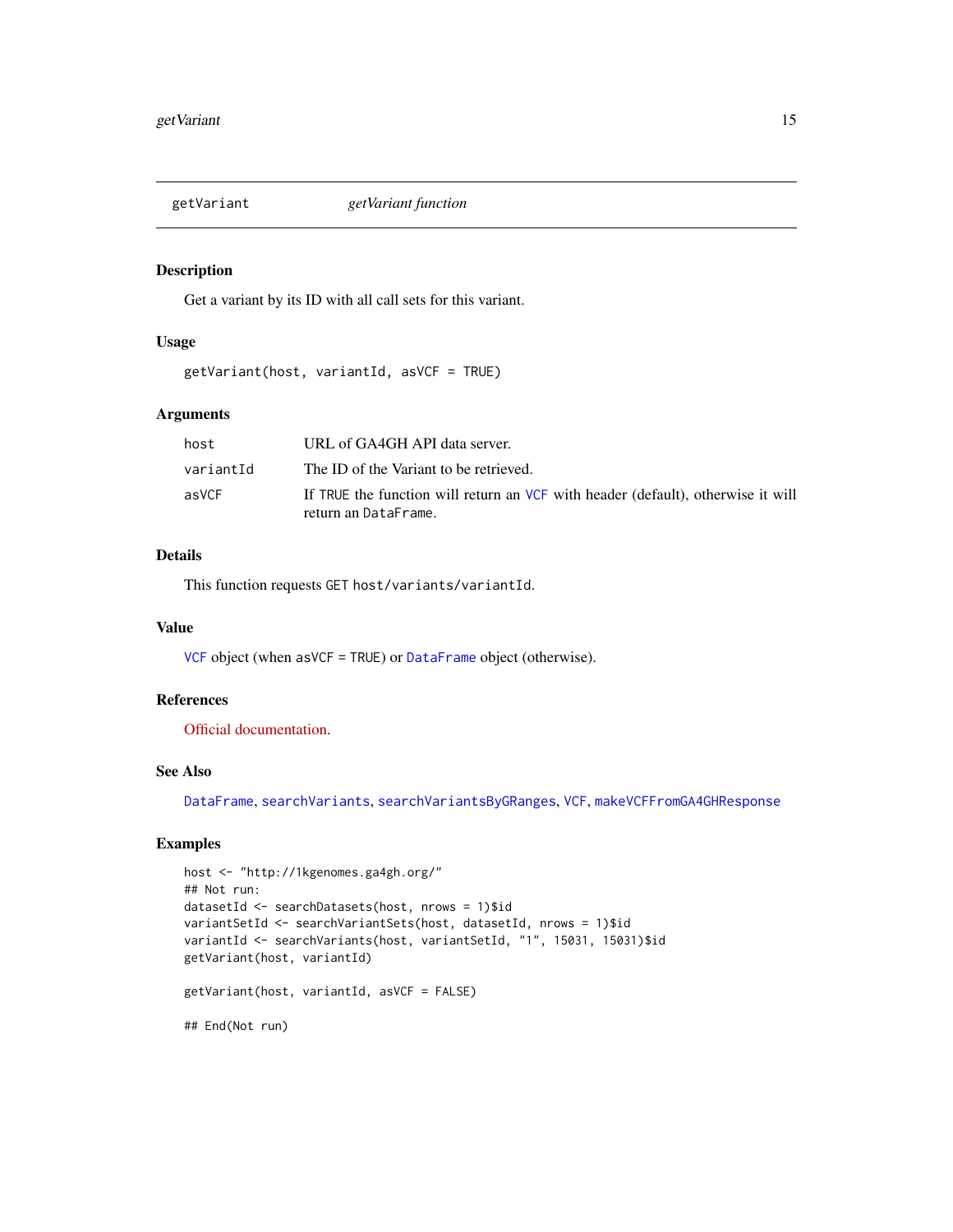<span id="page-15-0"></span>getVariantAnnotationSet

*Gets getVariantAnnotationSet function*

# Description

Get a variant annotation set by its ID.

#### Usage

getVariantAnnotationSet(host, variantAnnotationSetId)

# Arguments

host URL of GA4GH API data server. variantAnnotationSetId ID of variant annotation set.

# Details

This function requests GET host/variantannotationsets/variantAnnotationSetId.

#### Value

[DataFrame](#page-0-0) object.

# References

[Official documentation.](https://ga4gh-schemas.readthedocs.io/en/latest/schemas/allele_annotation_service.proto.html#GetVariantAnnotationSet)

#### See Also

[DataFrame](#page-0-0), [searchVariantAnnotationSets](#page-40-1)

# Examples

```
host <- "http://1kgenomes.ga4gh.org/"
## Not run:
datasetId <- searchDatasets(host, nrows = 1)$id
variantSetId <- searchVariantSets(host, datasetId, nrows = 2)$id[2]
id <- searchVariantAnnotationSets(host, variantSetId, nrows = 1)$id
getVariantAnnotationSet(host, variantAnnotationSetId = id)
```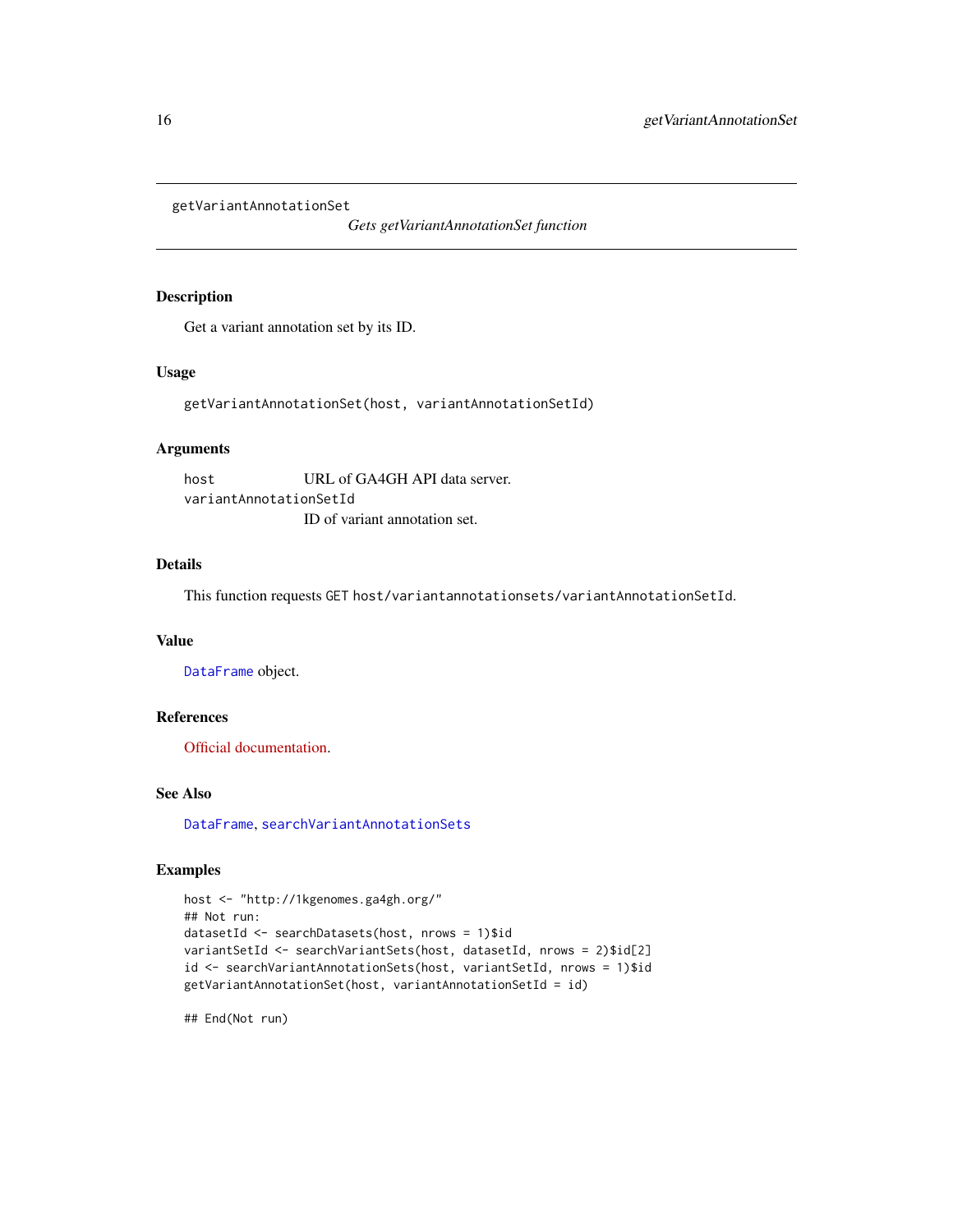<span id="page-16-1"></span><span id="page-16-0"></span>getVariantSet *getVariantSet function.*

#### Description

Get a variant set by its ID.

#### Usage

getVariantSet(host, variantSetId, asVCFHeader = TRUE)

# Arguments

| host         | URL of GA4GH API data server.                                                                             |
|--------------|-----------------------------------------------------------------------------------------------------------|
| variantSetId | The ID of the VariantSet to be retrieved.                                                                 |
| asVCFHeader  | If TRUE the function will return an VCFHeader object (default), otherwise it will<br>return an DataFrame. |

# Details

This function requests GET host/variantsets/variantSetId.

#### Value

[DataFrame](#page-0-0) object. It can be converted into [VCFHeader](#page-0-0) object.

# See Also

[DataFrame](#page-0-0), [searchVariantSets](#page-44-1), [VCFHeader](#page-0-0), [makeVCFHeaderFromGA4GHResponse](#page-19-2)

# Examples

```
host <- "http://1kgenomes.ga4gh.org/"
## Not run:
datasetId <- searchDatasets(host, nrows = 1)$id
variantSetId <- searchVariantSets(host, datasetId, nrows = 1)$id
getVariantSet(host, variantSetId)
getVariantSet(host, variantSetId, asVCF = FALSE)
## End(Not run)
```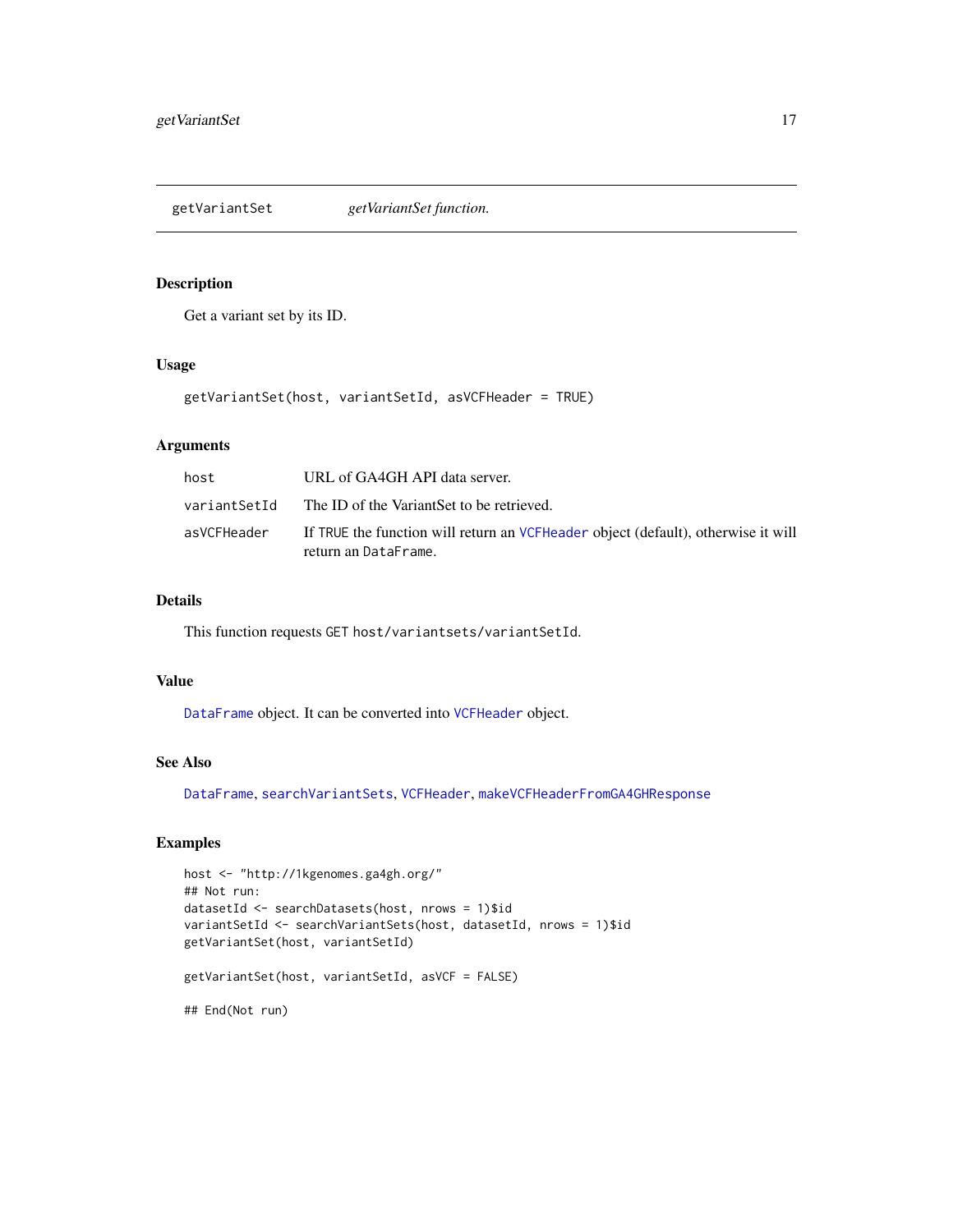<span id="page-17-0"></span>

# Description

This function follows the official reference HGVS nomenclature. At this moment, it supports only 'substitution' and 'indel' for DNA sequences.

#### Usage

```
HGVSnames(start, ref, alt, type = "g", seqnames = NA_character_)
```
#### Arguments

| start    | genomic location of start                                |
|----------|----------------------------------------------------------|
| ref      | reference sequence                                       |
| alt      | alternate sequence                                       |
| type     | Sequence type to be used as prefix. Allowed options are: |
|          | • g genomic (default);                                   |
|          | • m mitochondrial;                                       |
|          | $\bullet$ c coding DNA;                                  |
|          | • n non-coding DNA.                                      |
| segnames | name of sequence $(e.g. chr1, 1)$ . It is optional.      |

#### Value

Genomic coordinates of variants formatted as HGVS nomenclature.

### References

[Sequence Variant Nomenclature.](http://varnomen.hgvs.org/)

# Examples

```
start <- c(45576, "88+1", 6775, 6775, 145, 9002, 4, 12345611, 58347698)
ref <- c("A", "G", "T", "TCA", "CGA", "AAAAAAAA", "GC", "G", "A")
alt <- c("C", "T", "GA", "C", "TGG", "TTT", "TG", "A", "*")
type <- c("g", "c", "g", "g", "c", "g", "g", "g", "g")
seqnames <- c("", "", NA, NA, NA, NA, NA, "chr11", NA)
HGVSnames(start, ref, alt, type, seqnames)
```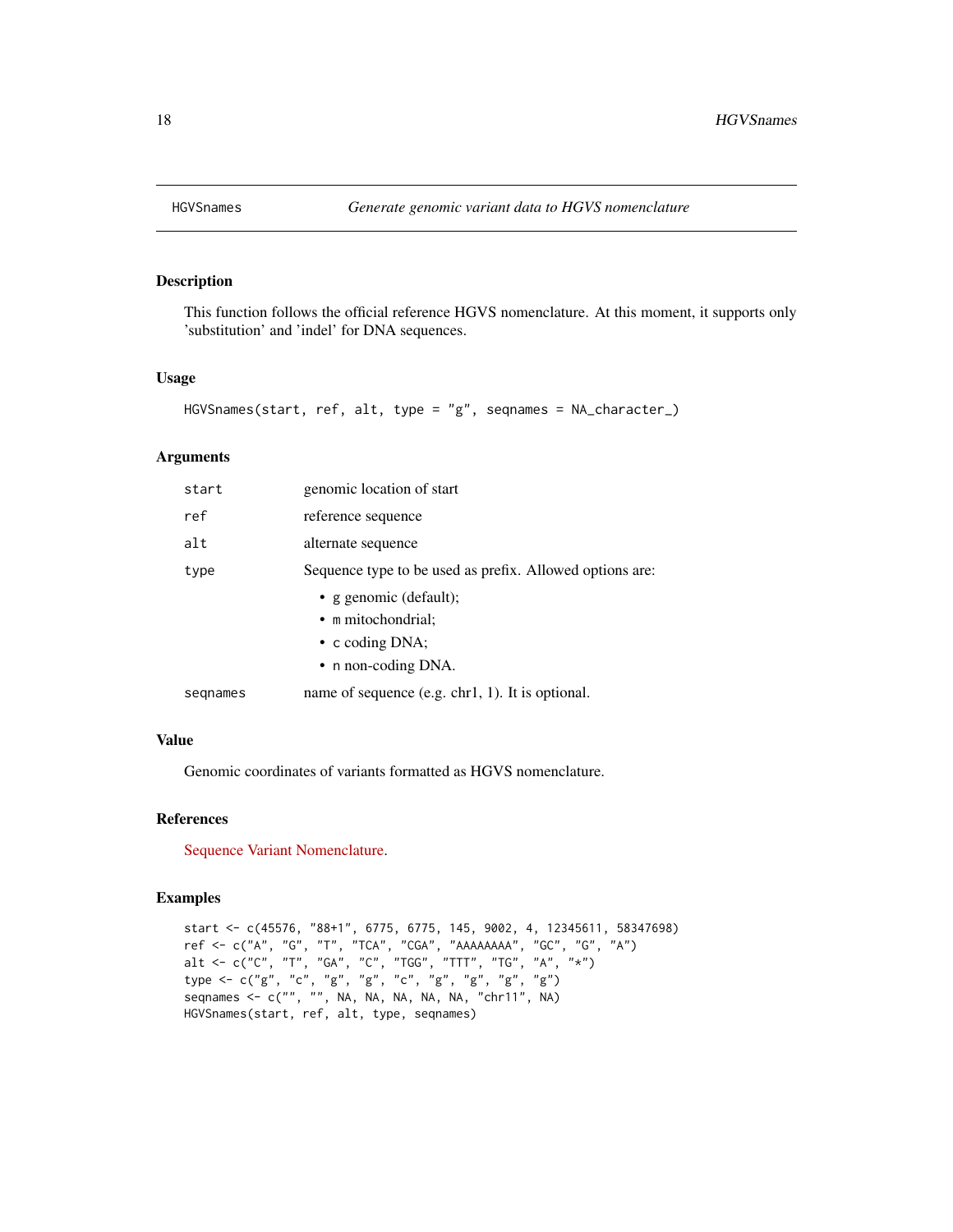<span id="page-18-0"></span>listReferenceBases *listReferenceBases function*

### Description

Get the sequence bases of a reference genome by genomic range.

#### Usage

```
listReferenceBases(host, referenceId, start = 1, end = NA_integer_)
```
# Arguments

| host        | URL of GA4GH API data server.                                                                                                                                                                                                                                            |
|-------------|--------------------------------------------------------------------------------------------------------------------------------------------------------------------------------------------------------------------------------------------------------------------------|
| referenceId | The ID of the Reference to be retrieved.                                                                                                                                                                                                                                 |
| start       | The start position (1-based) of this query. Defaults to 0. Genomic positions are<br>non-negative integers less than reference length. Requests spanning the join of<br>circular genomes are represented as two requests one on each side of the join<br>$(position 1)$ . |
| end         | The end position (1-based, inclusive) of this query. Defaults to the length of this<br>Reference.                                                                                                                                                                        |

# Details

This function requests POST host/listreferencebases.

# Value

[BString](#page-0-0) object.

# See Also

[searchReferenceSets](#page-35-1), [searchReferences](#page-33-1)

#### Examples

```
host <- "http://1kgenomes.ga4gh.org/"
## Not run:
referenceSetId <- searchReferenceSets(host, nrows = 1)$id
referenceId <- searchReferences(host, referenceSetId, nrows = 1)$id
listReferenceBases(host, referenceId, start = 1, end = 100)
```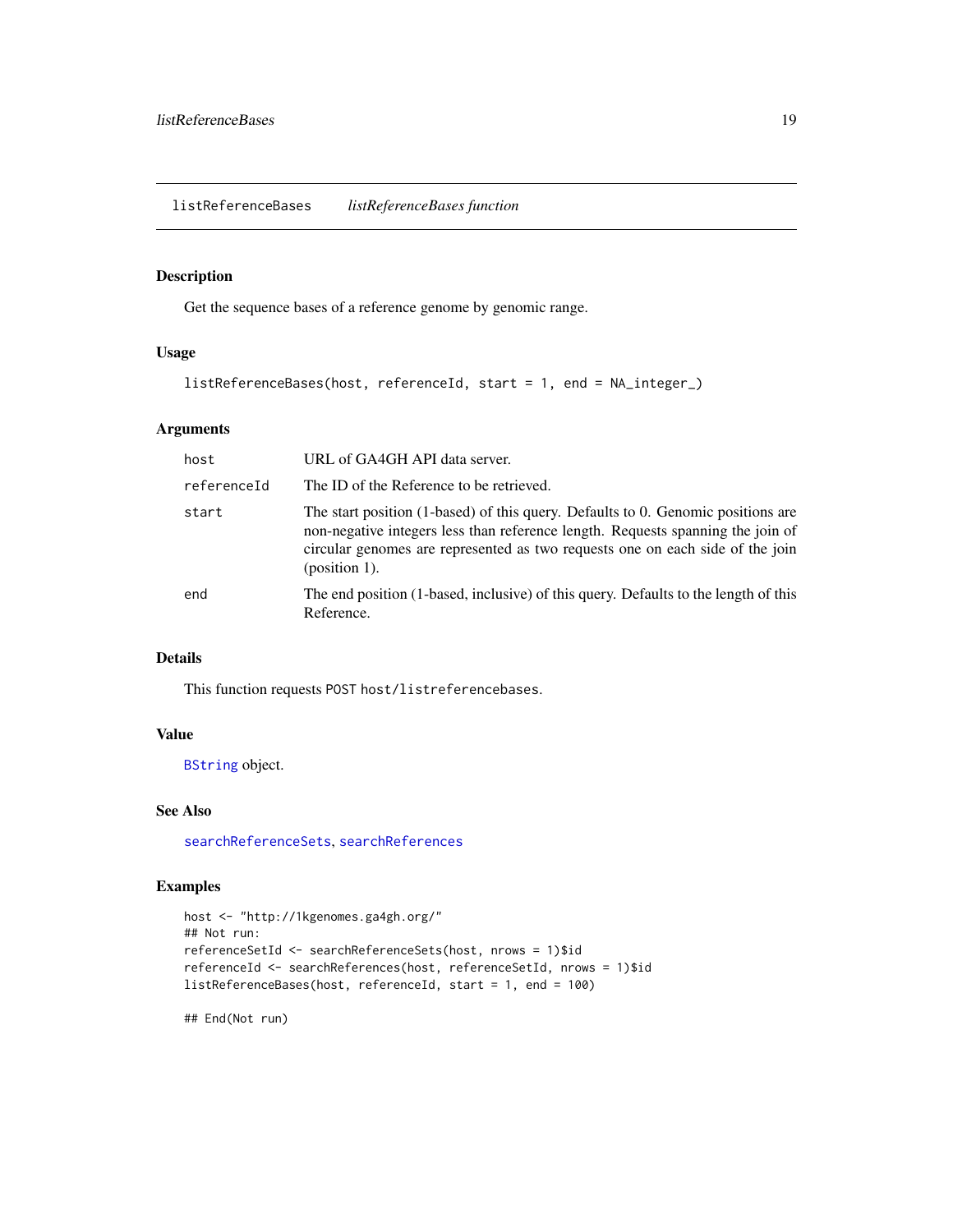<span id="page-19-1"></span><span id="page-19-0"></span>makeVCFFromGA4GHResponse

*makeVCFFromGA4GHResponse function*

#### Description

Convert DataFrame output from [searchVariants](#page-41-1) and [getVariant](#page-14-1) functions to [VCF](#page-0-0) class.

#### Usage

makeVCFFromGA4GHResponse(variants)

#### Arguments

variants DataFrame generated by [searchVariants](#page-41-1).

# Value

[VCF](#page-0-0) object.

# See Also

[searchVariants](#page-41-1), [getVariant](#page-14-1), [VCF](#page-0-0), [DataFrame](#page-0-0)

# Examples

```
host <- "http://1kgenomes.ga4gh.org/"
## Not run:
datasetId <- searchDatasets(host, nrows = 1)$id
variantSetId <- searchVariantSets(host, datasetId, nrows = 1)$id
variants <- searchVariants(host, variantSetId, referenceName = "1",
    start = 15000, end = 16000)
variants
makeVCFFromGA4GHResponse(variants)
## End(Not run)
```
<span id="page-19-2"></span>makeVCFHeaderFromGA4GHResponse *makeVCFHeaderFromGA4GHResponse function*

# Description

Convert DataFrame output from [getVariantSet](#page-16-1) function to [VCFHeader](#page-0-0) class.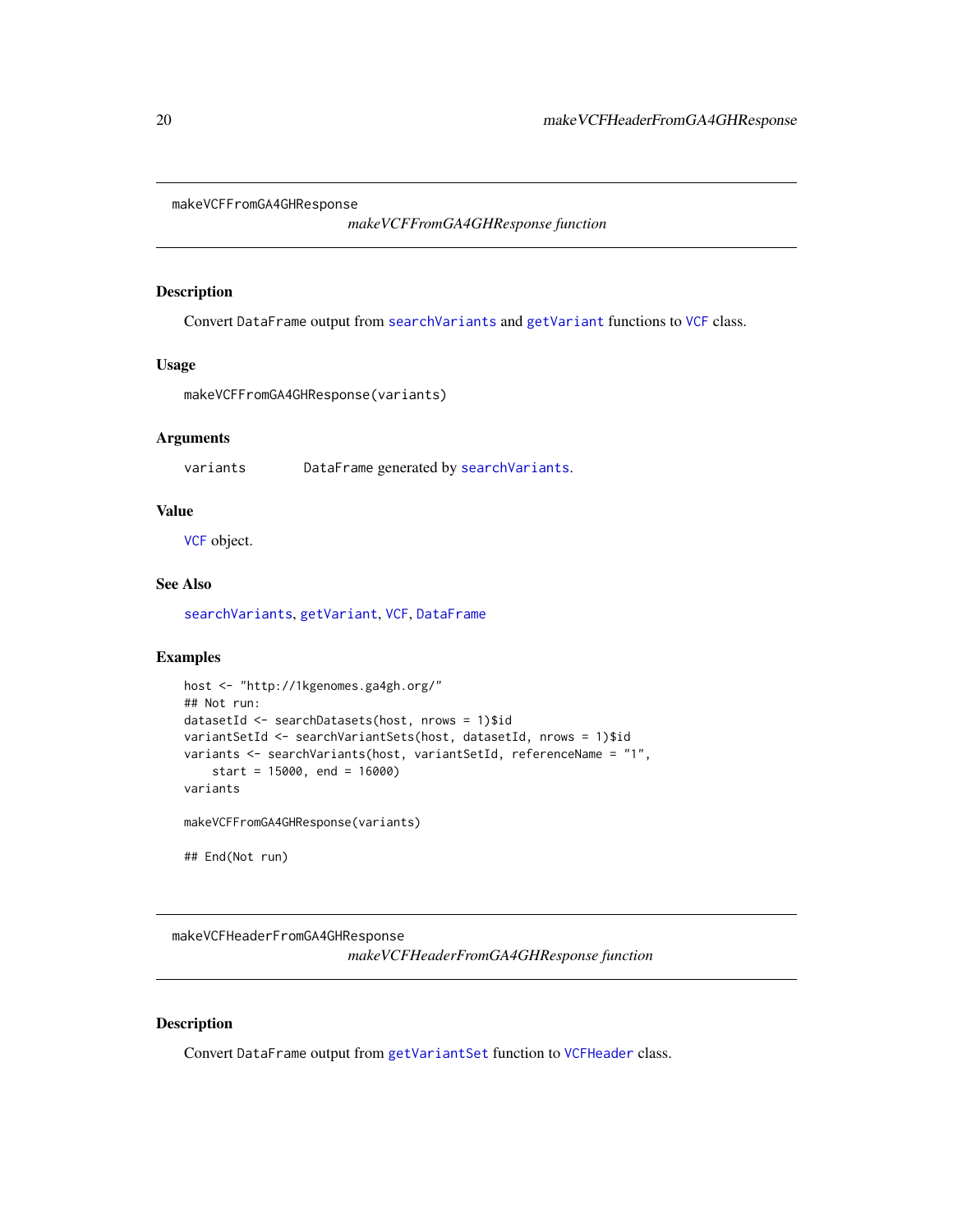# <span id="page-20-0"></span>searchBiosamples 21

# Usage

makeVCFHeaderFromGA4GHResponse(variantSet)

#### Arguments

variantSet DataFrame generated by [getVariantSet](#page-16-1) function.

# Value

[VCFHeader](#page-0-0) object.

# See Also

[getVariantSet](#page-16-1), [VCFHeader](#page-0-0), [DataFrame](#page-0-0)

#### Examples

```
host <- "http://1kgenomes.ga4gh.org/"
## Not run:
datasetId <- searchDatasets(host, nrows = 1)$id
variantSetId <- searchVariantSets(host, datasetId, nrows = 1)$id
variantId <- searchVariants(host, variantSetId, "1", 15031, 15031)$id
variant <- getVariant(host, variantId)
```
makeVCFFromGA4GHResponse(variant)

## End(Not run)

<span id="page-20-1"></span>searchBiosamples *searchBiosamples function*

# Description

This function gets Biosamples matching the search criteria.

#### Usage

```
searchBiosamples(host, datasetId, name = NA_character_,
  individualId = NA_character_, nrows = Inf, responseSize = NA_integer_)
```
#### Arguments

| host         | URL of GA4GH API data server.                                                           |
|--------------|-----------------------------------------------------------------------------------------|
| datasetId    | Id of the dataset to search.                                                            |
| name         | Returns Biosamples with the given name found by case-sensitive string match-<br>$1ng$ . |
| individualId | Returns Biosamples for the provided individual ID.                                      |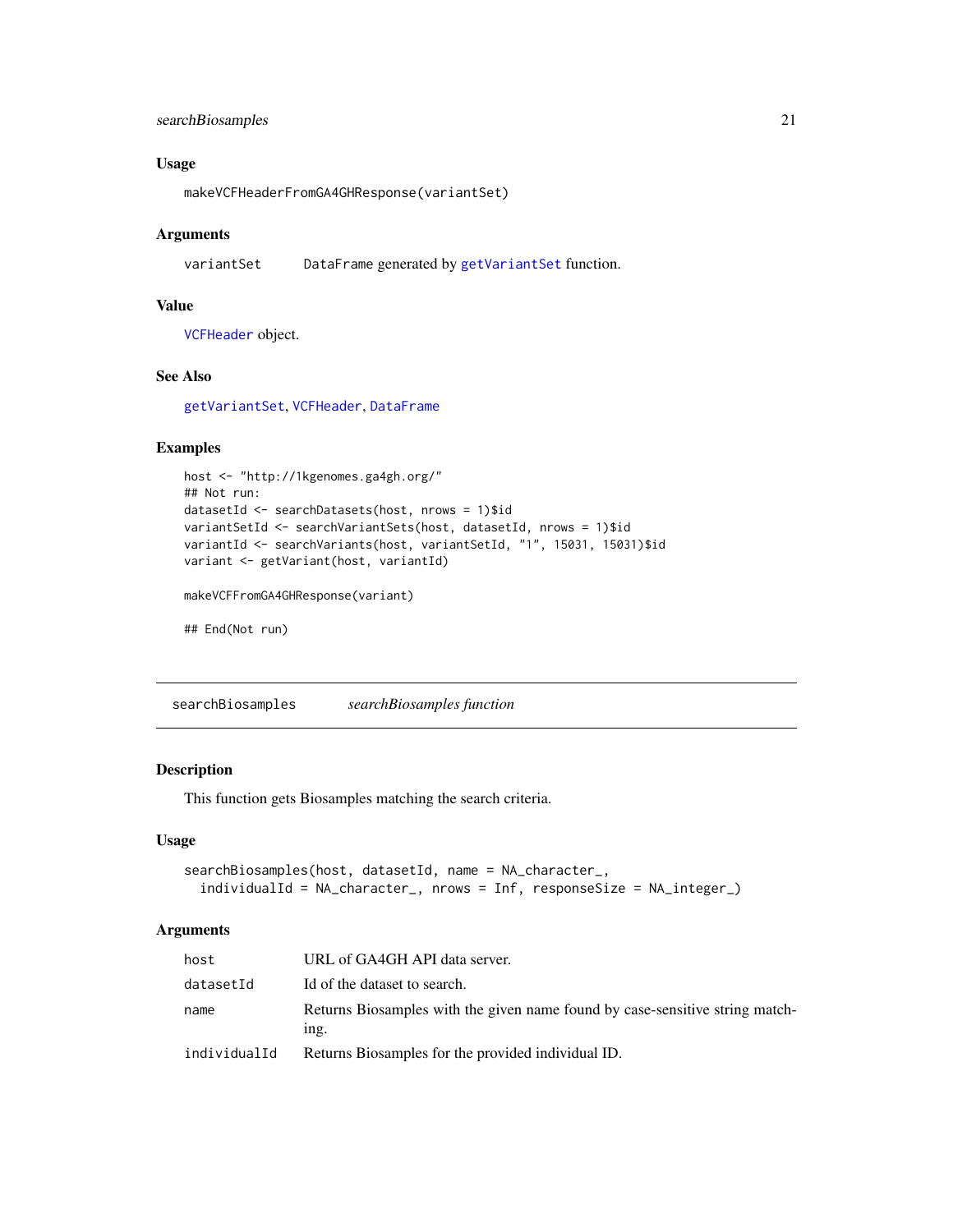<span id="page-21-0"></span>

| nrows        | Number of rows of the data frame returned by this function. If not defined, the<br>function will return all entries. If the number of available entries is less than the<br>value of this this parameter, the function will silently return only the available<br>entries.                                                                                                                                                                                     |
|--------------|----------------------------------------------------------------------------------------------------------------------------------------------------------------------------------------------------------------------------------------------------------------------------------------------------------------------------------------------------------------------------------------------------------------------------------------------------------------|
| responseSize | Specifies the number of entries to be returned by the server until reach the num-<br>ber of rows defined in nrows parameter or until get all available entries. If not<br>defined, the server will return the allowed maximum reponse size. Increasing<br>this the value of this parameter will reduce the number of requests and reducing<br>the time required. The will not respect this parameter if the value if larger than<br>its maximum response size. |

# Details

This function requests to /biosamples/search.

# Value

[DataFrame](#page-0-0) object. NULL means no registry found.

# References

[Official documentation.](http://ga4gh-schemas.readthedocs.io/en/latest/schemas/bio_metadata_service.proto.html#SearchBiosamples)

## See Also

[DataFrame](#page-0-0), [getBiosample](#page-2-1)

# Examples

```
host <- "http://1kgenomes.ga4gh.org/"
## Not run:
datasetId <- searchDatasets(host, nrows = 1)$id
searchBiosamples(host, datasetId, nrows = 10)
```
## End(Not run)

<span id="page-21-1"></span>searchCallSets *searchCallSets function*

# Description

Search for call sets (sample columns of VCF files).

#### Usage

```
searchCallSets(host, variantSetId, name = NA_character_,
 biosampleId = NA_character_, nrows = Inf, responseSize = NA_integer_)
```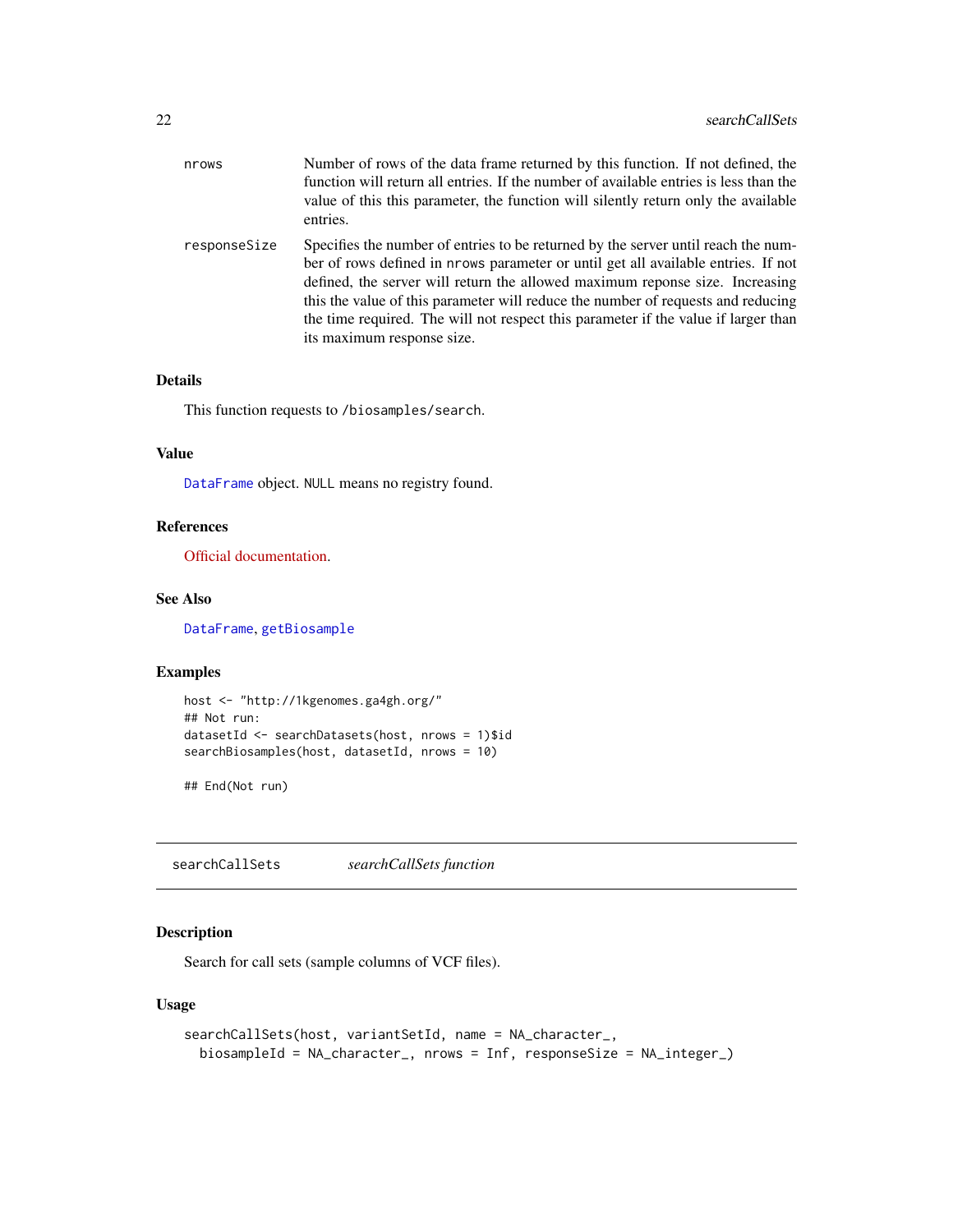#### <span id="page-22-0"></span>searchDatasets 23

# Arguments

| host         | URL of GA4GH API data server.                                                                                                                                                                                                                                                                                                                                                                                                                                  |
|--------------|----------------------------------------------------------------------------------------------------------------------------------------------------------------------------------------------------------------------------------------------------------------------------------------------------------------------------------------------------------------------------------------------------------------------------------------------------------------|
| variantSetId | The VariantSet to search.                                                                                                                                                                                                                                                                                                                                                                                                                                      |
| name         | Only return call sets with this name (case-sensitive, exact match).                                                                                                                                                                                                                                                                                                                                                                                            |
| biosampleId  | Return only call sets generated from the provided BioSample ID.                                                                                                                                                                                                                                                                                                                                                                                                |
| nrows        | Number of rows of the data frame returned by this function. If not defined, the<br>function will return all entries. If the number of available entries is less than the<br>value of this this parameter, the function will silently return only the available<br>entries.                                                                                                                                                                                     |
| responseSize | Specifies the number of entries to be returned by the server until reach the num-<br>ber of rows defined in prows parameter or until get all available entries. If not<br>defined, the server will return the allowed maximum reponse size. Increasing<br>this the value of this parameter will reduce the number of requests and reducing<br>the time required. The will not respect this parameter if the value if larger than<br>its maximum response size. |

# Details

This function requests POST host/callsets/search.

#### Value

[DataFrame](#page-0-0) object.

#### See Also

[DataFrame](#page-0-0), [getCallSet](#page-3-1)

# Examples

```
host <- "http://1kgenomes.ga4gh.org/"
## Not run:
datasetId <- searchDatasets(host, nrows = 1)$id
variantSetId <- searchVariantSets(host, datasetId, nrows = 1)$id
searchCallSets(host, variantSetId)
```
## End(Not run)

<span id="page-22-1"></span>searchDatasets *searchDatasets function*

# Description

Search for datasets.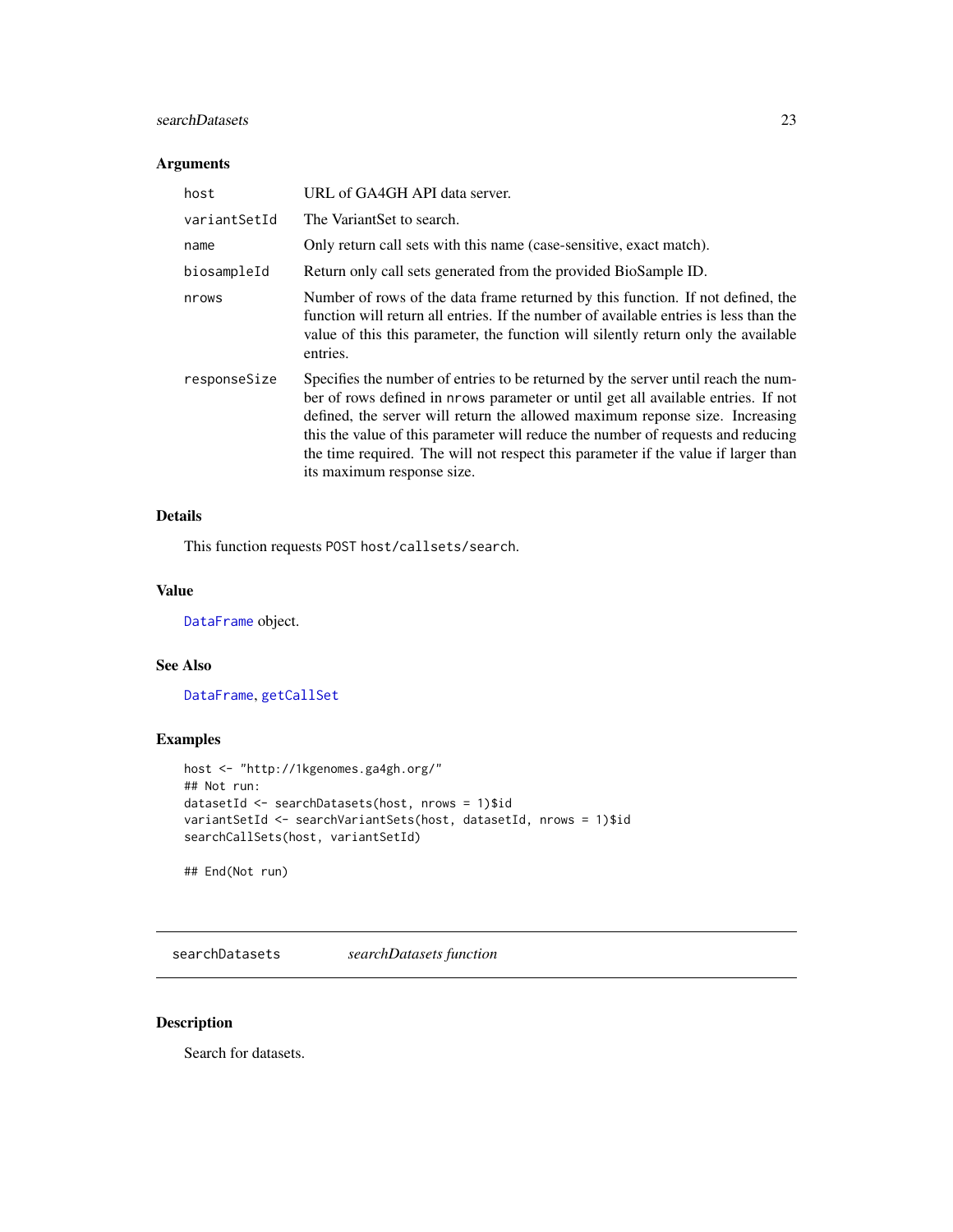#### <span id="page-23-0"></span>Usage

searchDatasets(host, nrows = Inf, responseSize = NA\_integer\_)

# Arguments

| host         | URL of GA4GH API data server.                                                                                                                                                                                                                                                                                                                                                                                                                                  |
|--------------|----------------------------------------------------------------------------------------------------------------------------------------------------------------------------------------------------------------------------------------------------------------------------------------------------------------------------------------------------------------------------------------------------------------------------------------------------------------|
| nrows        | Number of rows of the data frame returned by this function. If not defined, the<br>function will return all entries. If the number of available entries is less than the<br>value of this this parameter, the function will silently return only the available<br>entries.                                                                                                                                                                                     |
| responseSize | Specifies the number of entries to be returned by the server until reach the num-<br>ber of rows defined in nrows parameter or until get all available entries. If not<br>defined, the server will return the allowed maximum reponse size. Increasing<br>this the value of this parameter will reduce the number of requests and reducing<br>the time required. The will not respect this parameter if the value if larger than<br>its maximum response size. |

# Details

This function requests to POST /datasets/search.

#### Value

[DataFrame](#page-0-0) object. NULL means no registry found.

#### See Also

[DataFrame](#page-0-0), [getDataset](#page-4-1)

# Examples

```
host <- "http://1kgenomes.ga4gh.org/"
## Not run:
searchDatasets(host)
```
## End(Not run)

<span id="page-23-1"></span>searchExpressionLevels

*searchExpressionLevels function*

# Description

This function gets expression levels matching the search criteria.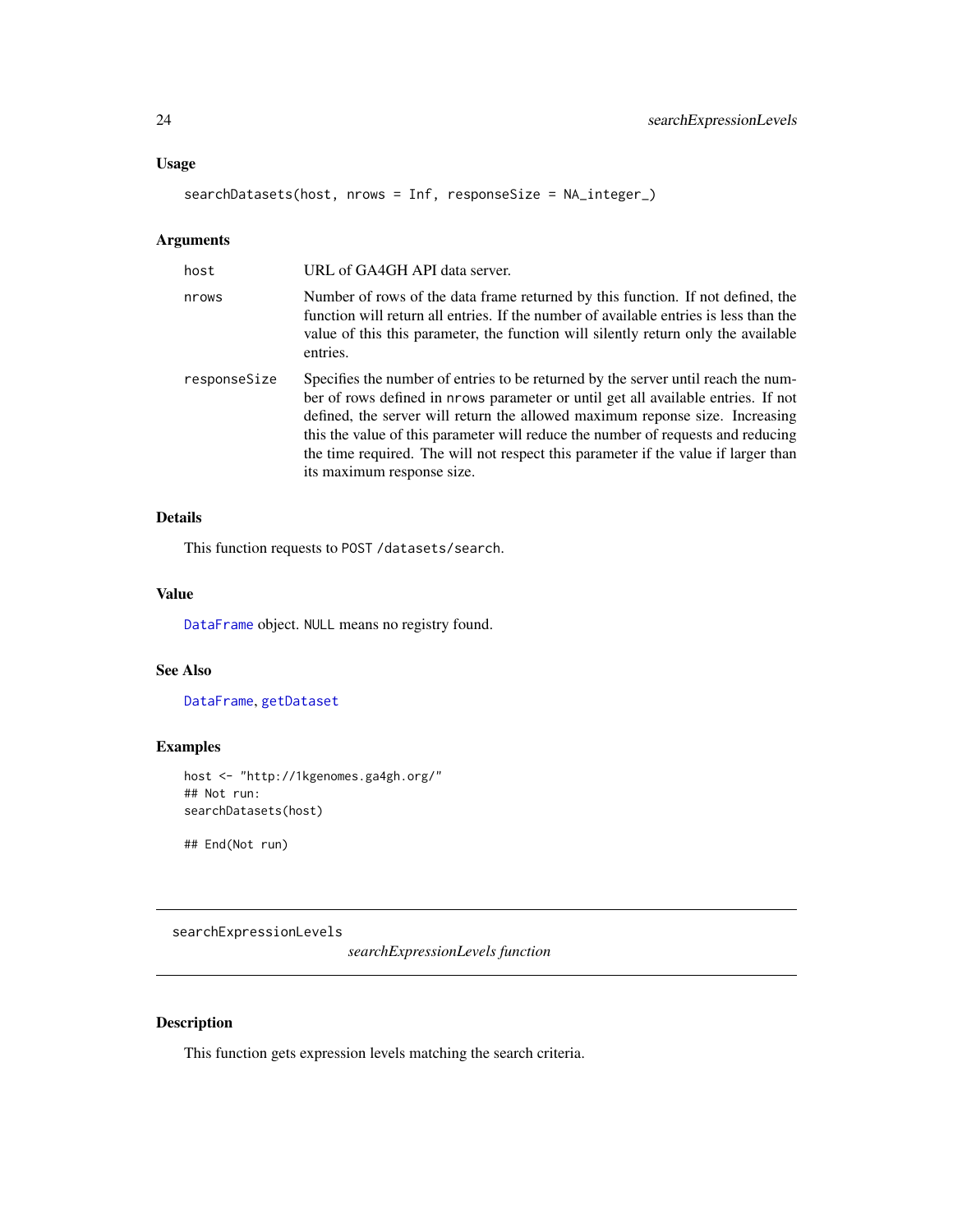# <span id="page-24-0"></span>Usage

```
searchExpressionLevels(host, rnaQuantificationId, nrows = Inf,
  responseSize = NA_integer_)
```
# Arguments

| host                | URL of GA4GH API data server.                                                                                                                                                                                                                                                                                                                                                                                                                                  |
|---------------------|----------------------------------------------------------------------------------------------------------------------------------------------------------------------------------------------------------------------------------------------------------------------------------------------------------------------------------------------------------------------------------------------------------------------------------------------------------------|
| rnaQuantificationId |                                                                                                                                                                                                                                                                                                                                                                                                                                                                |
|                     | Id of the rnaQuantification to restrict search to.                                                                                                                                                                                                                                                                                                                                                                                                             |
| nrows               | Number of rows of the data frame returned by this function. If not defined, the<br>function will return all entries. If the number of available entries is less than the<br>value of this this parameter, the function will silently return only the available<br>entries.                                                                                                                                                                                     |
| responseSize        | Specifies the number of entries to be returned by the server until reach the num-<br>ber of rows defined in nrows parameter or until get all available entries. If not<br>defined, the server will return the allowed maximum reponse size. Increasing<br>this the value of this parameter will reduce the number of requests and reducing<br>the time required. The will not respect this parameter if the value if larger than<br>its maximum response size. |

# Details

This function requests to /expressionlevels/search.

### Value

[DataFrame](#page-0-0) object. NULL means no registry found.

# References

[Official documentation.](http://ga4gh-schemas.readthedocs.io/en/latest/schemas/rna_quantification_service.proto.html#SearchExpressionLevels)

#### See Also

[DataFrame](#page-0-0), [getExpressionLevel](#page-5-1), [searchRnaQuantificationSets](#page-37-1)

# Examples

```
host <- "http://1kgenomes.ga4gh.org/"
## Not run:
datasetId <- searchDatasets(host, nrows = 1)$id
rnaQuantificationSetId <- searchRnaQuantificationSets(host, datasetId, nrow = 1)$id
rnaQuantificationId <- searchRnaQuantifications(host, rnaQuantificationSetId, nrows = 1)$id
searchExpressionLevels(host, rnaQuantificationId, nrows = 10)
```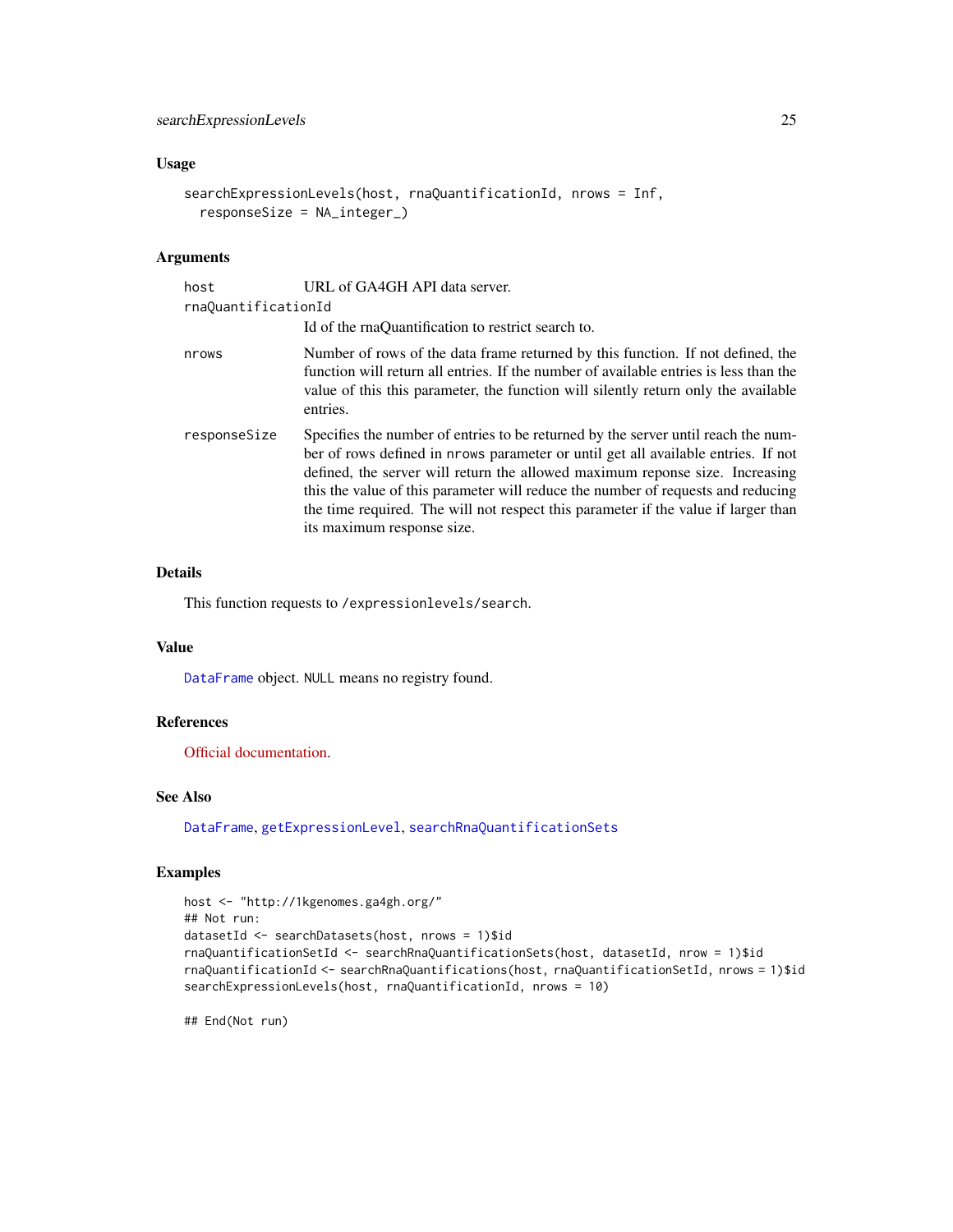<span id="page-25-1"></span><span id="page-25-0"></span>

# Description

Search for features (lines of genomic feature files).

# Usage

```
searchFeatures(host, featureSetId, name = NA_character_,
 geneSymbol = NA_character_, parentId = NA_character_,
 referenceName = NA_character_, start = NA_integer_, end = NA_integer_,
 featureTypes = character(), nrows = Inf, responseSize = NA_integer_)
```
# Arguments

| host          | URL of GA4GH API data server.                                                                                                                                                                                                                                                                                                                                  |
|---------------|----------------------------------------------------------------------------------------------------------------------------------------------------------------------------------------------------------------------------------------------------------------------------------------------------------------------------------------------------------------|
| featureSetId  | The annotation set to search within. Either featureSetId or parentId must be<br>non-empty.                                                                                                                                                                                                                                                                     |
| name          | Only returns features with this name (case-sensitive, exact match).                                                                                                                                                                                                                                                                                            |
| geneSymbol    | Only return features with matching the provided gene symbol (case-sensitive,<br>exact match). This field may be replaced with a more generic representation in<br>a future version.                                                                                                                                                                            |
| parentId      | Restricts the search to direct children of the given parent feature ID. Either fea-<br>ture_set_id or parent_id must be non-empty.                                                                                                                                                                                                                             |
| referenceName | Only return features on the reference with this name (matched to literal reference<br>name as imported from the GFF3).                                                                                                                                                                                                                                         |
| start         | Required, if name or symbol not provided. The beginning of the window (0-<br>based, inclusive) for which overlapping features should be returned. Genomic<br>positions are non-negative integers less than reference length. Requests span-<br>ning the join of circular genomes are represented as two requests one on each<br>side of the join (position 0). |
| end           | Required, if name or symbol not provided. The end of the window (0-based,<br>exclusive) for which overlapping features should be returned.                                                                                                                                                                                                                     |
| featureTypes  | TODO: To be replaced with a fully featured ontology search once the Metadata<br>definitions are rounded out. If specified, this query matches only annotations<br>whose feature_type matches one of the provided ontology terms.                                                                                                                               |
| nrows         | Number of rows of the data frame returned by this function. If not defined, the<br>function will return all entries. If the number of available entries is less than the<br>value of this this parameter, the function will silently return only the available<br>entries.                                                                                     |
| responseSize  | Specifies the number of entries to be returned by the server until reach the num-<br>ber of rows defined in nrows parameter or until get all available entries. If not<br>defined, the server will return the allowed maximum reponse size. Increasing                                                                                                         |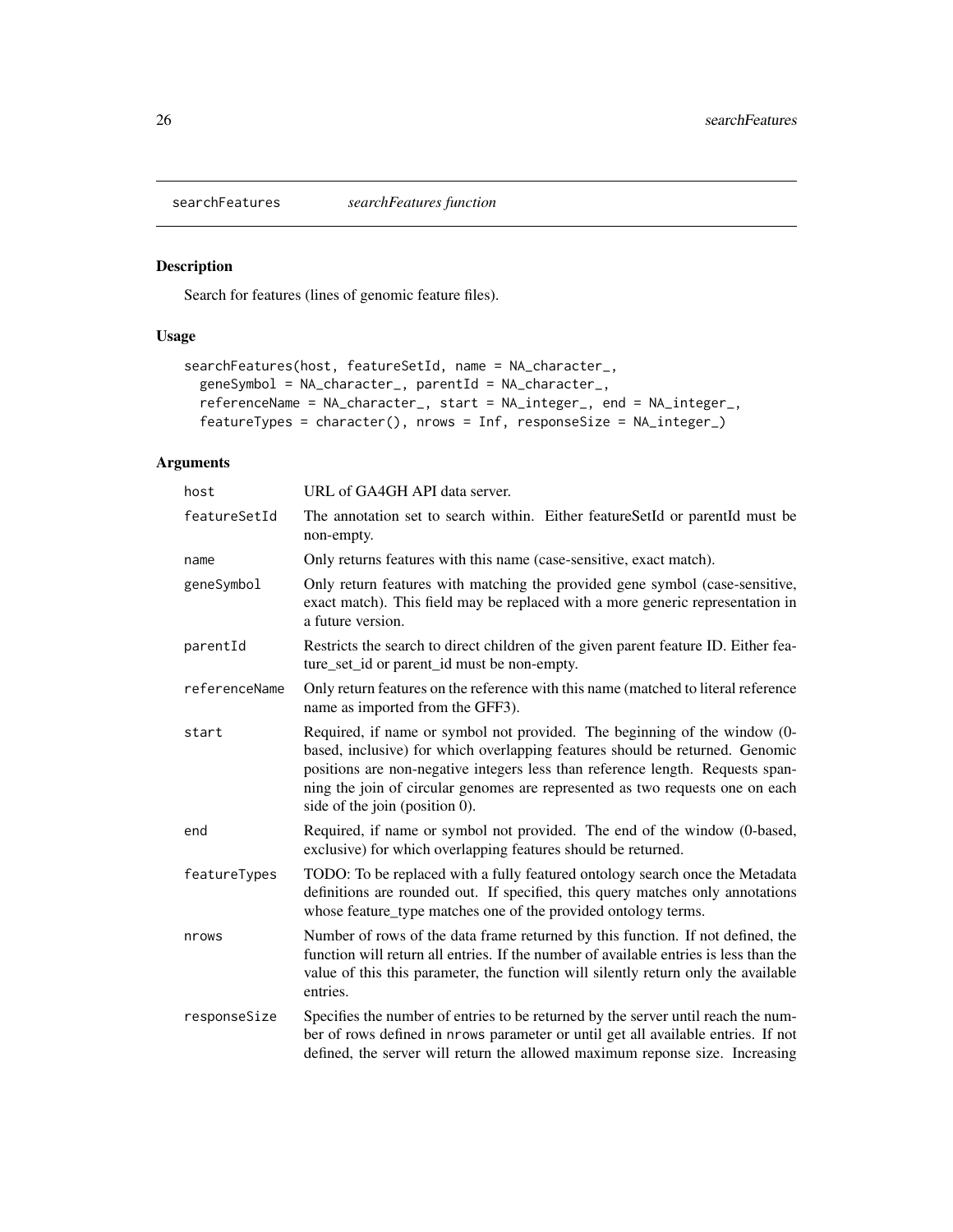this the value of this parameter will reduce the number of requests and reducing the time required. The will not respect this parameter if the value if larger than its maximum response size.

# <span id="page-26-0"></span>Details

This function requests POST host/features/search.

#### Value

[DataFrame](#page-0-0) object.

#### References

[Official documentation.](https://ga4gh-schemas.readthedocs.io/en/latest/schemas/sequence_annotation_service.proto.html#SearchFeatures)

#### See Also

[DataFrame](#page-0-0), [getFeature](#page-6-1)

# Examples

```
host <- "http://1kgenomes.ga4gh.org/"
## Not run:
datasetId <- searchDatasets(host, nrows = 1)$id
featureSetId <- searchFeatureSets(host, datasetId, nrows = 1)$id
searchFeatures(host, featureSetId, nrows = 10)
```
## End(Not run)

<span id="page-26-1"></span>searchFeatureSets *searchFeatureSets function*

# Description

Search for feature sets (genomic features, e.g. GFF files).

#### Usage

```
searchFeatureSets(host, datasetId, nrows = Inf, responseSize = NA_integer_)
```
#### **Arguments**

| host      | URL of GA4GH API data server.                                                                                                                                                                                                                                              |
|-----------|----------------------------------------------------------------------------------------------------------------------------------------------------------------------------------------------------------------------------------------------------------------------------|
| datasetId | The Dataset to search.                                                                                                                                                                                                                                                     |
| nrows     | Number of rows of the data frame returned by this function. If not defined, the<br>function will return all entries. If the number of available entries is less than the<br>value of this this parameter, the function will silently return only the available<br>entries. |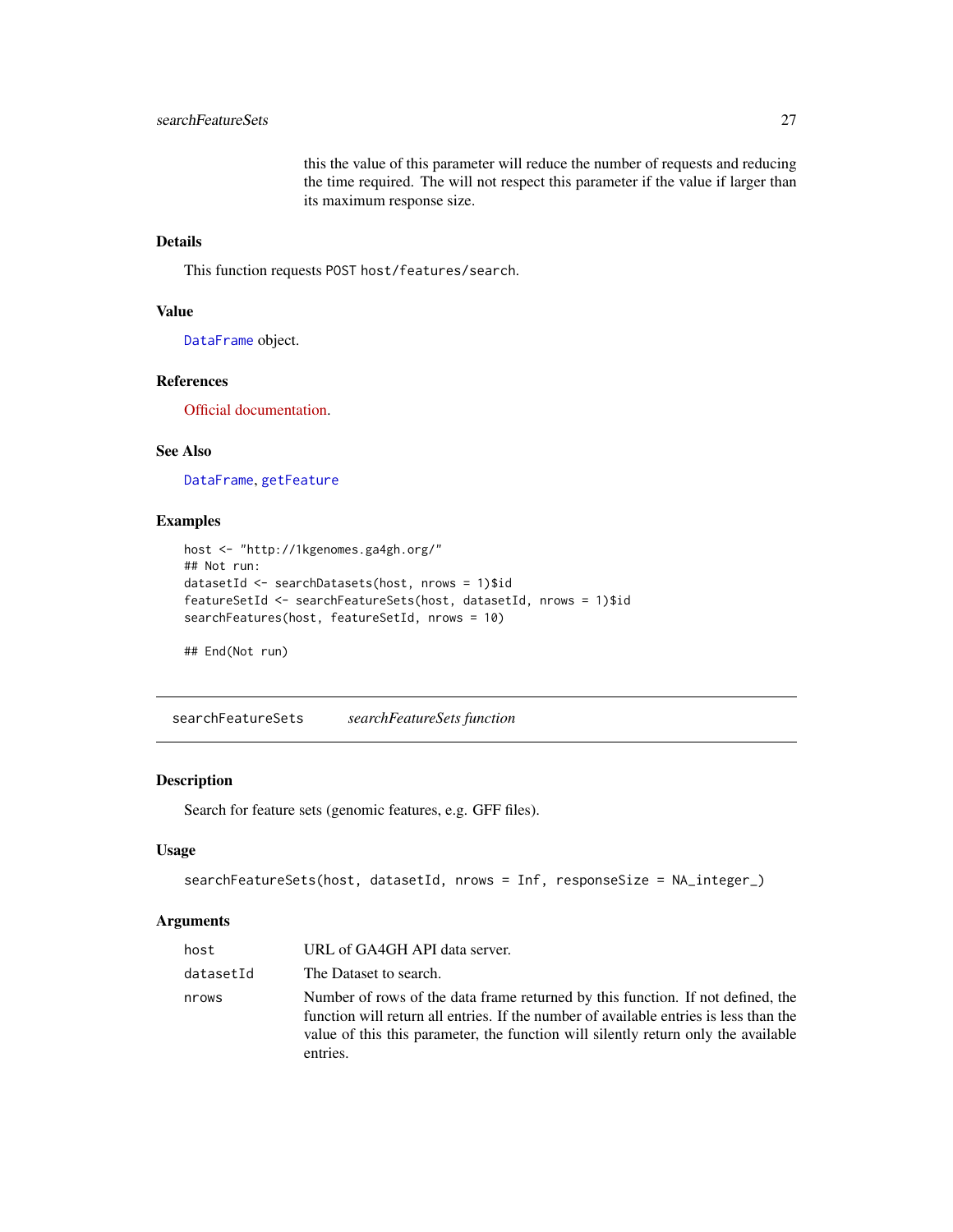<span id="page-27-0"></span>responseSize Specifies the number of entries to be returned by the server until reach the number of rows defined in nrows parameter or until get all available entries. If not defined, the server will return the allowed maximum reponse size. Increasing this the value of this parameter will reduce the number of requests and reducing the time required. The will not respect this parameter if the value if larger than its maximum response size.

#### Details

This function requests POST host/featuresets/search.

#### Value

[DataFrame](#page-0-0) object.

#### References

[Official documentation.](https://ga4gh-schemas.readthedocs.io/en/latest/schemas/sequence_annotation_service.proto.html#SearchFeatureSets)

#### See Also

[DataFrame](#page-0-0), [getFeatureSet](#page-7-1)

#### Examples

```
host <- "http://1kgenomes.ga4gh.org/"
## Not run:
datasetId <- searchDatasets(host, nrows = 1)$id
searchFeatureSets(host, datasetId)
```
## End(Not run)

<span id="page-27-1"></span>searchIndividuals *searchIndividuals function*

#### Description

This function gets individuals matching the search criteria.

#### Usage

```
searchIndividuals(host, datasetId, name = NA_character_, nrows = Inf,
  responseSize = NA_integer_)
```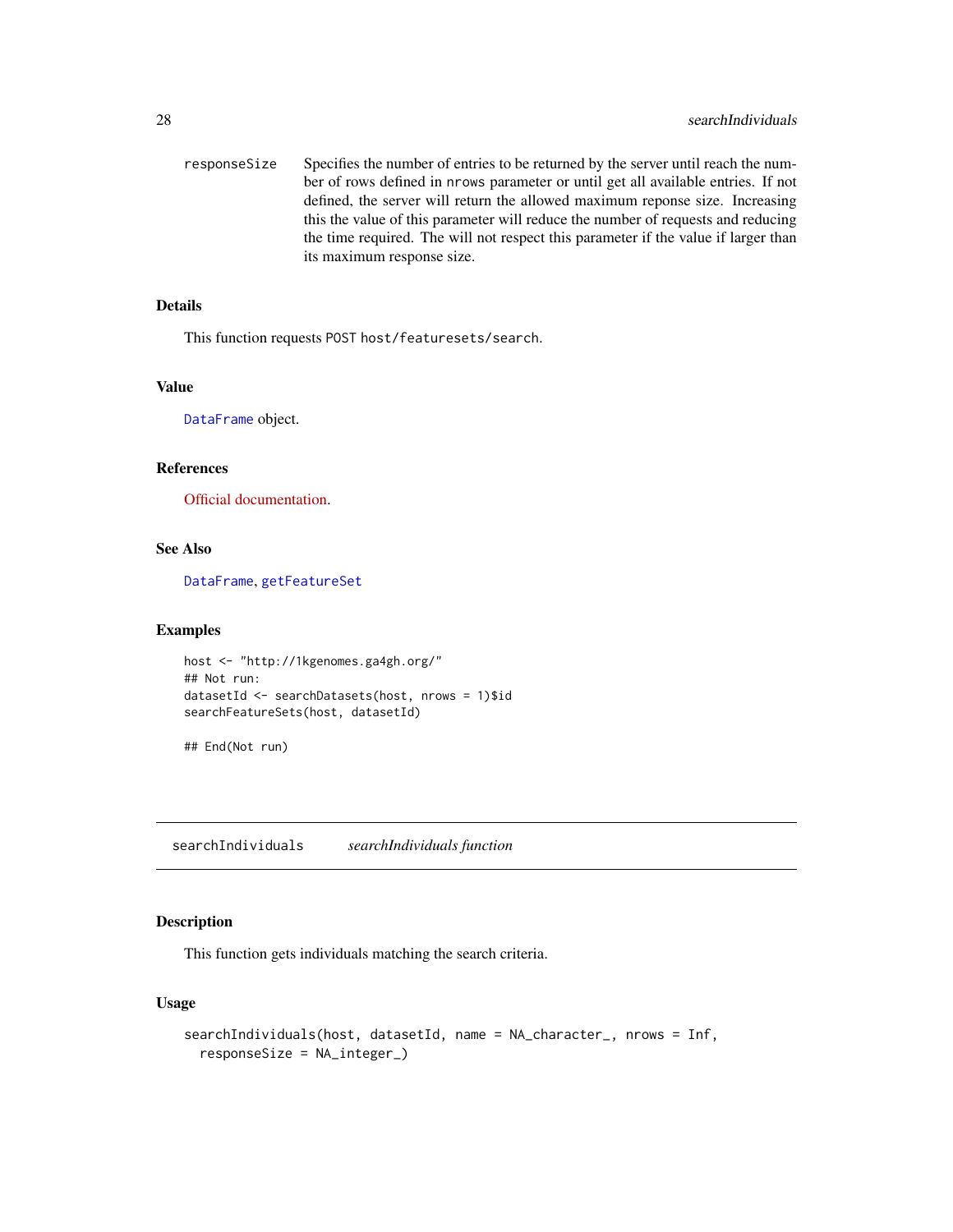#### <span id="page-28-0"></span>searchIndividuals 29

# Arguments

| host         | URL of GA4GH API data server.                                                                                                                                                                                                                                                                                                                                                                                                                                  |
|--------------|----------------------------------------------------------------------------------------------------------------------------------------------------------------------------------------------------------------------------------------------------------------------------------------------------------------------------------------------------------------------------------------------------------------------------------------------------------------|
| datasetId    | Id of the dataset to search.                                                                                                                                                                                                                                                                                                                                                                                                                                   |
| name         | Returns Individuals with the given name found by case-sensitive string match-<br>ing.                                                                                                                                                                                                                                                                                                                                                                          |
| nrows        | Number of rows of the data frame returned by this function. If not defined, the<br>function will return all entries. If the number of available entries is less than the<br>value of this this parameter, the function will silently return only the available<br>entries.                                                                                                                                                                                     |
| responseSize | Specifies the number of entries to be returned by the server until reach the num-<br>ber of rows defined in nrows parameter or until get all available entries. If not<br>defined, the server will return the allowed maximum reponse size. Increasing<br>this the value of this parameter will reduce the number of requests and reducing<br>the time required. The will not respect this parameter if the value if larger than<br>its maximum response size. |

# Details

This function requests to /individuals/search.

#### Value

[DataFrame](#page-0-0) object. NULL means no registry found.

#### References

[Official documentation.](http://ga4gh-schemas.readthedocs.io/en/latest/schemas/bio_metadata_service.proto.html#SearchIndividuals)

# See Also

[DataFrame](#page-0-0), [getIndividual](#page-8-1)

# Examples

```
host <- "http://1kgenomes.ga4gh.org/"
## Not run:
datasetId <- searchDatasets(host, nrows = 1)$id
searchIndividuals(host, datasetId, nrows = 10)
```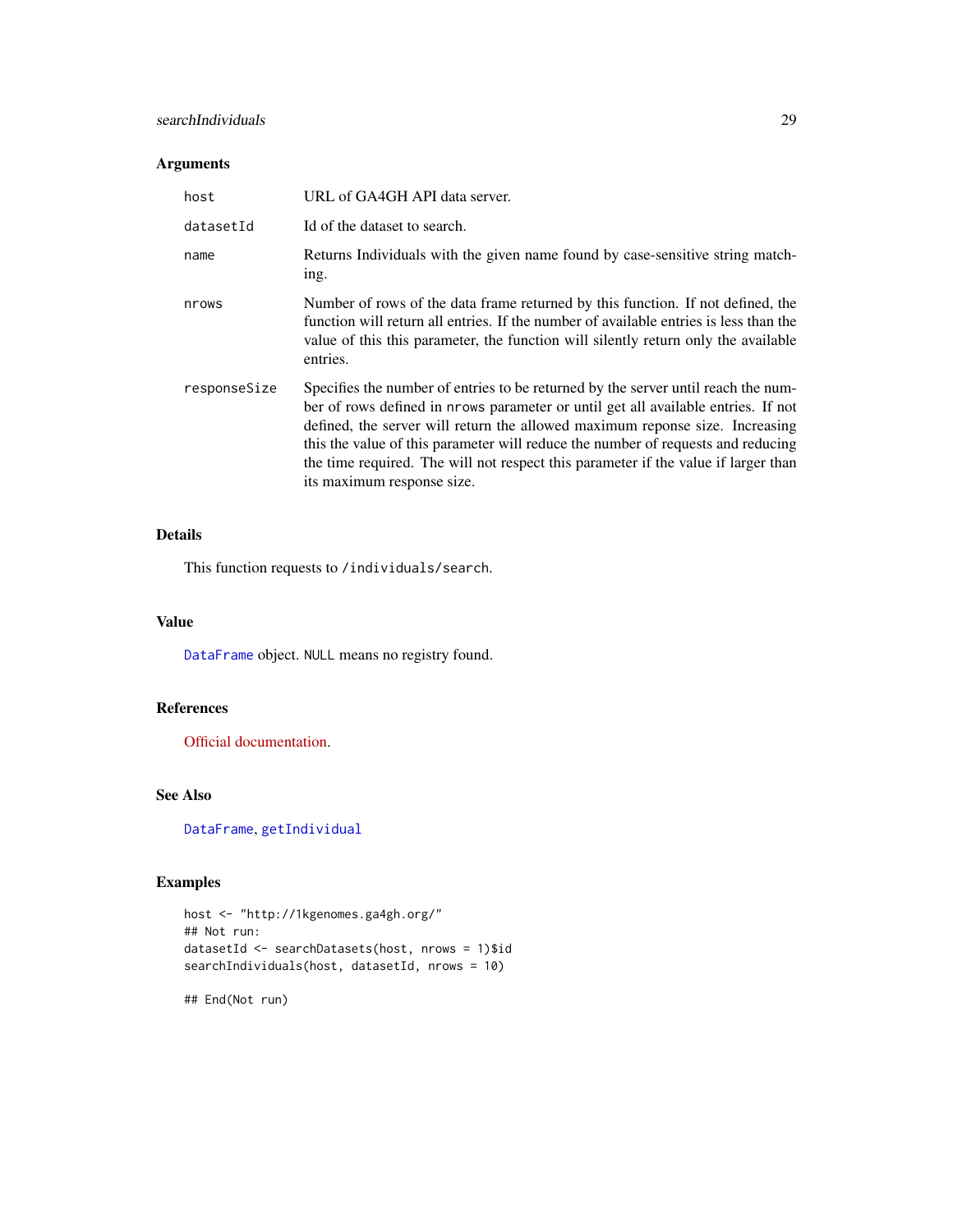<span id="page-29-0"></span>searchPhenotypeAssociations

*searchPhenotypeAssociations function*

# Description

This function gets a list of phenotype associations matching the search criteria.

#### Usage

```
searchPhenotypeAssociations(host, phenotypeAssociationSetId,
  featureIds = character(), phenotypeIds = character(), nrows = Inf,
  responseSize = NA_integer_)
```
#### Arguments

| host                      | URL of GA4GH API data server.                                                                                                                                                                                                                                                                                                                                                                                                                                  |
|---------------------------|----------------------------------------------------------------------------------------------------------------------------------------------------------------------------------------------------------------------------------------------------------------------------------------------------------------------------------------------------------------------------------------------------------------------------------------------------------------|
| phenotypeAssociationSetId |                                                                                                                                                                                                                                                                                                                                                                                                                                                                |
|                           | Id of the Phenotype Association Set to search.                                                                                                                                                                                                                                                                                                                                                                                                                 |
| featureIds                | Ids of the features. At least one feature Id or phenotype Id must be provided.                                                                                                                                                                                                                                                                                                                                                                                 |
| phenotypeIds              | Ids of the phenotypes. At least one feature Id or phenotype Id must be pro-<br>vided.                                                                                                                                                                                                                                                                                                                                                                          |
| nrows                     | Number of rows of the data frame returned by this function. If not defined, the<br>function will return all entries. If the number of available entries is less than the<br>value of this this parameter, the function will silently return only the available<br>entries.                                                                                                                                                                                     |
| responseSize              | Specifies the number of entries to be returned by the server until reach the num-<br>ber of rows defined in prows parameter or until get all available entries. If not<br>defined, the server will return the allowed maximum reponse size. Increasing<br>this the value of this parameter will reduce the number of requests and reducing<br>the time required. The will not respect this parameter if the value if larger than<br>its maximum response size. |

#### Details

This function requests to /featurephenotypeassociations/search.

#### Value

[DataFrame](#page-0-0) object. NULL means no registry found.

# References

[Official documentation.](https://ga4gh-schemas.readthedocs.io/en/latest/schemas/genotype_phenotype_service.proto.html#SearchPhenotypeAssociations)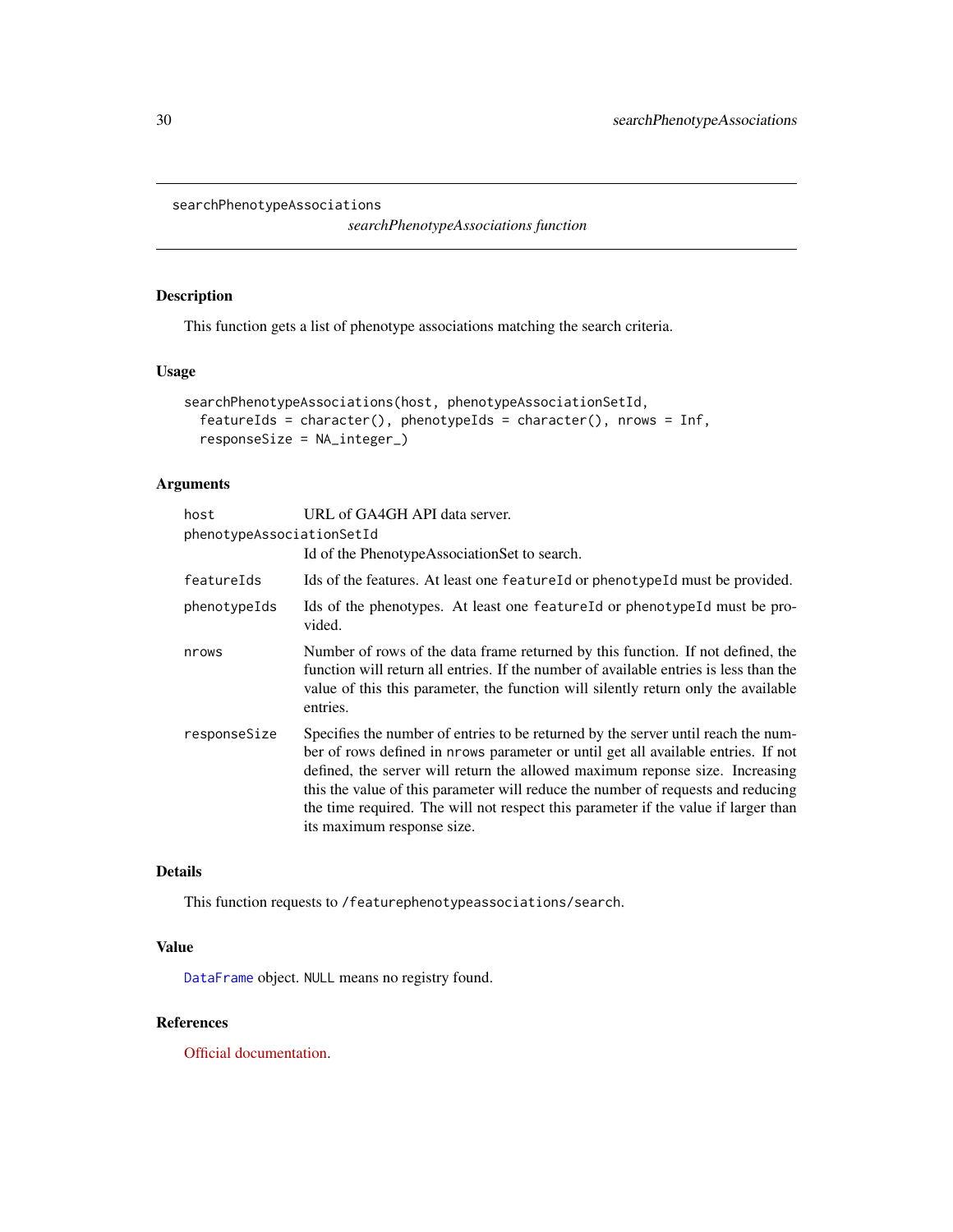# <span id="page-30-0"></span>See Also

[DataFrame](#page-0-0), [searchPhenotypeAssociationSets](#page-30-1)

#### Examples

```
host <- "http://1kgenomes.ga4gh.org/"
## Not run:
datasetId <- searchDatasets(host, nrows = 1)$id
id <- searchPhenotypeAssociationSets(host, datasetId, nrows = 1)$id
searchPhenotypeAssociations(host, id, nrows = 10)
```
## End(Not run)

```
searchPhenotypeAssociationSets
```
*searchPhenotypeAssociationSets function*

# Description

This function gets a list of association sets matching the search criteria.

#### Usage

```
searchPhenotypeAssociationSets(host, datasetId, nrows = Inf,
  responseSize = NA_integer_)
```
# Arguments

| host         | URL of GA4GH API data server.                                                                                                                                                                                                                                                                                                                                                                                                                                  |
|--------------|----------------------------------------------------------------------------------------------------------------------------------------------------------------------------------------------------------------------------------------------------------------------------------------------------------------------------------------------------------------------------------------------------------------------------------------------------------------|
| datasetId    | Id of the dataset to search.                                                                                                                                                                                                                                                                                                                                                                                                                                   |
| nrows        | Number of rows of the data frame returned by this function. If not defined, the<br>function will return all entries. If the number of available entries is less than the<br>value of this this parameter, the function will silently return only the available<br>entries.                                                                                                                                                                                     |
| responseSize | Specifies the number of entries to be returned by the server until reach the num-<br>ber of rows defined in nrows parameter or until get all available entries. If not<br>defined, the server will return the allowed maximum reponse size. Increasing<br>this the value of this parameter will reduce the number of requests and reducing<br>the time required. The will not respect this parameter if the value if larger than<br>its maximum response size. |

#### Details

This function requests to /phenotypeassociationsets/search.

#### Value

[DataFrame](#page-0-0) object. NULL means no registry found.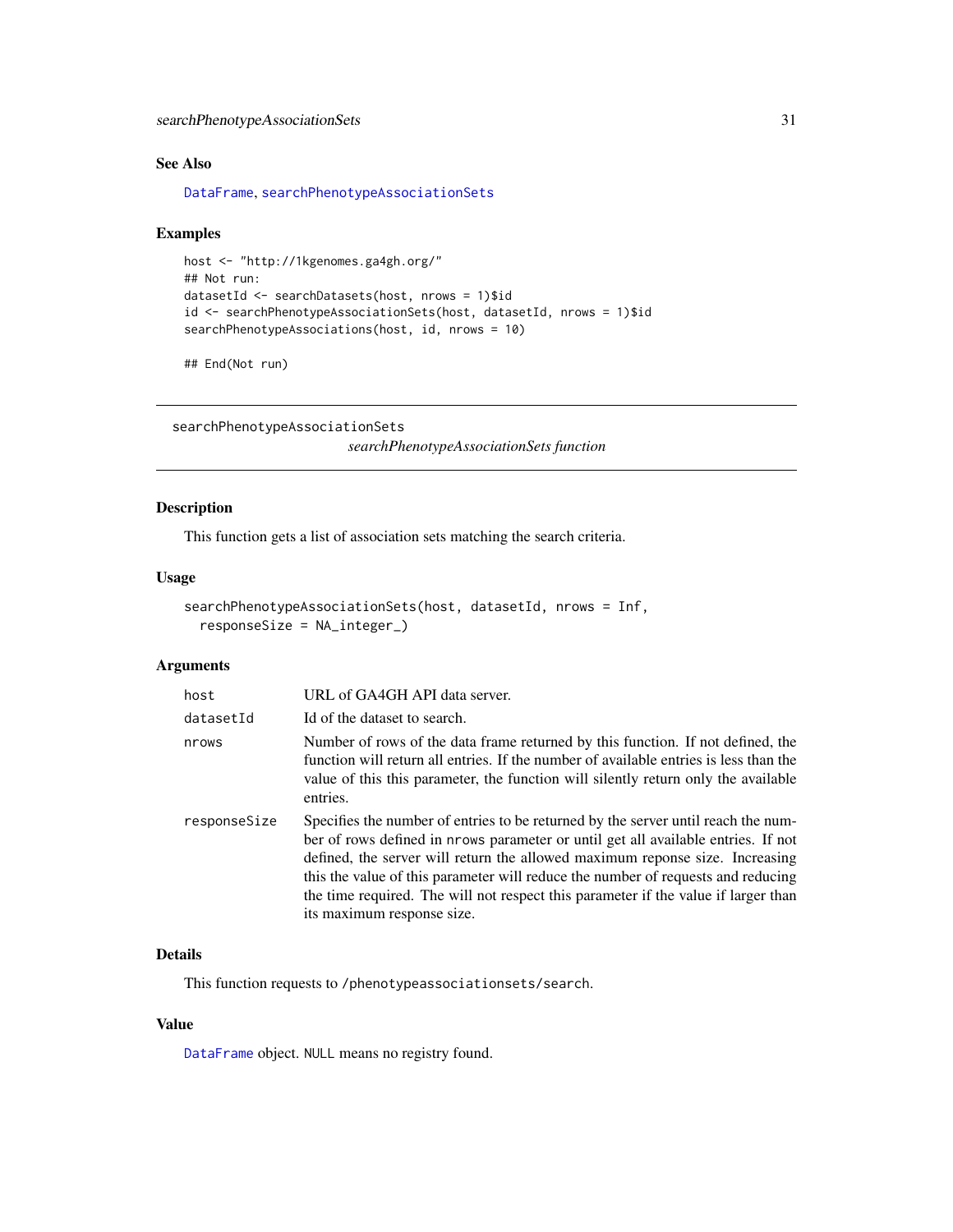# <span id="page-31-0"></span>References

[Official documentation.](http://ga4gh-schemas.readthedocs.io/en/latest/schemas/genotype_phenotype_service.proto.html#SearchPhenotypeAssociationSets)

# See Also

[DataFrame](#page-0-0)

# Examples

```
host <- "http://1kgenomes.ga4gh.org/"
## Not run:
datasetId <- searchDatasets(host, nrows = 1)$id
searchPhenotypeAssociationSets(host, datasetId, nrows = 10)
```

```
## End(Not run)
```
<span id="page-31-1"></span>searchReadGroupSets *searchReadGroupSets function*

# Description

Search for read group sets (sequence alignement, e.g BAM files).

# Usage

```
searchReadGroupSets(host, datasetId, name = NA_character_,
 biosampleId = NA_character_, nrows = Inf, responseSize = NA_integer_)
```
# Arguments

| host         | URL of GA4GH API data server.                                                                                                                                                                                                                                                                                                                                                                                                                                  |
|--------------|----------------------------------------------------------------------------------------------------------------------------------------------------------------------------------------------------------------------------------------------------------------------------------------------------------------------------------------------------------------------------------------------------------------------------------------------------------------|
| datasetId    | The dataset to search.                                                                                                                                                                                                                                                                                                                                                                                                                                         |
| name         | Only return read group sets with this name (case-sensitive, exact match).                                                                                                                                                                                                                                                                                                                                                                                      |
| biosampleId  | Specifying the id of a BioSample record will return only readgroups with the<br>given biosampleId.                                                                                                                                                                                                                                                                                                                                                             |
| nrows        | Number of rows of the data frame returned by this function. If not defined, the<br>function will return all entries. If the number of available entries is less than the<br>value of this this parameter, the function will silently return only the available<br>entries.                                                                                                                                                                                     |
| responseSize | Specifies the number of entries to be returned by the server until reach the num-<br>ber of rows defined in nrows parameter or until get all available entries. If not<br>defined, the server will return the allowed maximum reponse size. Increasing<br>this the value of this parameter will reduce the number of requests and reducing<br>the time required. The will not respect this parameter if the value if larger than<br>its maximum response size. |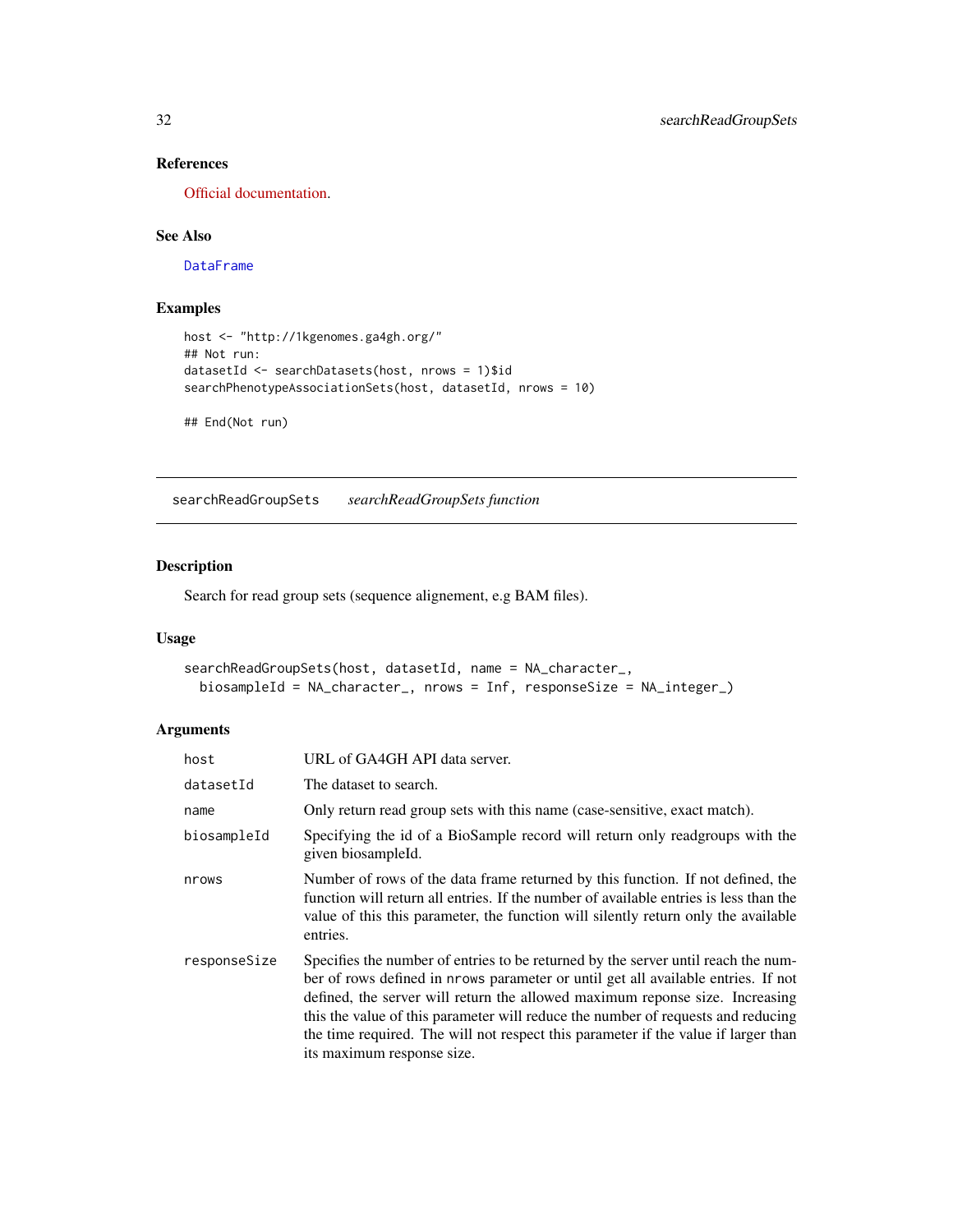#### <span id="page-32-0"></span>searchReads 33

# Details

This function requests POST host/readgroupsets/search

# Value

[DataFrame](#page-0-0) object.

# See Also

[DataFrame](#page-0-0), [getReadGroupSet](#page-9-1)

# Examples

```
host <- "http://1kgenomes.ga4gh.org/"
## Not run:
datasetId <- searchDatasets(host, nrows = 1)$id
searchReadGroupSets(host, datasetId, nrows = 1)
```
## End(Not run)

searchReads *searchReads function*

#### Description

Search for reads by genomic range (bases of aligned sequences)

#### Usage

```
searchReads(host, readGroupIds, referenceId = NA_character_,
  start = NA_integer_, end = NA_integer_, nrows = Inf,
  responseSize = NA_integer_)
```
#### Arguments

| host         | URL of GA4GH API data server.                                                                                                                                                                                                                                                                           |
|--------------|---------------------------------------------------------------------------------------------------------------------------------------------------------------------------------------------------------------------------------------------------------------------------------------------------------|
| readGroupIds | The ReadGroups to search. At least one id must be specified.                                                                                                                                                                                                                                            |
| referenceId  | The reference to query. Leaving blank returns results from all references, in-<br>cluding unmapped reads - this could be very large.                                                                                                                                                                    |
| start        | The start position (1-based) of this query. If a reference is specified, this defaults<br>to 0. Genomic positions are non-negative integers less than reference length.<br>Requests spanning the join of circular genomes are represented as two requests<br>one on each side of the join (position 1). |
| end          | The end position (1-based, exclusive) of this query. If a reference is specified,<br>this defaults to the reference's length.                                                                                                                                                                           |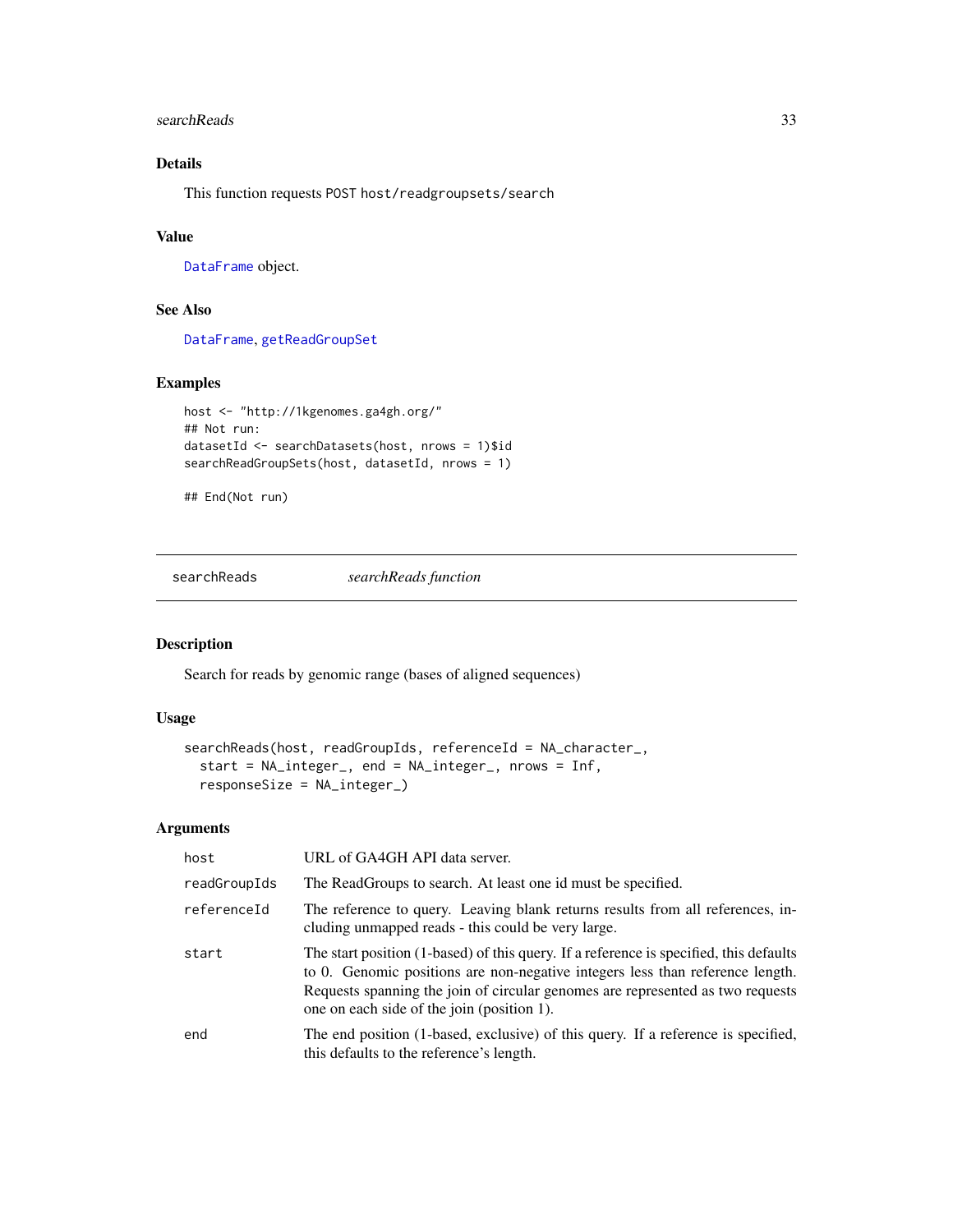<span id="page-33-0"></span>

| nrows        | Number of rows of the data frame returned by this function. If not defined, the<br>function will return all entries. If the number of available entries is less than the<br>value of this this parameter, the function will silently return only the available<br>entries.                                                                                                                                                                                     |
|--------------|----------------------------------------------------------------------------------------------------------------------------------------------------------------------------------------------------------------------------------------------------------------------------------------------------------------------------------------------------------------------------------------------------------------------------------------------------------------|
| responseSize | Specifies the number of entries to be returned by the server until reach the num-<br>ber of rows defined in prows parameter or until get all available entries. If not<br>defined, the server will return the allowed maximum reponse size. Increasing<br>this the value of this parameter will reduce the number of requests and reducing<br>the time required. The will not respect this parameter if the value if larger than<br>its maximum response size. |

### Details

This function requests POST host/reads/search.

#### Value

[DataFrame](#page-0-0) object.

#### References

[Official documentation.](https://ga4gh-schemas.readthedocs.io/en/latest/schemas/read_service.proto.html#SearchReads)

#### See Also

**[DataFrame](#page-0-0)** 

# Examples

```
host <- "http://1kgenomes.ga4gh.org/"
## Not run:
readGroupIds <- "WyIxa2dlbm9tZXMiLCJyZ3MiLCJIRzAzMjcwIiwiRVJSMTgxMzI5Il0"
referenceSetId <- searchReferenceSets(host, nrows = 1)$id
referenceId <- searchReferences(host, referenceSetId, nrows = 1)$id
searchReads(host, readGroupIds, referenceId, start = 15000, end = 16000)
```
## End(Not run)

<span id="page-33-1"></span>searchReferences *searchReferences function*

#### Description

Search for references (genome sequences, e.g. chromosomes).

#### Usage

```
searchReferences(host, referenceSetId, md5checksum = NA_character_,
 accession = NA_character_, nrows = Inf, responseSize = NA_integer_)
```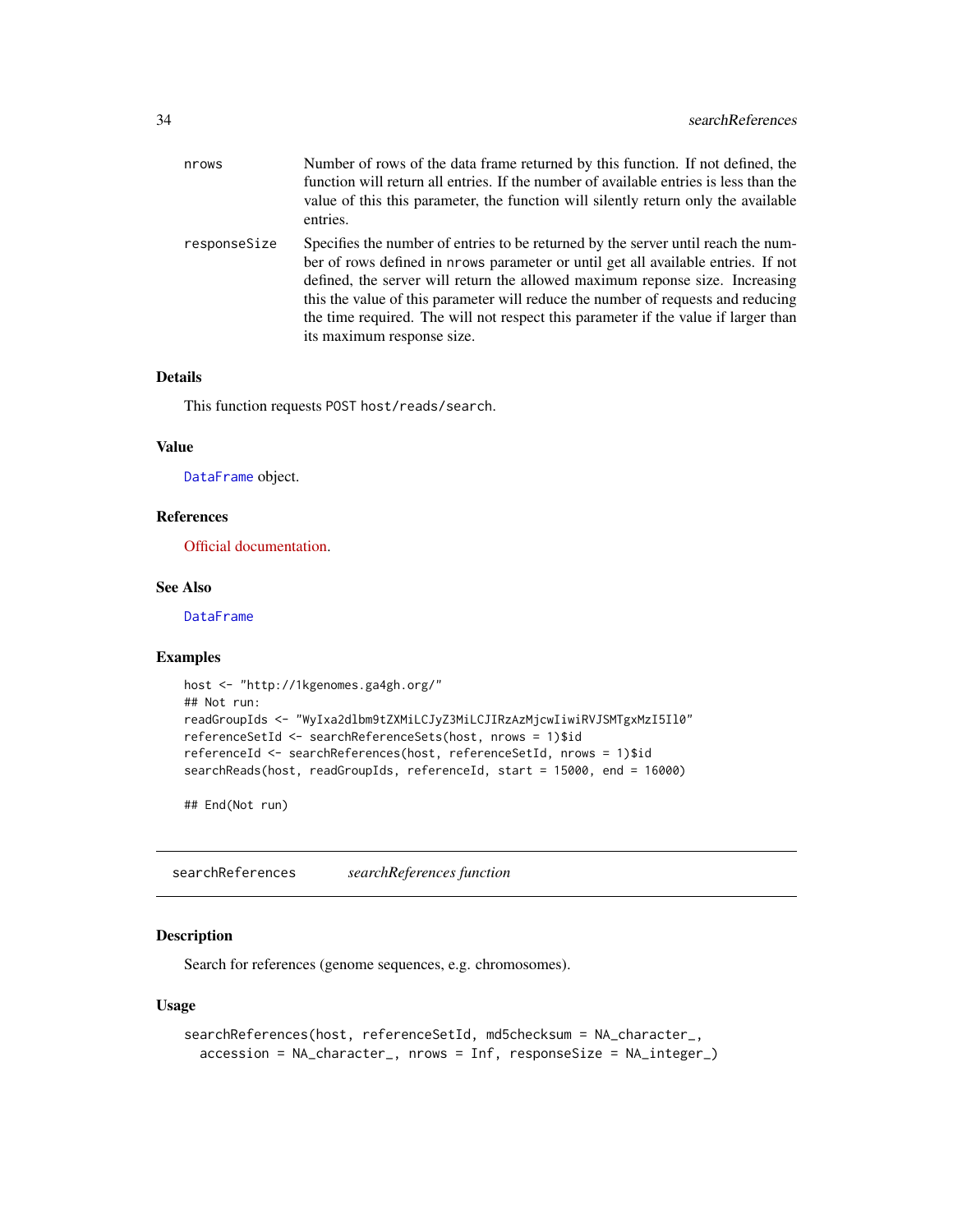# <span id="page-34-0"></span>searchReferences 35

# Arguments

| host         | URL of GA4GH API data server.                                                                                                                                                                                                                                                                                                                                                                                                                                  |
|--------------|----------------------------------------------------------------------------------------------------------------------------------------------------------------------------------------------------------------------------------------------------------------------------------------------------------------------------------------------------------------------------------------------------------------------------------------------------------------|
|              | referenceSetId The ReferenceSet to search.                                                                                                                                                                                                                                                                                                                                                                                                                     |
| md5checksum  | If specified, return the references for which the md5checksum matches this<br>string (case-sensitive, exact match). See ReferenceSet::md5checksum for de-<br>tails.                                                                                                                                                                                                                                                                                            |
| accession    | If specified, return the references for which the accession matches this string<br>(case-sensitive, exact match).                                                                                                                                                                                                                                                                                                                                              |
| nrows        | Number of rows of the data frame returned by this function. If not defined, the<br>function will return all entries. If the number of available entries is less than the<br>value of this this parameter, the function will silently return only the available<br>entries.                                                                                                                                                                                     |
| responseSize | Specifies the number of entries to be returned by the server until reach the num-<br>ber of rows defined in nrows parameter or until get all available entries. If not<br>defined, the server will return the allowed maximum reponse size. Increasing<br>this the value of this parameter will reduce the number of requests and reducing<br>the time required. The will not respect this parameter if the value if larger than<br>its maximum response size. |

# Details

This function requests POST host/references/search.

#### Value

[DataFrame](#page-0-0) object.

# References

[Official documentation.](https://ga4gh-schemas.readthedocs.io/en/latest/schemas/reference_service.proto.html#SearchReferences)

# See Also

[DataFrame](#page-0-0), [getReference](#page-10-1)

# Examples

```
host <- "http://1kgenomes.ga4gh.org/"
## Not run:
referenceSetId <- searchReferenceSets(host, nrows = 1)$id
searchReferences(host, referenceSetId)
```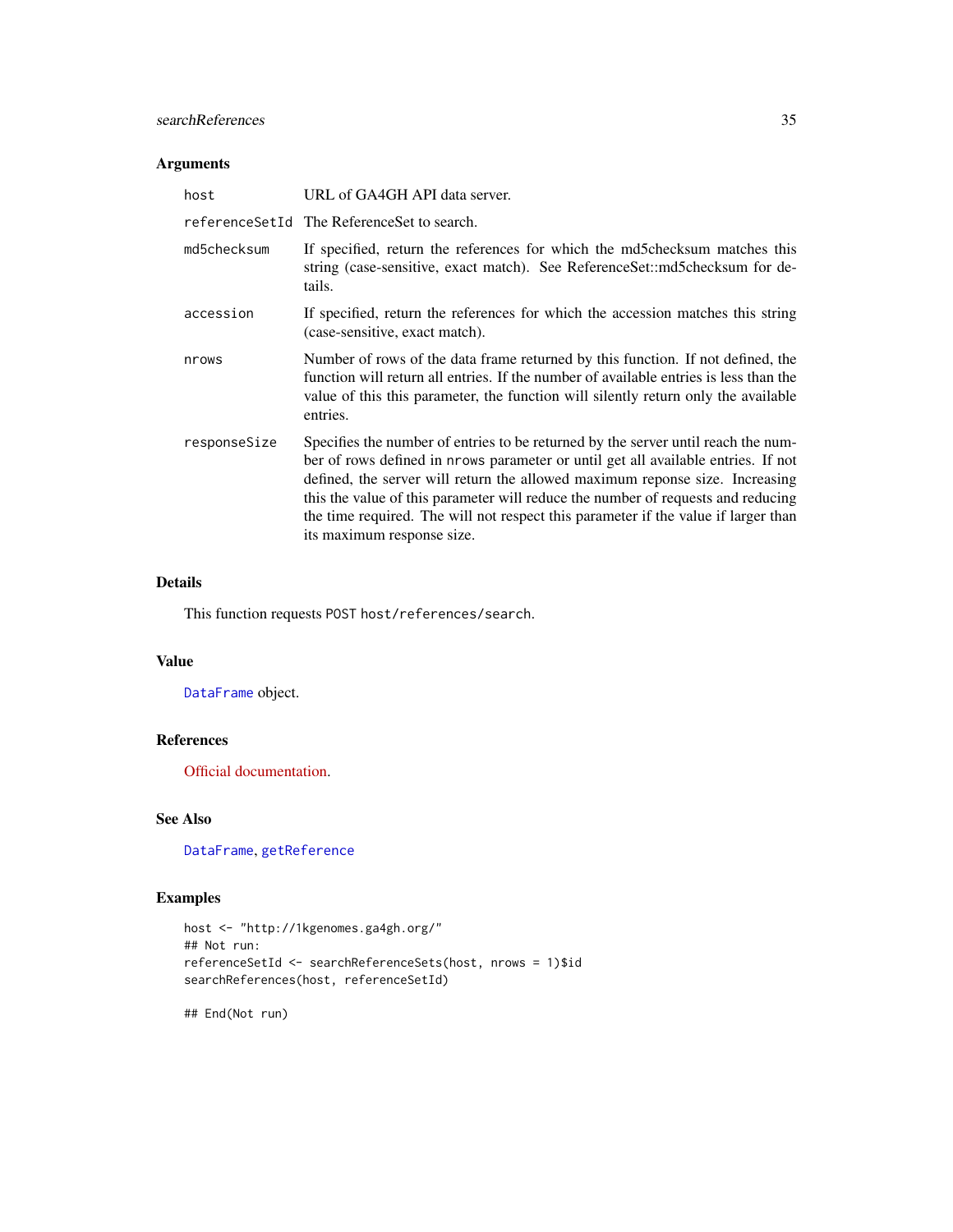<span id="page-35-1"></span><span id="page-35-0"></span>searchReferenceSets *searchReferenceSets function*

# Description

Search for reference sets (reference genomes).

# Usage

```
searchReferenceSets(host, md5checksum = NA_character_,
 accession = NA_character_, assemblyId = NA_character_, nrows = Inf,
  responseSize = NA_integer_)
```
# Arguments

| host         | URL of GA4GH API data server.                                                                                                                                                                                                                                                                                                                                                                                                                                  |
|--------------|----------------------------------------------------------------------------------------------------------------------------------------------------------------------------------------------------------------------------------------------------------------------------------------------------------------------------------------------------------------------------------------------------------------------------------------------------------------|
| md5checksum  | If unset, return the reference sets for which the md5checksum matches this string<br>(case-sensitive, exact match). See ReferenceSet::md5checksum for details.                                                                                                                                                                                                                                                                                                 |
| accession    | If unset, return the reference sets for which the accession matches this string<br>(case-sensitive, exact match).                                                                                                                                                                                                                                                                                                                                              |
| assemblyId   | If unset, return the reference sets for which the assembly Id matches this string<br>(case-sensitive, exact match).                                                                                                                                                                                                                                                                                                                                            |
| nrows        | Number of rows of the data frame returned by this function. If not defined, the<br>function will return all entries. If the number of available entries is less than the<br>value of this this parameter, the function will silently return only the available<br>entries.                                                                                                                                                                                     |
| responseSize | Specifies the number of entries to be returned by the server until reach the num-<br>ber of rows defined in nrows parameter or until get all available entries. If not<br>defined, the server will return the allowed maximum reponse size. Increasing<br>this the value of this parameter will reduce the number of requests and reducing<br>the time required. The will not respect this parameter if the value if larger than<br>its maximum response size. |

# Details

This function requests POST host/references/search.

#### Value

[DataFrame](#page-0-0) object.

# References

[Official documentation.](https://ga4gh-schemas.readthedocs.io/en/latest/schemas/reference_service.proto.html#SearchReferenceSets)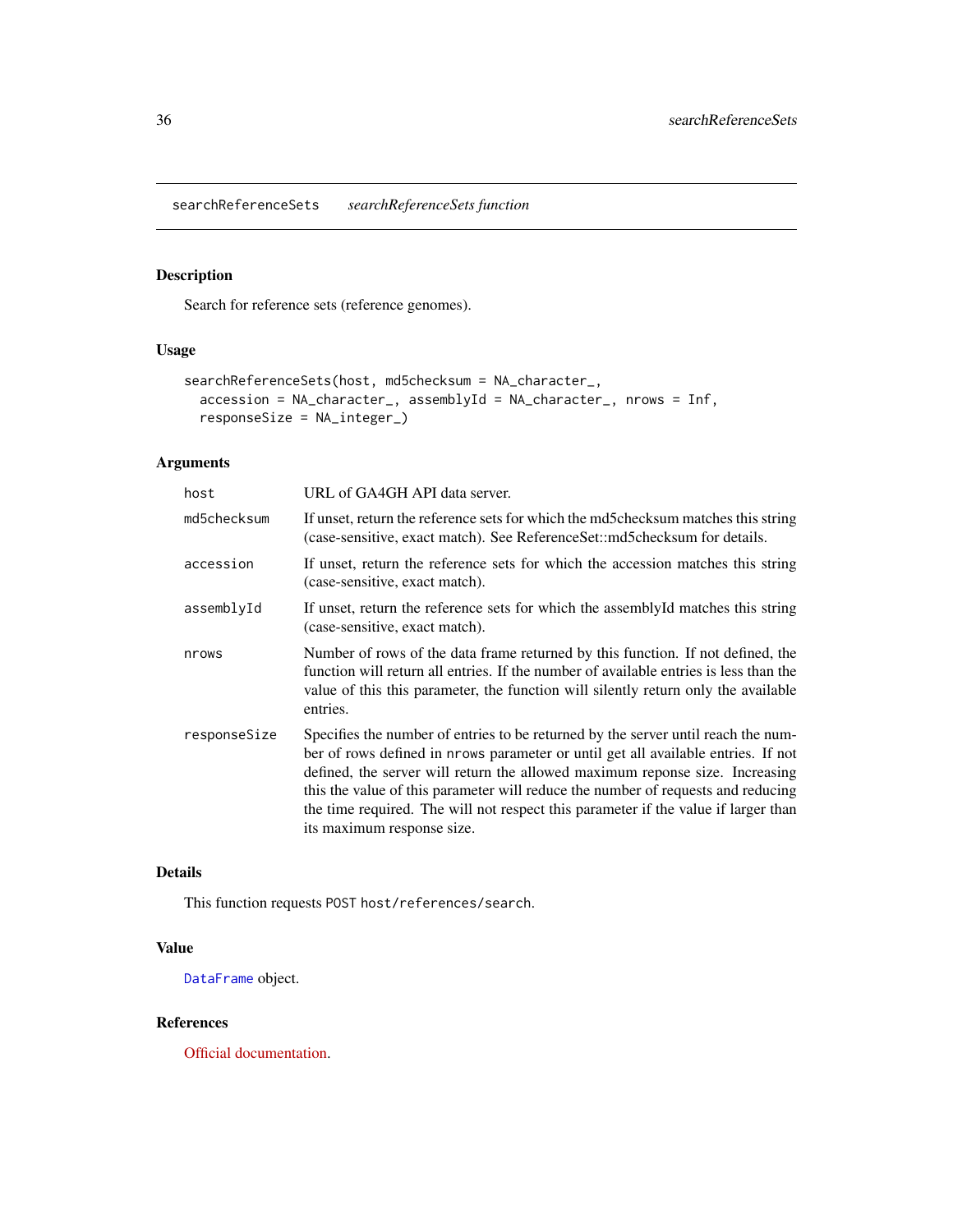# <span id="page-36-0"></span>searchRnaQuantifications 37

# See Also

[DataFrame](#page-0-0), [getReferenceSet](#page-11-1)

# Examples

host <- "http://1kgenomes.ga4gh.org/" ## Not run: searchReferenceSets(host)

## End(Not run)

<span id="page-36-1"></span>searchRnaQuantifications

*searchRnaQuantifications function*

# Description

This function gets a list of RnaQuantifications matching the search criteria.

#### Usage

```
searchRnaQuantifications(host, rnaQuantificationSetId,
 biosampleId = NA_character_, nrows = Inf, responseSize = NA_integer_)
```
#### Arguments

| host                   | URL of GA4GH API data server.                                                                                                                                                                                                                                                                                                                                                                                                                                  |  |
|------------------------|----------------------------------------------------------------------------------------------------------------------------------------------------------------------------------------------------------------------------------------------------------------------------------------------------------------------------------------------------------------------------------------------------------------------------------------------------------------|--|
| rnaOuantificationSetId |                                                                                                                                                                                                                                                                                                                                                                                                                                                                |  |
|                        | IReturn only Rna Quantifications which belong to this set.                                                                                                                                                                                                                                                                                                                                                                                                     |  |
| biosampleId            | Return only RNA quantifications regarding the specified biosample.                                                                                                                                                                                                                                                                                                                                                                                             |  |
| nrows                  | Number of rows of the data frame returned by this function. If not defined, the<br>function will return all entries. If the number of available entries is less than the<br>value of this this parameter, the function will silently return only the available<br>entries.                                                                                                                                                                                     |  |
| responseSize           | Specifies the number of entries to be returned by the server until reach the num-<br>ber of rows defined in prows parameter or until get all available entries. If not<br>defined, the server will return the allowed maximum reponse size. Increasing<br>this the value of this parameter will reduce the number of requests and reducing<br>the time required. The will not respect this parameter if the value if larger than<br>its maximum response size. |  |

# Details

This function requests to /rnaquantifications/search.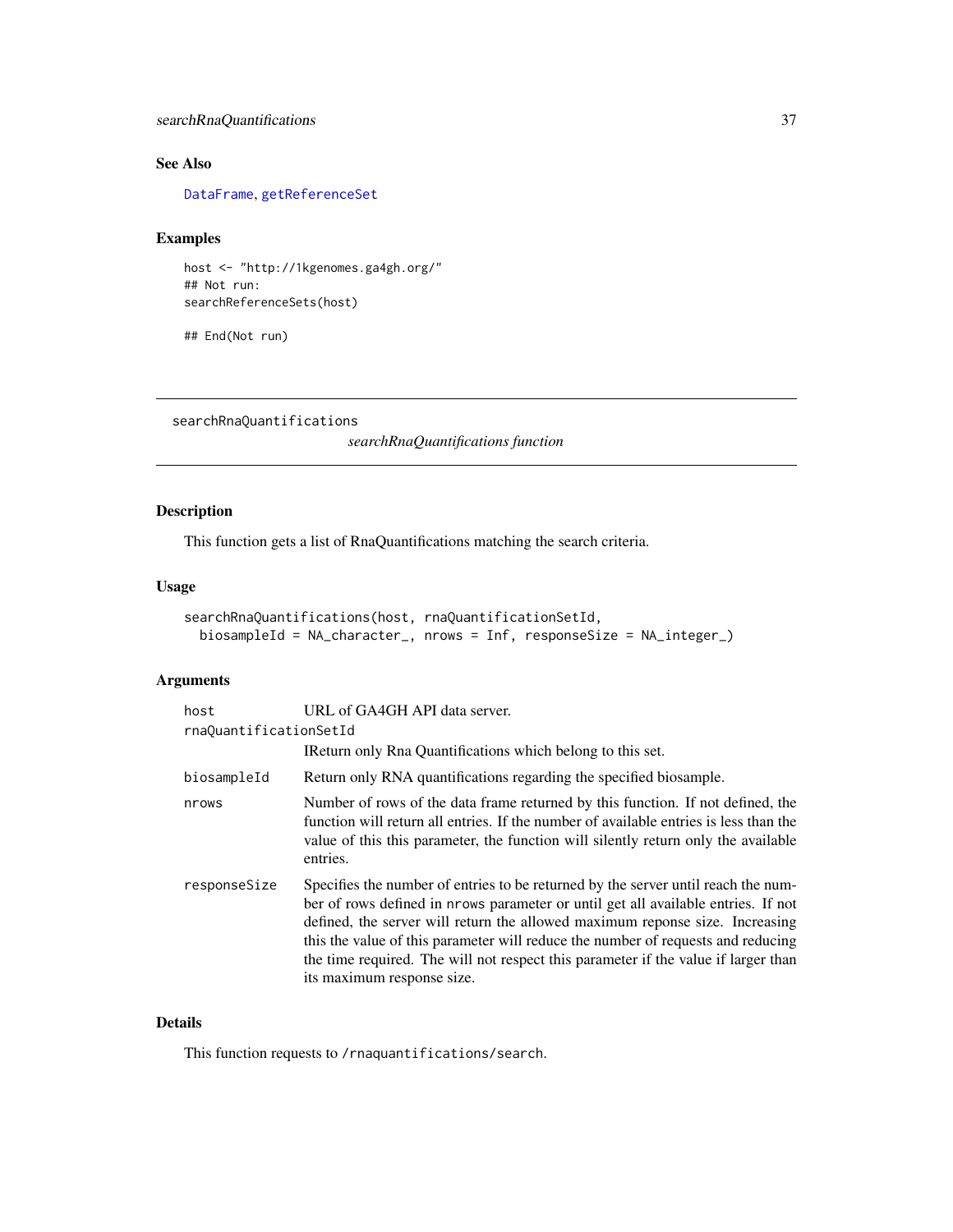[DataFrame](#page-0-0) object. NULL means no registry found.

# References

[Official documentation.](http://ga4gh-schemas.readthedocs.io/en/latest/schemas/rna_quantification_service.proto.html#SearchRnaQuantifications)

# See Also

[DataFrame](#page-0-0)

#### Examples

```
host <- "http://1kgenomes.ga4gh.org/"
## Not run:
datasetId <- searchDatasets(host, nrows = 1)$id
id <- searchRnaQuantificationSets(host, datasetId, nrows = 1)$id
searchRnaQuantifications(host, rnaQuantificationSetId = id)
```
## End(Not run)

<span id="page-37-1"></span>searchRnaQuantificationSets

*searchRnaQuantificationSets function*

### Description

This function gets a list of RNA quantification sets matching the search criteria.

#### Usage

```
searchRnaQuantificationSets(host, datasetId, nrows = Inf,
 responseSize = NA_integer_)
```
#### Arguments

| host         | URL of GA4GH API data server.                                                                                                                                                                                                                                                                                                                                                                                                                                  |
|--------------|----------------------------------------------------------------------------------------------------------------------------------------------------------------------------------------------------------------------------------------------------------------------------------------------------------------------------------------------------------------------------------------------------------------------------------------------------------------|
| datasetId    | Id of the dataset to search.                                                                                                                                                                                                                                                                                                                                                                                                                                   |
| nrows        | Number of rows of the data frame returned by this function. If not defined, the<br>function will return all entries. If the number of available entries is less than the<br>value of this this parameter, the function will silently return only the available<br>entries.                                                                                                                                                                                     |
| responseSize | Specifies the number of entries to be returned by the server until reach the num-<br>ber of rows defined in nrows parameter or until get all available entries. If not<br>defined, the server will return the allowed maximum reponse size. Increasing<br>this the value of this parameter will reduce the number of requests and reducing<br>the time required. The will not respect this parameter if the value if larger than<br>its maximum response size. |

<span id="page-37-0"></span>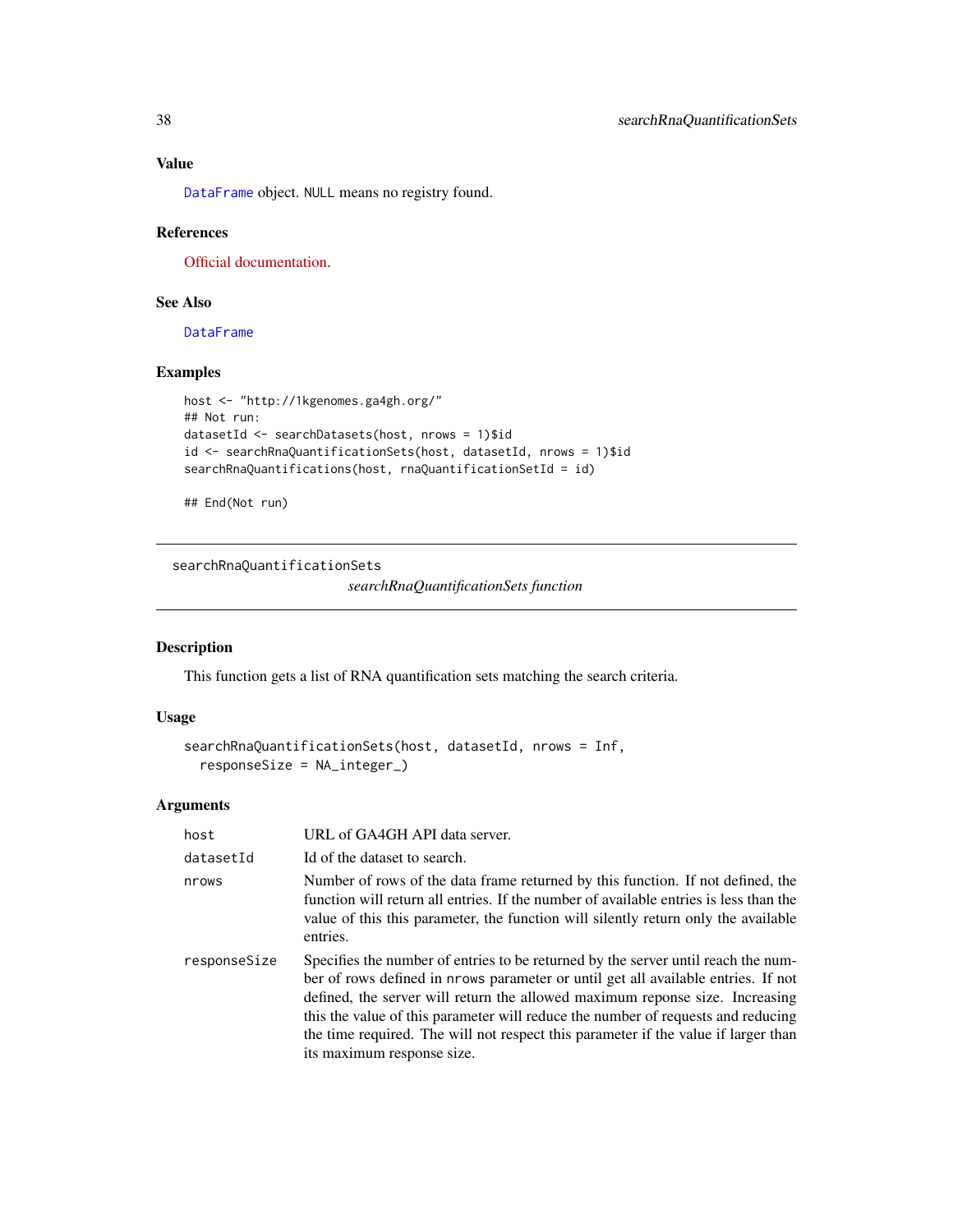# <span id="page-38-0"></span>Details

This function requests to /rnaquantificationsets/search.

# Value

[DataFrame](#page-0-0) object. NULL means no registry found.

#### References

[Official documentation.](http://ga4gh-schemas.readthedocs.io/en/latest/schemas/rna_quantification_service.proto.html#SearchRnaQuantificationSets)

# See Also

[DataFrame](#page-0-0), [getRnaQuantificationSet](#page-13-1)

#### Examples

```
host <- "http://1kgenomes.ga4gh.org/"
## Not run:
datasetId <- searchDatasets(host, nrows = 1)$id
searchRnaQuantificationSets(host, datasetId, nrows = 1)
```

```
## End(Not run)
```
searchVariantAnnotations

*searchVariantAnnotations function*

# Description

Search for annotated variants by genomic range.

#### Usage

```
searchVariantAnnotations(host, variantAnnotationSetId,
 referenceName = NA_character_, referenceId = NA_character_,
 start = NA_integer_, end = NA_integer_, effects = list(), nrows = Inf,
 responseSize = NA_integer_)
```
# Arguments

| host                   | URL of GA4GH API data server.                                                                                                  |
|------------------------|--------------------------------------------------------------------------------------------------------------------------------|
| variantAnnotationSetId |                                                                                                                                |
|                        | Required. The ID of the variant annotation set to search over.                                                                 |
| referenceName          | Only return variants with reference alleles on the reference with this name. One<br>of this field or reference id is required. |
| referenceId            | Only return variants with reference alleles on the reference with this ID. One of<br>this field or reference_name is required. |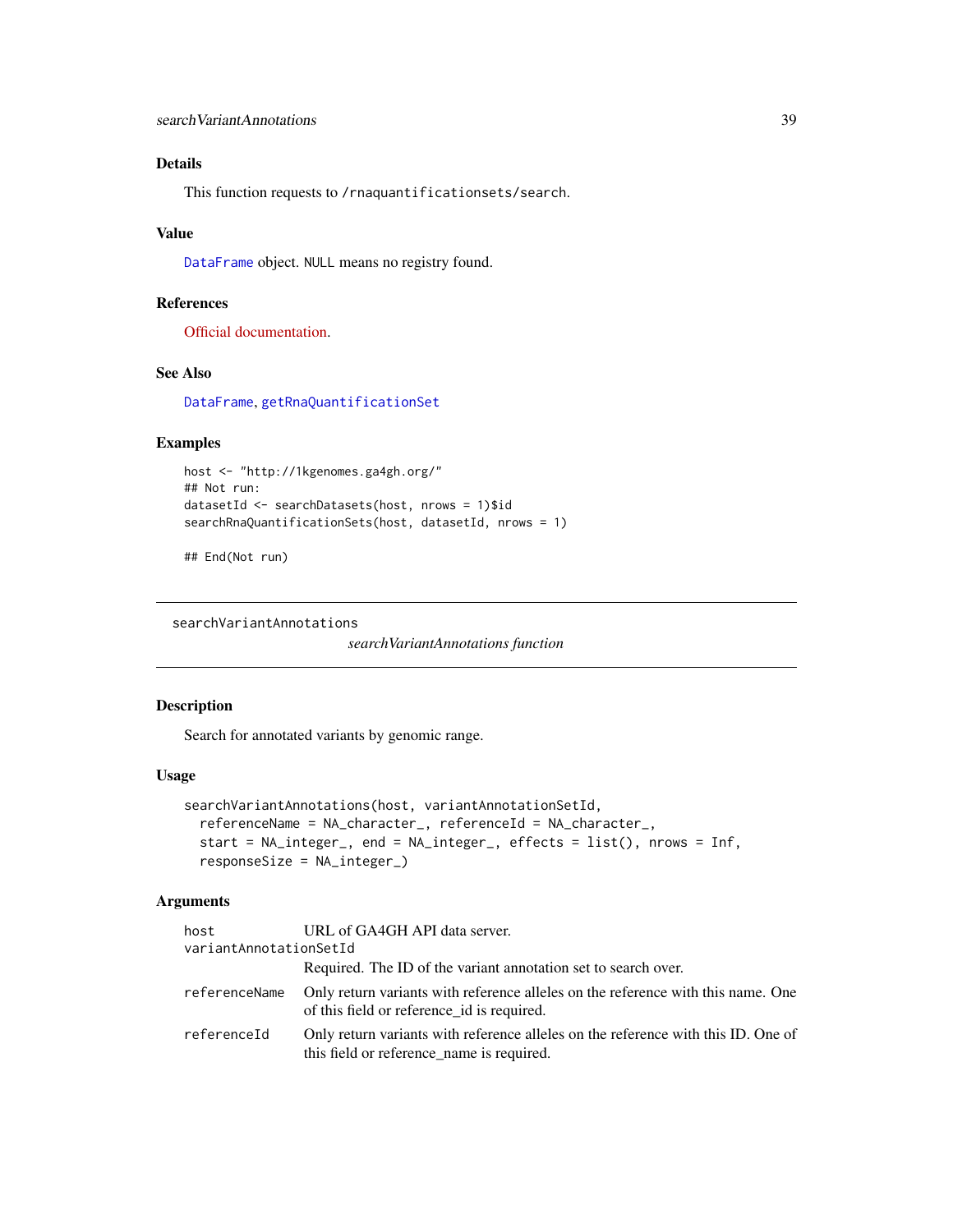| start        | Required if reference_name or reference_id supplied. The beginning of the win-<br>dow (1-based, inclusive) for which variants with overlapping reference alleles<br>should be returned. Genomic positions are non-negative integers less than refer-<br>ence length. Requests spanning the join of circular genomes are represented as<br>two requests one on each side of the join (position 1).                                                              |
|--------------|----------------------------------------------------------------------------------------------------------------------------------------------------------------------------------------------------------------------------------------------------------------------------------------------------------------------------------------------------------------------------------------------------------------------------------------------------------------|
| end          | Required if reference_name or reference_id supplied. The end of the window<br>(1-based, exclusive) for which variants with overlapping reference alleles should<br>be returned.                                                                                                                                                                                                                                                                                |
| effects      | This filter allows variant, transcript combinations to be extracted by effect type(s).<br>Only return variant annotations including any of these effects and only return<br>transcript effects including any of these effects. Exact matching across all fields<br>of the Sequence Ontology Ontology Term is required. (A transcript effect may<br>have multiple SO effects which will all be reported.) If empty, return all variant<br>annotations.          |
| nrows        | Number of rows of the data frame returned by this function. If not defined, the<br>function will return all entries. If the number of available entries is less than the<br>value of this this parameter, the function will silently return only the available<br>entries.                                                                                                                                                                                     |
| responseSize | Specifies the number of entries to be returned by the server until reach the num-<br>ber of rows defined in nrows parameter or until get all available entries. If not<br>defined, the server will return the allowed maximum reponse size. Increasing<br>this the value of this parameter will reduce the number of requests and reducing<br>the time required. The will not respect this parameter if the value if larger than<br>its maximum response size. |

# Details

This function requests POST host/variantannotations/search.

# Value

[DataFrame](#page-0-0) object.

# References

[Official documentation.](https://ga4gh-schemas.readthedocs.io/en/latest/schemas/allele_annotation_service.proto.html#SearchVariantAnnotations)

#### See Also

[DataFrame](#page-0-0)

# Examples

```
host <- "http://1kgenomes.ga4gh.org/"
## Not run:
datasetId <- searchDatasets(host, nrows = 1)$id
variantSetId <- searchVariantSets(host, datasetId, nrows = 2)$id[2]
id <- searchVariantAnnotationSets(host, variantSetId, nrows = 1)$id
searchVariantAnnotations(host, variantAnnotationSetId = id,
```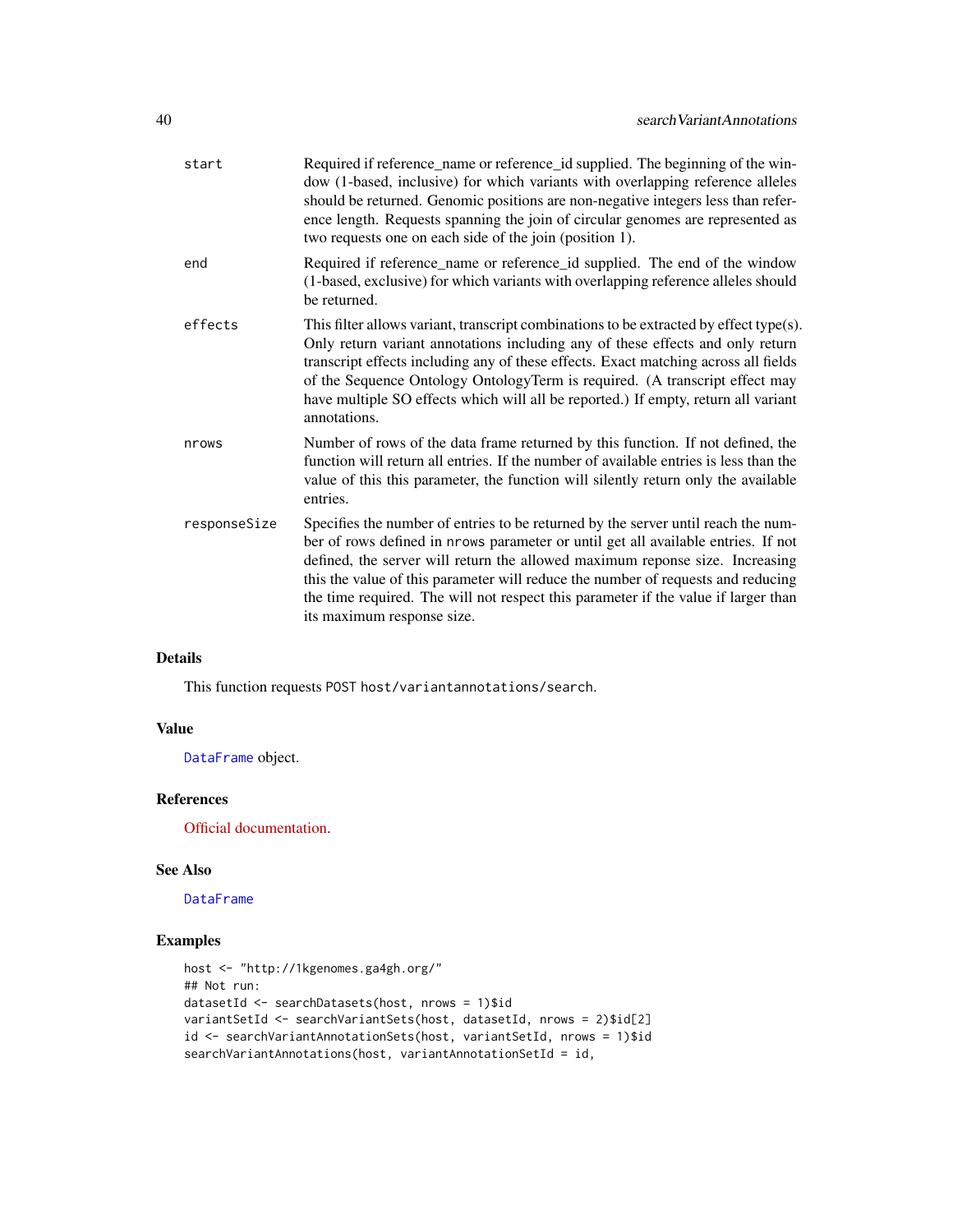```
referenceName = "1", start = 15000, end = 16000)
```
## End(Not run)

<span id="page-40-1"></span>searchVariantAnnotationSets

*searchVariantAnnotationSets function*

# Description

Search for variant annotation sets (annotated VCF files).

# Usage

```
searchVariantAnnotationSets(host, variantSetId, nrows = Inf,
  responseSize = NA_integer_)
```
# Arguments

| host         | URL of GA4GH API data server.                                                                                                                                                                                                                                                                                                                                                                                                                                  |
|--------------|----------------------------------------------------------------------------------------------------------------------------------------------------------------------------------------------------------------------------------------------------------------------------------------------------------------------------------------------------------------------------------------------------------------------------------------------------------------|
| variantSetId | Required. The VariantSet to search.                                                                                                                                                                                                                                                                                                                                                                                                                            |
| nrows        | Number of rows of the data frame returned by this function. If not defined, the<br>function will return all entries. If the number of available entries is less than the<br>value of this this parameter, the function will silently return only the available<br>entries.                                                                                                                                                                                     |
| responseSize | Specifies the number of entries to be returned by the server until reach the num-<br>ber of rows defined in nrows parameter or until get all available entries. If not<br>defined, the server will return the allowed maximum reponse size. Increasing<br>this the value of this parameter will reduce the number of requests and reducing<br>the time required. The will not respect this parameter if the value if larger than<br>its maximum response size. |

#### Details

This function maps to POST host/variantannotationsets/search.

#### Value

[DataFrame](#page-0-0) object.

# References

[Official documentation.](https://ga4gh-schemas.readthedocs.io/en/latest/schemas/allele_annotation_service.proto.html#SearchVariantAnnotationSets)

# See Also

[DataFrame](#page-0-0)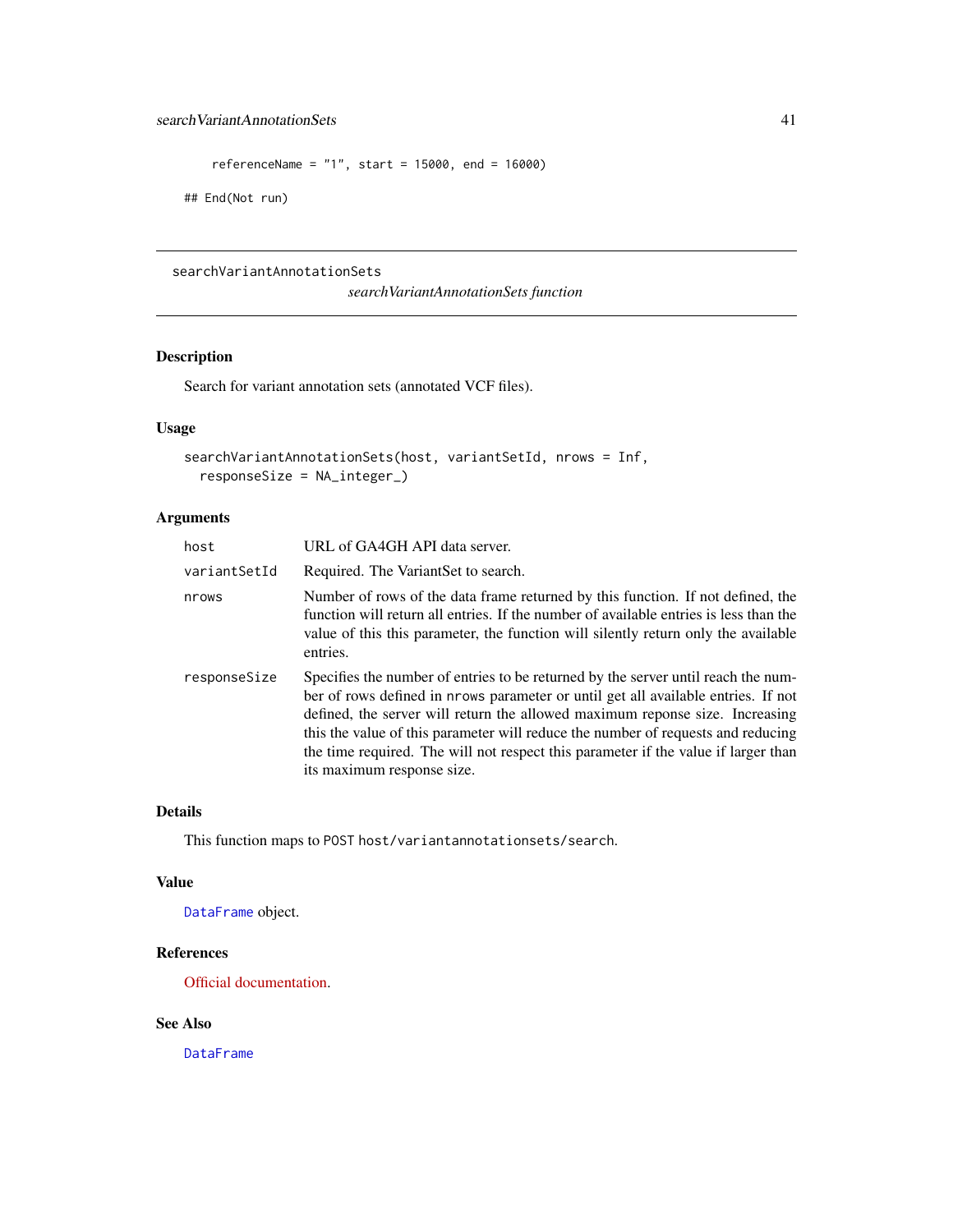# Examples

```
host <- "http://1kgenomes.ga4gh.org/"
## Not run:
datasetId <- searchDatasets(host, nrows = 1)$id
variantSetId <- searchVariantSets(host, datasetId, nrows = 2)$id[2]
searchVariantAnnotationSets(host, variantSetId)
```
## End(Not run)

<span id="page-41-1"></span>searchVariants *searchVariants function*

# Description

Search for variants by genomic ranges (lines of VCF files).

# Usage

```
searchVariants(host, variantSetId, referenceName, start, end,
  callSetIds = character(), nrows = Inf, responseSize = NA_integer_,
 asVCF = TRUE)
```
#### Arguments

| host          | URL of GA4GH API data server.                                                                                                                                                                                                                                                                                                                                                                                                                                  |
|---------------|----------------------------------------------------------------------------------------------------------------------------------------------------------------------------------------------------------------------------------------------------------------------------------------------------------------------------------------------------------------------------------------------------------------------------------------------------------------|
| variantSetId  | The variant set to search.                                                                                                                                                                                                                                                                                                                                                                                                                                     |
| referenceName | Required. Only return variants on this reference.                                                                                                                                                                                                                                                                                                                                                                                                              |
| start         | Required. The beginning of the window (1-based, inclusive) for which overlap-<br>ping variants should be returned. Genomic positions are non-negative integers<br>less than reference length. Requests spanning the join of circular genomes are<br>represented as two requests one on each side of the join (position 1).                                                                                                                                     |
| end           | Required. The end of the window (1-based, inclusive) for which overlapping<br>variants should be returned.                                                                                                                                                                                                                                                                                                                                                     |
| callSetIds    | Only return variant calls which belong to callsets with these IDs. If unspecified,<br>return all variants and no variant call objects.                                                                                                                                                                                                                                                                                                                         |
| nrows         | Number of rows of the data frame returned by this function. If not defined, the<br>function will return all entries. If the number of available entries is less than the<br>value of this this parameter, the function will silently return only the available<br>entries.                                                                                                                                                                                     |
| responseSize  | Specifies the number of entries to be returned by the server until reach the num-<br>ber of rows defined in nrows parameter or until get all available entries. If not<br>defined, the server will return the allowed maximum reponse size. Increasing<br>this the value of this parameter will reduce the number of requests and reducing<br>the time required. The will not respect this parameter if the value if larger than<br>its maximum response size. |
| asVCF         | If TRUE the function will return an VCF with header (default), otherwise it will<br>return an DataFrame.                                                                                                                                                                                                                                                                                                                                                       |

<span id="page-41-0"></span>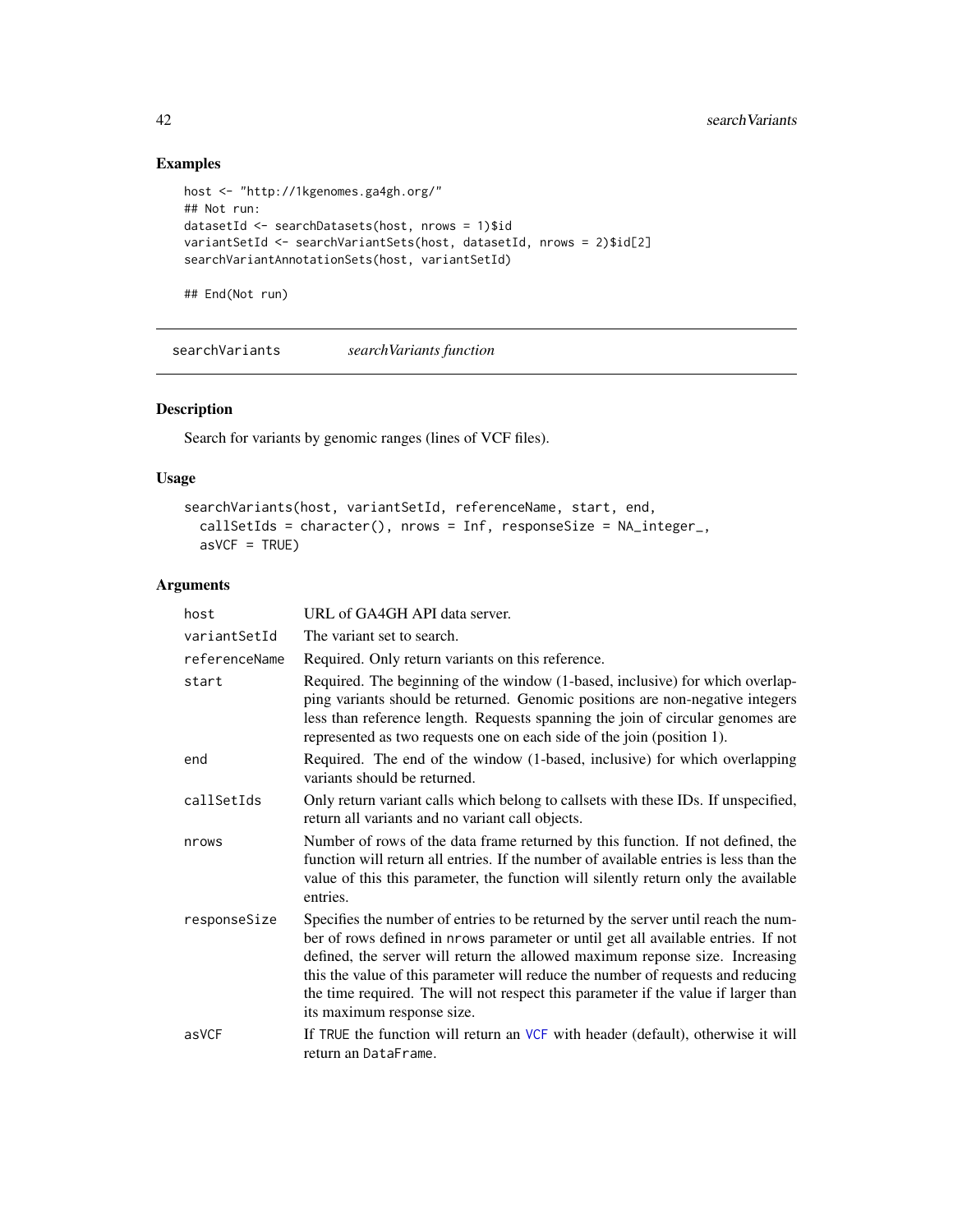# <span id="page-42-0"></span>Details

This function maps to POST host/variants/search.

# Value

[VCF](#page-0-0) object (when asVCF = TRUE) or [DataFrame](#page-0-0) object (otherwise).

#### References

[Official documentation.](https://ga4gh-schemas.readthedocs.io/en/latest/schemas/variant_service.proto.html#SearchVariants)

# See Also

[DataFrame](#page-0-0), [getVariant](#page-14-1), [searchVariantsByGRanges](#page-42-1), [VCF](#page-0-0), [makeVCFFromGA4GHResponse](#page-19-1)

# Examples

```
host <- "http://1kgenomes.ga4gh.org/"
## Not run:
datasetId <- searchDatasets(host, nrows = 1)$id
variantSetId <- searchVariantSets(host, datasetId, nrows = 1)$id
searchVariants(host, variantSetId, referenceName = "1",
    start = 15000, end = 16000)
searchVariants(host, variantSetId, referenceName = "1",
    start = 15000, end = 16000, asVCF = FALSE)
## End(Not run)
```
<span id="page-42-1"></span>searchVariantsByGRanges

*searchVariantsByGranges function*

# Description

Search for variants by genomic ranges (lines of VCF files)

#### Usage

```
searchVariantsByGRanges(host, variantSetId, granges, callSetIds = character(),
 nrows = Inf, responseSize = NA_integer_, asVCF = FALSE)
```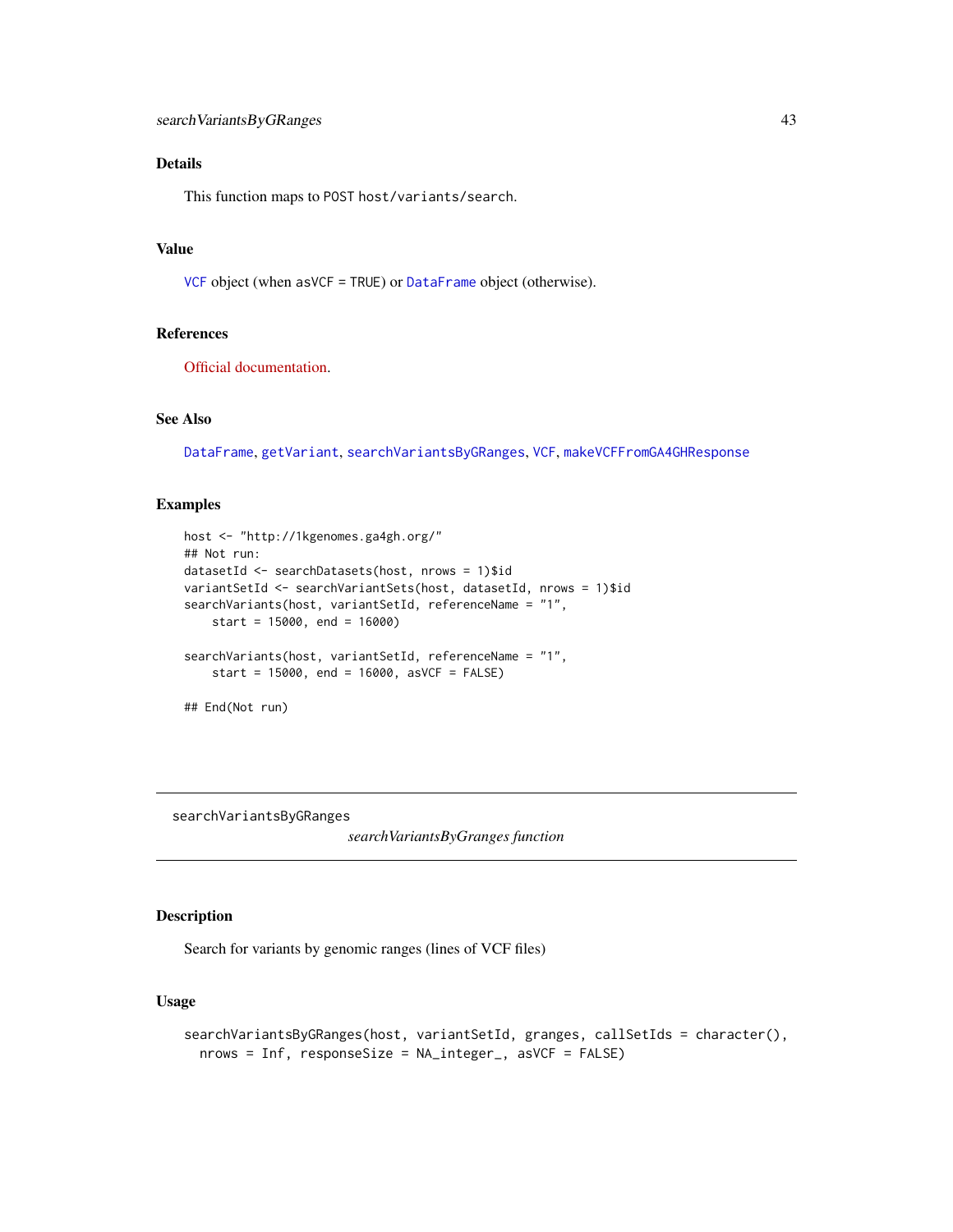# Arguments

| host         | URL of GA4GH API data server.                                                                                                                                                                                                                                                                                                                                                                                                                                  |
|--------------|----------------------------------------------------------------------------------------------------------------------------------------------------------------------------------------------------------------------------------------------------------------------------------------------------------------------------------------------------------------------------------------------------------------------------------------------------------------|
| variantSetId | The variant set to search.                                                                                                                                                                                                                                                                                                                                                                                                                                     |
| granges      | A GRanges object containing one or more genomic ranges.                                                                                                                                                                                                                                                                                                                                                                                                        |
| callSetIds   | Only return variant calls which belong to callsets with these IDs. If unspecified,<br>return all variants and no variant call objects.                                                                                                                                                                                                                                                                                                                         |
| nrows        | Number of rows of the data frame returned by this function. If not defined, the<br>function will return all entries. If the number of available entries is less than the<br>value of this this parameter, the function will silently return only the available<br>entries.                                                                                                                                                                                     |
| responseSize | Specifies the number of entries to be returned by the server until reach the num-<br>ber of rows defined in nrows parameter or until get all available entries. If not<br>defined, the server will return the allowed maximum reponse size. Increasing<br>this the value of this parameter will reduce the number of requests and reducing<br>the time required. The will not respect this parameter if the value if larger than<br>its maximum response size. |
| asVCF        | If TRUE the function will return a list of VCF object with headers (default), other-<br>wise it will return a list of DataFrame objects.                                                                                                                                                                                                                                                                                                                       |

# Details

This function maps to the body of POST host/variants/search.

#### Value

List of [VCF](#page-0-0) objects (when asVCF = TRUE) or a list of [DataFrame](#page-0-0) objects (otherwise). Each row in GRanges object will be a element of the list.

# References

[Official documentation.](https://ga4gh-schemas.readthedocs.io/en/latest/schemas/variant_service.proto.html#SearchVariants)

# See Also

[DataFrame](#page-0-0), [searchVariants](#page-41-1) [getVariant](#page-14-1), [VCF](#page-0-0)

# Examples

```
library(GenomicRanges)
host <- "http://1kgenomes.ga4gh.org/"
## Not run:
datasetId <- searchDatasets(host, nrows = 1)$id
variantSetId <- searchVariantSets(host, datasetId, nrows = 1)$id[1]
granges \leq GRanges(seqnames = "1", IRanges(start = 15000, end = 16000))
searchVariantsByGRanges(host, variantSetId, granges)
```
<span id="page-43-0"></span>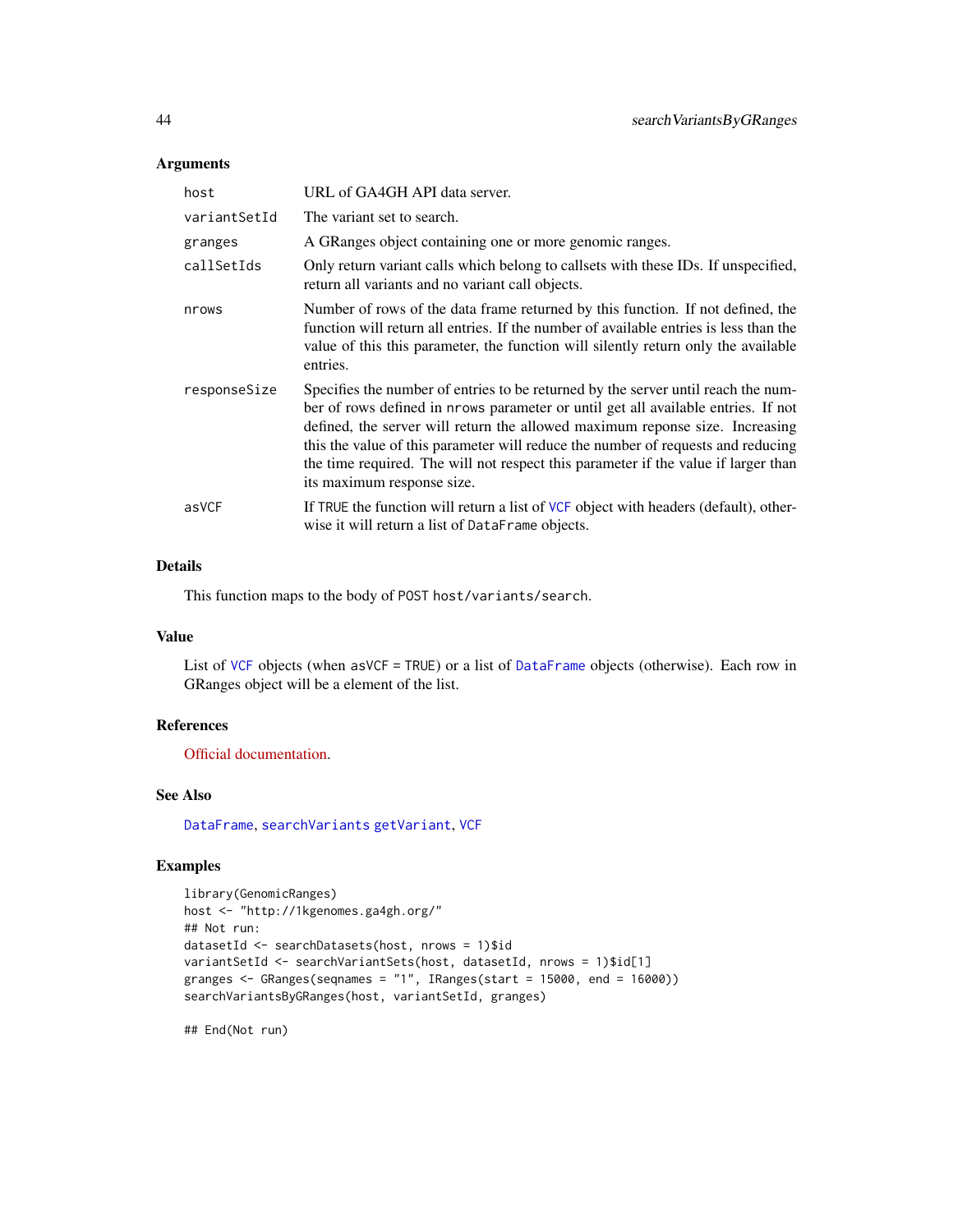<span id="page-44-1"></span><span id="page-44-0"></span>searchVariantSets *searchVariantSets function*

# Description

Search for for variant sets (VCF files).

# Usage

searchVariantSets(host, datasetId, nrows = Inf, responseSize = NA\_integer\_)

# Arguments

| host         | URL of GA4GH API data server.                                                                                                                                                                                                                                                                                                                                                                                                                                  |
|--------------|----------------------------------------------------------------------------------------------------------------------------------------------------------------------------------------------------------------------------------------------------------------------------------------------------------------------------------------------------------------------------------------------------------------------------------------------------------------|
| datasetId    | Id of the dataset to search.                                                                                                                                                                                                                                                                                                                                                                                                                                   |
| nrows        | Number of rows of the data frame returned by this function. If not defined, the<br>function will return all entries. If the number of available entries is less than the<br>value of this this parameter, the function will silently return only the available<br>entries.                                                                                                                                                                                     |
| responseSize | Specifies the number of entries to be returned by the server until reach the num-<br>ber of rows defined in nrows parameter or until get all available entries. If not<br>defined, the server will return the allowed maximum reponse size. Increasing<br>this the value of this parameter will reduce the number of requests and reducing<br>the time required. The will not respect this parameter if the value if larger than<br>its maximum response size. |

# Details

This request maps to the body of POST host/variantsets/search.

# Value

[DataFrame](#page-0-0) object.

# References

[Official documentation.](https://ga4gh-schemas.readthedocs.io/en/latest/schemas/variant_service.proto.html#SearchVariantSets)

# See Also

[DataFrame](#page-0-0), [getVariantSet](#page-16-1)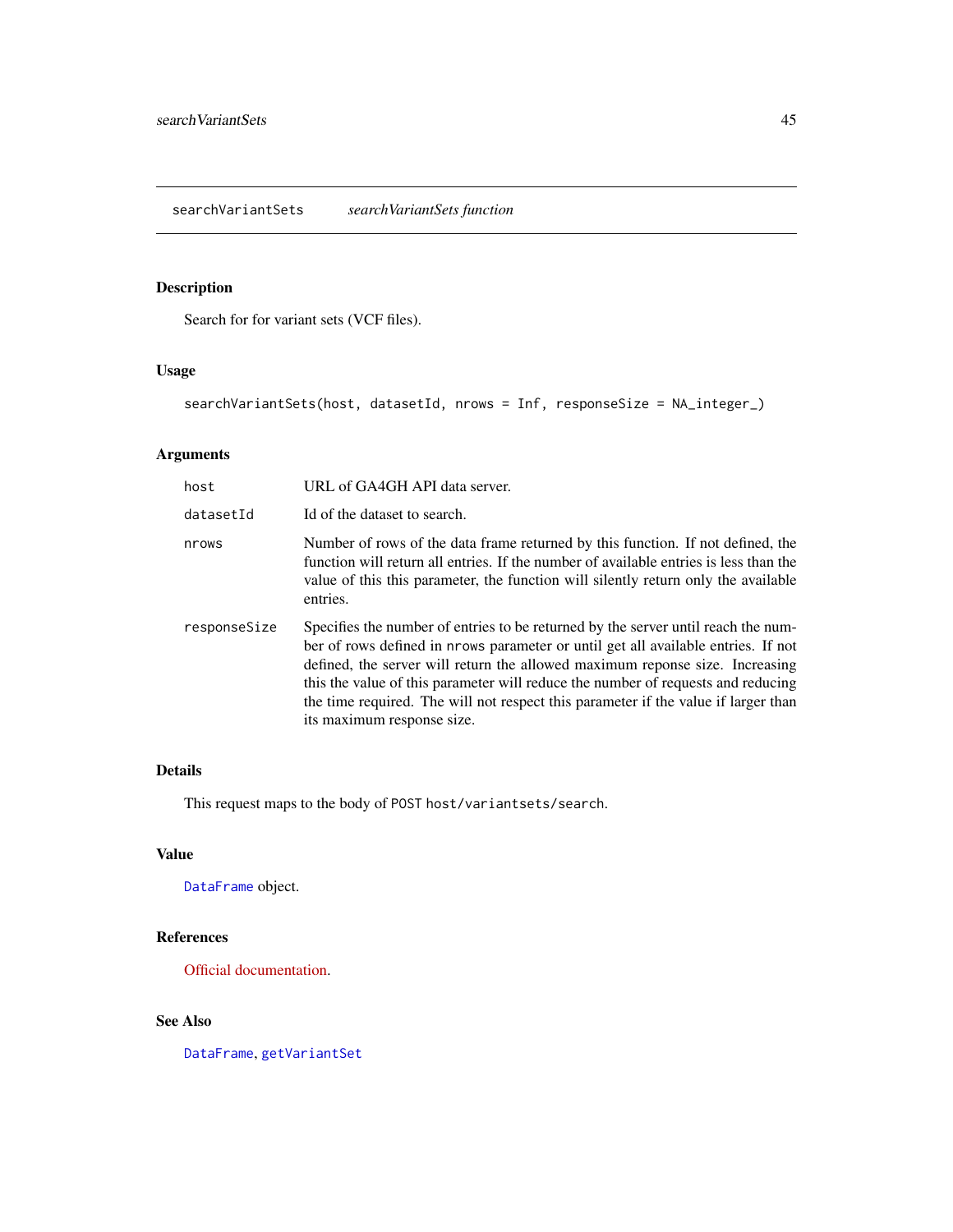# Examples

```
host <- "http://1kgenomes.ga4gh.org/"
## Not run:
datasetId <- searchDatasets(host, nrows = 1)$id
searchVariantSets(host, datasetId)
```